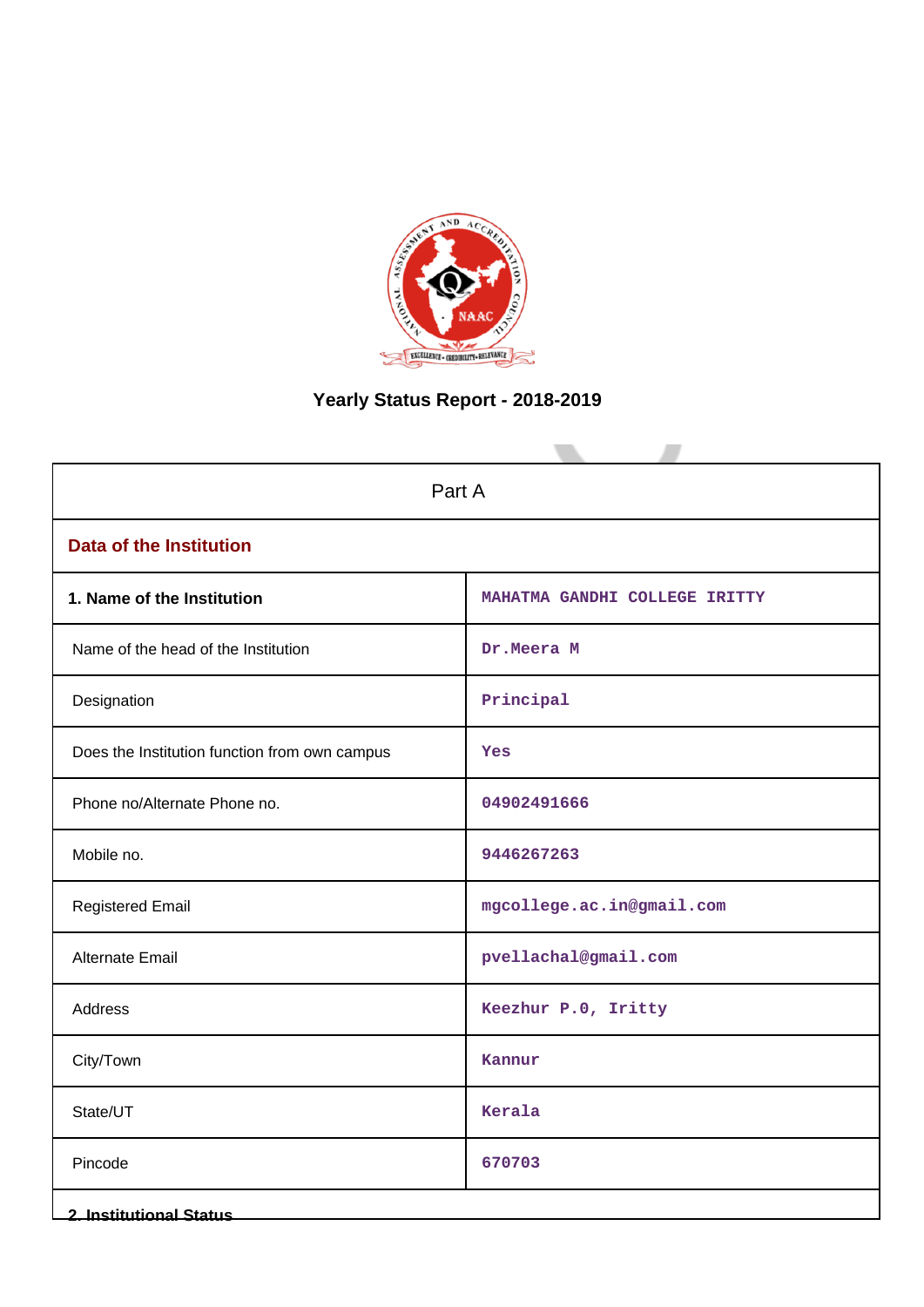| Affiliated / Constituent                       | Affiliated                                                 |  |
|------------------------------------------------|------------------------------------------------------------|--|
| Type of Institution                            | Co-education                                               |  |
| Location                                       | Rural                                                      |  |
| <b>Financial Status</b>                        | state                                                      |  |
| Name of the IQAC co-ordinator/Director         | Pramod Kumar K.V                                           |  |
| Phone no/Alternate Phone no.                   | 04972826576                                                |  |
| Mobile no.                                     | 9447384054                                                 |  |
| <b>Registered Email</b>                        | pvellachal@gmail.com                                       |  |
| <b>Alternate Email</b>                         | mgcollege.ac.in@gmail.com                                  |  |
| 3. Website Address                             |                                                            |  |
| Web-link of the AQAR: (Previous Academic Year) | https://mgcollege.ac.in/pdf/AQAR%202<br>017-18%20Final.pdf |  |
| 4. Whether Academic Calendar prepared during   | Yes                                                        |  |

**the year** if yes,whether it is uploaded in the institutional website: [https://mgcollege.ac.in/pdf/Academic-](https://mgcollege.ac.in/pdf/Academic-calender-2019.pdf)

# **5. Accrediation Details**

| Cycle | Grade | <b>CGPA</b> | Year of      | Validity          |                   |
|-------|-------|-------------|--------------|-------------------|-------------------|
|       |       |             | Accrediation | Period From       | Period To         |
|       | A     | 3.01        | 2016         | $05 - Nov - 2016$ | $04 - Nov - 2021$ |

[calender-2019.pdf](https://mgcollege.ac.in/pdf/Academic-calender-2019.pdf)

| 6. Date of Establishment of IQAC | <b>14-Jun-2014</b> |
|----------------------------------|--------------------|
|                                  |                    |

# **7. Internal Quality Assurance System**

| Quality initiatives by IQAC during the year for promoting quality culture |                                       |    |  |
|---------------------------------------------------------------------------|---------------------------------------|----|--|
| Item / Title of the quality initiative by<br><b>IQAC</b>                  | Number of participants/ beneficiaries |    |  |
| ICT/Academic seminar<br>titled                                            | $31 - Jan - 2019$                     | 30 |  |
| View File                                                                 |                                       |    |  |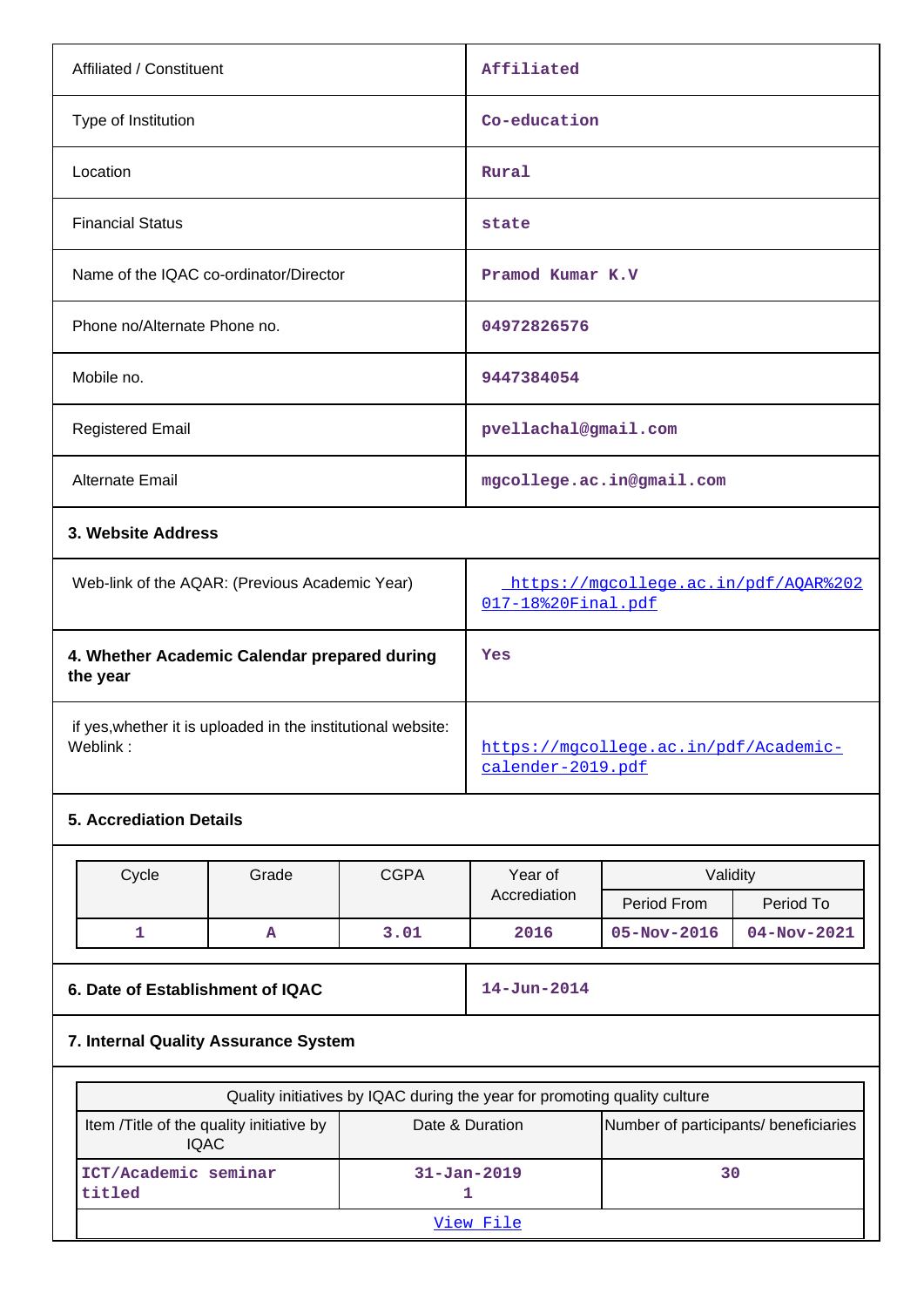# **8. Provide the list of funds by Central/ State Government- UGC/CSIR/DST/DBT/ICMR/TEQIP/World Bank/CPE of UGC etc.**

|                                                                                                                                                                               | Institution/Departmen<br>t/Faculty                    | Scheme    |                       | <b>Funding Agency</b> | Year of award with<br>duration | Amount |
|-------------------------------------------------------------------------------------------------------------------------------------------------------------------------------|-------------------------------------------------------|-----------|-----------------------|-----------------------|--------------------------------|--------|
|                                                                                                                                                                               | Nil                                                   | Nil       |                       | Nil                   | 2019<br>0                      | 0      |
|                                                                                                                                                                               |                                                       |           | No Files Uploaded !!! |                       |                                |        |
| 9. Whether composition of IQAC as per latest<br><b>NAAC</b> guidelines:                                                                                                       |                                                       | Yes       |                       |                       |                                |        |
| Upload latest notification of formation of IQAC                                                                                                                               |                                                       |           | View File             |                       |                                |        |
| 10. Number of IQAC meetings held during the<br>year :                                                                                                                         |                                                       | 4         |                       |                       |                                |        |
| The minutes of IQAC meeting and compliances to the<br>decisions have been uploaded on the institutional<br>website                                                            |                                                       | Yes       |                       |                       |                                |        |
|                                                                                                                                                                               | Upload the minutes of meeting and action taken report |           |                       | View File             |                                |        |
| 11. Whether IQAC received funding from any of<br>the funding agency to support its activities<br>during the year?                                                             |                                                       | <b>No</b> |                       |                       |                                |        |
| 12. Significant contributions made by IQAC during the current year(maximum five bullets)                                                                                      |                                                       |           |                       |                       |                                |        |
| Initiated Departmental Seminars and instructed the faculty to participate and<br>present papers in seminars and also to publish papers in National/ international<br>seminars |                                                       |           |                       |                       |                                |        |
|                                                                                                                                                                               |                                                       |           |                       |                       |                                |        |

[View File](https://assessmentonline.naac.gov.in/public/Postacc/Contribution/13560_Contribution.xls)

**13. Plan of action chalked out by the IQAC in the beginning of the academic year towards Quality Enhancement and outcome achieved by the end of the academic year**

| Plan of Action                                        | Achivements/Outcomes                                                                                     |  |
|-------------------------------------------------------|----------------------------------------------------------------------------------------------------------|--|
| beginning of the academic year.                       | IQAC Annual plan was chalked out at the Majority plans were executed by the end<br>of the academic year. |  |
| View File                                             |                                                                                                          |  |
| 14. Whether AQAR was placed before statutory<br>body? | Yes                                                                                                      |  |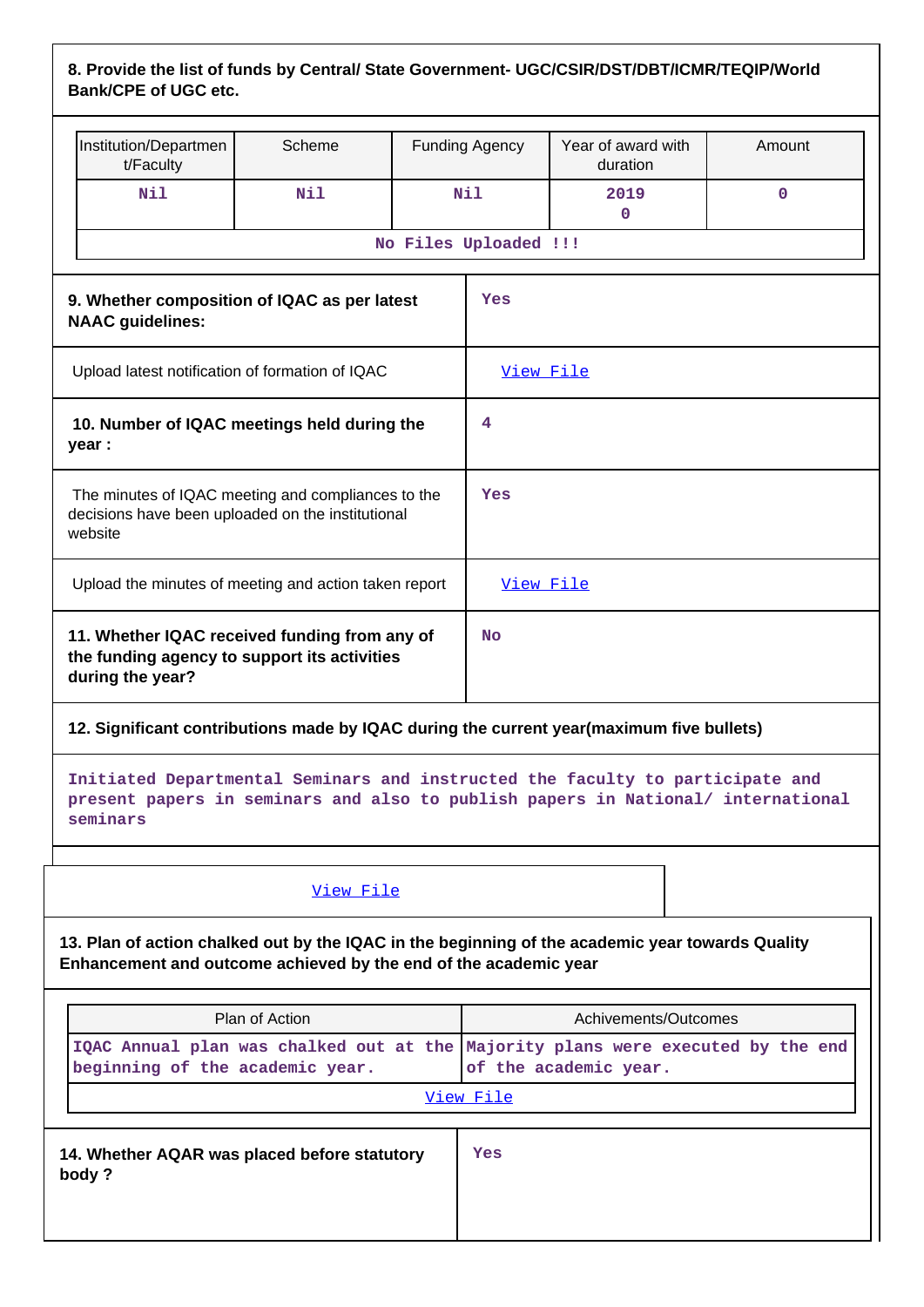|                                                                                                     | Name of Statutory Body                                                                                               | <b>Meeting Date</b>                                                                                                                                                                                                                                                                                                                                                   |  |  |
|-----------------------------------------------------------------------------------------------------|----------------------------------------------------------------------------------------------------------------------|-----------------------------------------------------------------------------------------------------------------------------------------------------------------------------------------------------------------------------------------------------------------------------------------------------------------------------------------------------------------------|--|--|
|                                                                                                     | College Council                                                                                                      | $05 - Jan - 2022$                                                                                                                                                                                                                                                                                                                                                     |  |  |
|                                                                                                     | 15. Whether NAAC/or any other accredited<br>body(s) visited IQAC or interacted with it to<br>assess the functioning? | <b>No</b>                                                                                                                                                                                                                                                                                                                                                             |  |  |
|                                                                                                     | 16. Whether institutional data submitted to<br>AISHE:                                                                | Yes                                                                                                                                                                                                                                                                                                                                                                   |  |  |
|                                                                                                     | <b>Year of Submission</b>                                                                                            | 2019                                                                                                                                                                                                                                                                                                                                                                  |  |  |
| Date of Submission                                                                                  |                                                                                                                      | $14 - Jan - 2019$                                                                                                                                                                                                                                                                                                                                                     |  |  |
|                                                                                                     | 17. Does the Institution have Management<br><b>Information System?</b>                                               | Yes                                                                                                                                                                                                                                                                                                                                                                   |  |  |
| If yes, give a brief descripiton and a list of modules<br>currently operational (maximum 500 words) |                                                                                                                      | Et Lab, a software system is<br>experimentally executed for the<br>Management Information System. This<br>software is used to record the<br>attendance of the students and their<br>various details. Class groups help in<br>communicating the official<br>announcements. Attendance, Examination<br>notice, academic contents are provided<br>through this software. |  |  |

**Part B** 

### **CRITERION I – CURRICULAR ASPECTS**

#### **1.1 – Curriculum Planning and Implementation**

 1.1.1 – Institution has the mechanism for well planned curriculum delivery and documentation. Explain in 500 words

 **Mahatma Gandhi College, Iritty is affiliated to Kannur University and hence, the syllabi and curricula of degree programmes such as BSc Physics, BSc Mathematics, BSc Computer Science, BCom and BBA and post graduate programmes like MSc Mathematics and MCom are prepared by academic experts belonging to different board of studies as per the guidelines provided by the Faculty and the university. The faculty members belonging to different departments of the college are represented in respective Board of Studies. So, even during the stage of curriculum preparation, the faculty of the college contribute in a significant manner in order to see that the respective syllabi and curricula are up to date by incorporating latest developments in the different disciplines. For effective curriculum delivery, the college has an academic calendar which is strictly followed. Different departments take utmost care in the delivery of curriculum. In different departments, each head of the department divides the respective curriculum and assigns it to the members of the faculty in a democratic manner. Thus, using methods like lectures, seminars, individual and group projects, it is ensured that the entire contents of the syllabus and curriculum are effectively completed in time. Assignments are given to the students and it is duly evaluated. Monthly test papers are**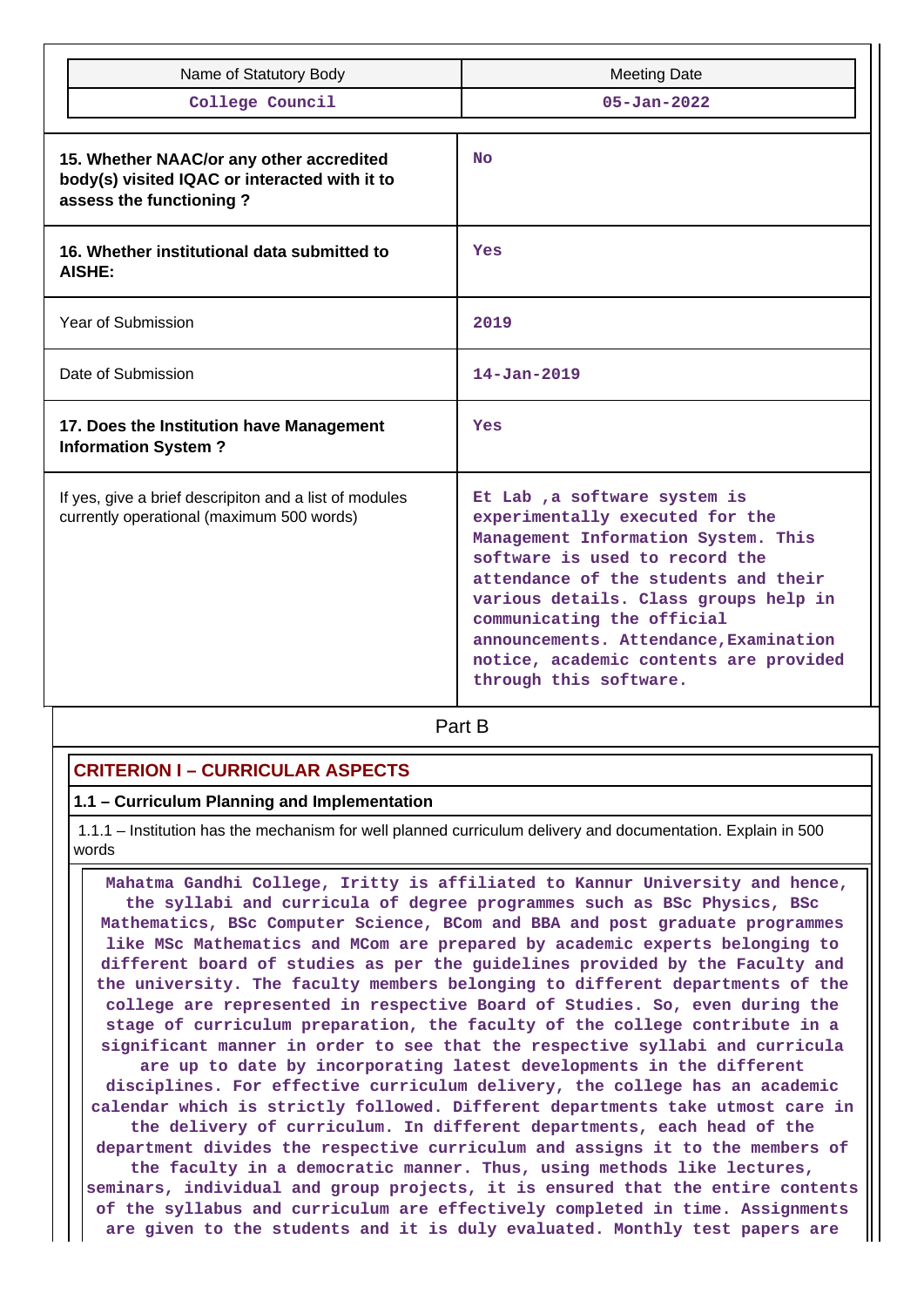**conducted to evaluate how much the students have comprehended the curriculum. In the present semester system, university examinations are conducted two times in every academic year. Prior to the end semester examinations, model examinations is regularly conducted. Students are encouraged to ask questions. Remedial sessions are conducted for those students who are in need of the same. For effective curriculum delivery, information communication technology is used and for this smart boards, laptops etc are used whenever necessary. Innovative academic interventions like Scholar Support Programme(SSP), Walk With Scholar(WWS), etc greatly contribute to curriculum delivery to the satisfaction of all stake holders. Proper documentation of all these activities in the Teacher's Diary is carried out by the members of the faculty in each department. As part of the academic activities and its effective implementation, for every semester in the academic year, a calendar is prepared outlining the number of available working days, periodic assessment, model examination, study holidays and the university examination. This plan of action ensures the effective curriculum delivery and transaction. In the context of curriculum delivery and transaction, a preparation of the annual academic plan is the first step. A general time table is carefully prepared by the time table committee. Department council meeting is conducted , then the department prepare time table for each faculty. A work schedule that outlines the different academic, co curricular and extracurricular activities of the department is prepared. Different duties are assigned to the respective faculty members in charge of various activities. Seminars, workshops and other programmes are organised to provide fruitful exposure to the staff and students.Progress reports of the students are prepared. PTA and class wise PTSA meetings are conveyed to discuss the academic well as co curricular activities.**

| 1.1.2 – Certificate/ Diploma Courses introduced during the academic year |                 |                          |                 |                                                 |                             |
|--------------------------------------------------------------------------|-----------------|--------------------------|-----------------|-------------------------------------------------|-----------------------------|
| Certificate                                                              | Diploma Courses | Dates of<br>Introduction | <b>Duration</b> | Focus on employ<br>ability/entreprene<br>urship | Skill<br>Development        |
| GeoGebra                                                                 | Nil             | 01/08/2018               | 20              | Employabilty                                    |                             |
| $La-Tex$                                                                 | Nil             | 01/11/2018               | 20              | Nil                                             | <b>Skill</b><br>Development |

### **1.2 – Academic Flexibility**

1.2.1 – New programmes/courses introduced during the academic year

| Programme/Course   | Programme Specialization | Dates of Introduction |  |
|--------------------|--------------------------|-----------------------|--|
| Nill<br><b>NIL</b> |                          | Nill                  |  |
| View File          |                          |                       |  |

 1.2.2 – Programmes in which Choice Based Credit System (CBCS)/Elective course system implemented at the affiliated Colleges (if applicable) during the academic year.

| Name of programmes adopting<br><b>CBCS</b> | Programme Specialization                     | Date of implementation of<br><b>CBCS/Elective Course System</b> |
|--------------------------------------------|----------------------------------------------|-----------------------------------------------------------------|
| <b>BCom</b>                                | Finance                                      | 02/07/2018                                                      |
| <b>BSC</b>                                 | Physics- Maths, Computer<br>Science          | 02/07/2018                                                      |
| <b>BSC</b>                                 | Computer Science-<br>Mathematics, Statistics | 02/07/2018                                                      |
| <b>BSC</b>                                 | Mathematics-Computer<br>Science, Statistics  | 02/07/2018                                                      |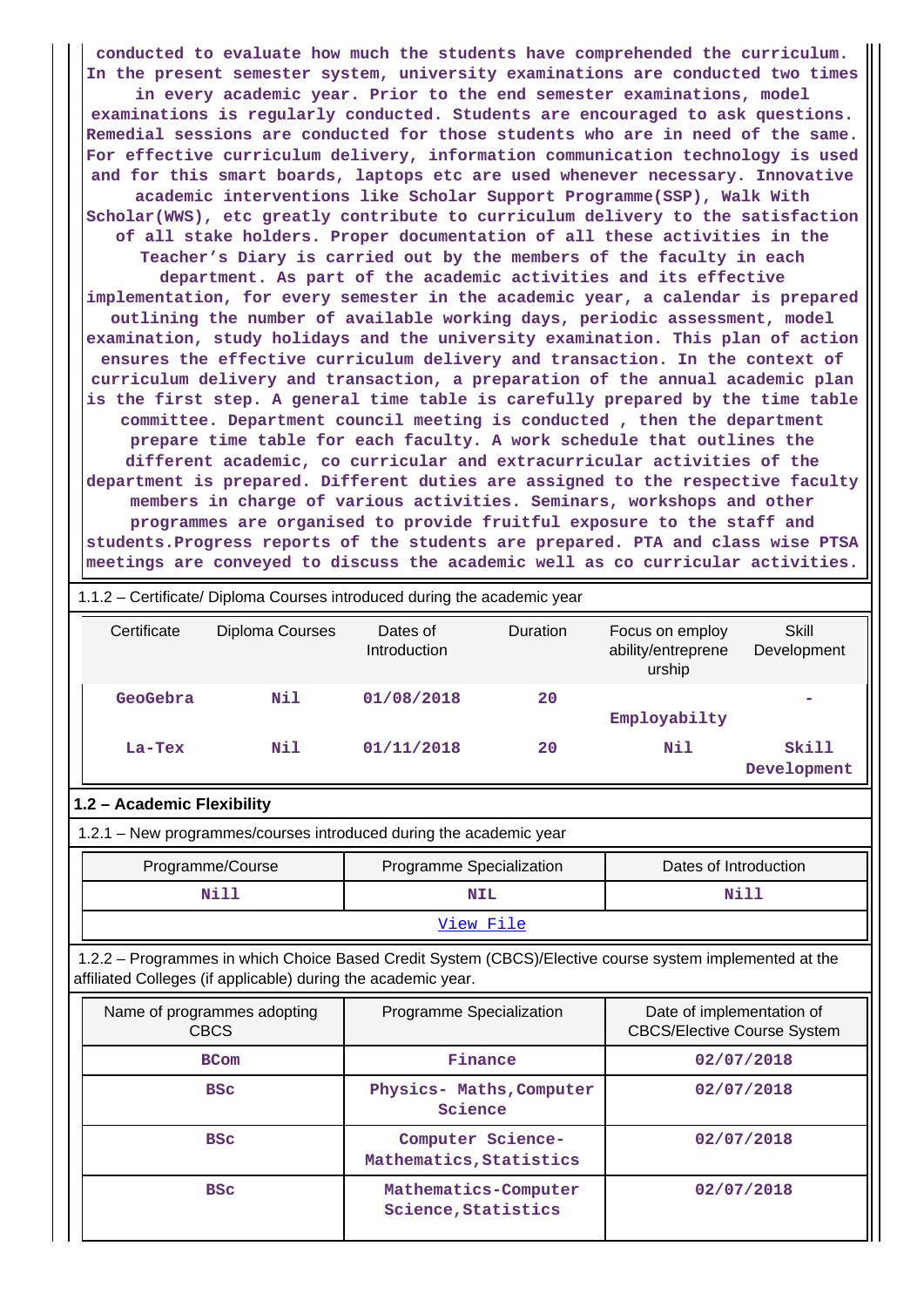| <b>BBA</b>                                                                                                                                                                                                                                                                                                                                                                                                                                                                                                                                                                                                                                                                                                                                                                                                           | <b>Nill</b>                                                                                |                  | 02/07/2018                                                   |  |  |
|----------------------------------------------------------------------------------------------------------------------------------------------------------------------------------------------------------------------------------------------------------------------------------------------------------------------------------------------------------------------------------------------------------------------------------------------------------------------------------------------------------------------------------------------------------------------------------------------------------------------------------------------------------------------------------------------------------------------------------------------------------------------------------------------------------------------|--------------------------------------------------------------------------------------------|------------------|--------------------------------------------------------------|--|--|
| <b>MCom</b>                                                                                                                                                                                                                                                                                                                                                                                                                                                                                                                                                                                                                                                                                                                                                                                                          | Finance                                                                                    |                  | 08/08/2018                                                   |  |  |
| <b>MSC</b>                                                                                                                                                                                                                                                                                                                                                                                                                                                                                                                                                                                                                                                                                                                                                                                                           | Mathematics                                                                                |                  | 08/08/2018                                                   |  |  |
| 1.2.3 - Students enrolled in Certificate/ Diploma Courses introduced during the year                                                                                                                                                                                                                                                                                                                                                                                                                                                                                                                                                                                                                                                                                                                                 |                                                                                            |                  |                                                              |  |  |
|                                                                                                                                                                                                                                                                                                                                                                                                                                                                                                                                                                                                                                                                                                                                                                                                                      | Certificate                                                                                |                  | Diploma Course                                               |  |  |
| <b>Number of Students</b>                                                                                                                                                                                                                                                                                                                                                                                                                                                                                                                                                                                                                                                                                                                                                                                            |                                                                                            | 40               | Nil                                                          |  |  |
| 1.3 - Curriculum Enrichment                                                                                                                                                                                                                                                                                                                                                                                                                                                                                                                                                                                                                                                                                                                                                                                          |                                                                                            |                  |                                                              |  |  |
|                                                                                                                                                                                                                                                                                                                                                                                                                                                                                                                                                                                                                                                                                                                                                                                                                      | 1.3.1 – Value-added courses imparting transferable and life skills offered during the year |                  |                                                              |  |  |
| <b>Value Added Courses</b>                                                                                                                                                                                                                                                                                                                                                                                                                                                                                                                                                                                                                                                                                                                                                                                           | Date of Introduction                                                                       |                  | Number of Students Enrolled                                  |  |  |
| Yoga and Stress<br>Management                                                                                                                                                                                                                                                                                                                                                                                                                                                                                                                                                                                                                                                                                                                                                                                        |                                                                                            | 03/10/2018       | 50                                                           |  |  |
| Leadership Quality<br>Management                                                                                                                                                                                                                                                                                                                                                                                                                                                                                                                                                                                                                                                                                                                                                                                     |                                                                                            | 03/10/2018       | 50                                                           |  |  |
|                                                                                                                                                                                                                                                                                                                                                                                                                                                                                                                                                                                                                                                                                                                                                                                                                      |                                                                                            | View File        |                                                              |  |  |
| 1.3.2 - Field Projects / Internships under taken during the year                                                                                                                                                                                                                                                                                                                                                                                                                                                                                                                                                                                                                                                                                                                                                     |                                                                                            |                  |                                                              |  |  |
| Project/Programme Title                                                                                                                                                                                                                                                                                                                                                                                                                                                                                                                                                                                                                                                                                                                                                                                              | Programme Specialization                                                                   |                  | No. of students enrolled for Field<br>Projects / Internships |  |  |
| <b>MCom</b>                                                                                                                                                                                                                                                                                                                                                                                                                                                                                                                                                                                                                                                                                                                                                                                                          |                                                                                            | Industrial Visit | 19                                                           |  |  |
| <b>BBA</b>                                                                                                                                                                                                                                                                                                                                                                                                                                                                                                                                                                                                                                                                                                                                                                                                           | Production and<br>Operations Management                                                    |                  | 39                                                           |  |  |
| View File                                                                                                                                                                                                                                                                                                                                                                                                                                                                                                                                                                                                                                                                                                                                                                                                            |                                                                                            |                  |                                                              |  |  |
| 1.4 - Feedback System                                                                                                                                                                                                                                                                                                                                                                                                                                                                                                                                                                                                                                                                                                                                                                                                |                                                                                            |                  |                                                              |  |  |
| 1.4.1 - Whether structured feedback received from all the stakeholders.                                                                                                                                                                                                                                                                                                                                                                                                                                                                                                                                                                                                                                                                                                                                              |                                                                                            |                  |                                                              |  |  |
| Students                                                                                                                                                                                                                                                                                                                                                                                                                                                                                                                                                                                                                                                                                                                                                                                                             |                                                                                            |                  | Yes                                                          |  |  |
| <b>Teachers</b>                                                                                                                                                                                                                                                                                                                                                                                                                                                                                                                                                                                                                                                                                                                                                                                                      |                                                                                            |                  | Yes                                                          |  |  |
| <b>Employers</b>                                                                                                                                                                                                                                                                                                                                                                                                                                                                                                                                                                                                                                                                                                                                                                                                     |                                                                                            |                  | No                                                           |  |  |
| Alumni                                                                                                                                                                                                                                                                                                                                                                                                                                                                                                                                                                                                                                                                                                                                                                                                               |                                                                                            |                  | Yes                                                          |  |  |
| Parents                                                                                                                                                                                                                                                                                                                                                                                                                                                                                                                                                                                                                                                                                                                                                                                                              |                                                                                            |                  | Yes                                                          |  |  |
| 1.4.2 – How the feedback obtained is being analyzed and utilized for overall development of the institution?<br>(maximum 500 words)                                                                                                                                                                                                                                                                                                                                                                                                                                                                                                                                                                                                                                                                                  |                                                                                            |                  |                                                              |  |  |
| <b>Feedback Obtained</b>                                                                                                                                                                                                                                                                                                                                                                                                                                                                                                                                                                                                                                                                                                                                                                                             |                                                                                            |                  |                                                              |  |  |
| Feedback is an effective tool to ensure that the stated objectives are<br>constructively and effectively realized. At the end of each semester, the<br>Principal collects feedback from students. IQAC collects feedback from students<br>at the end of every academic year. The department and individual teachers also<br>collect feedback regularly. PTA and PTSA meetings are platforms to provide<br>feedback on curricular and co-curricular activities.<br>Through these different<br>channels of information collected using structured format of well designed<br>questions and spaces for writing answers, the college gets and analyses data<br>and information in order to ensure that the stated objectives of curriculum are<br>effectively realized in course of implementation at the college level. |                                                                                            |                  |                                                              |  |  |
| <b>CRITERION II - TEACHING- LEARNING AND EVALUATION</b>                                                                                                                                                                                                                                                                                                                                                                                                                                                                                                                                                                                                                                                                                                                                                              |                                                                                            |                  |                                                              |  |  |

**2.1 – Student Enrolment and Profile**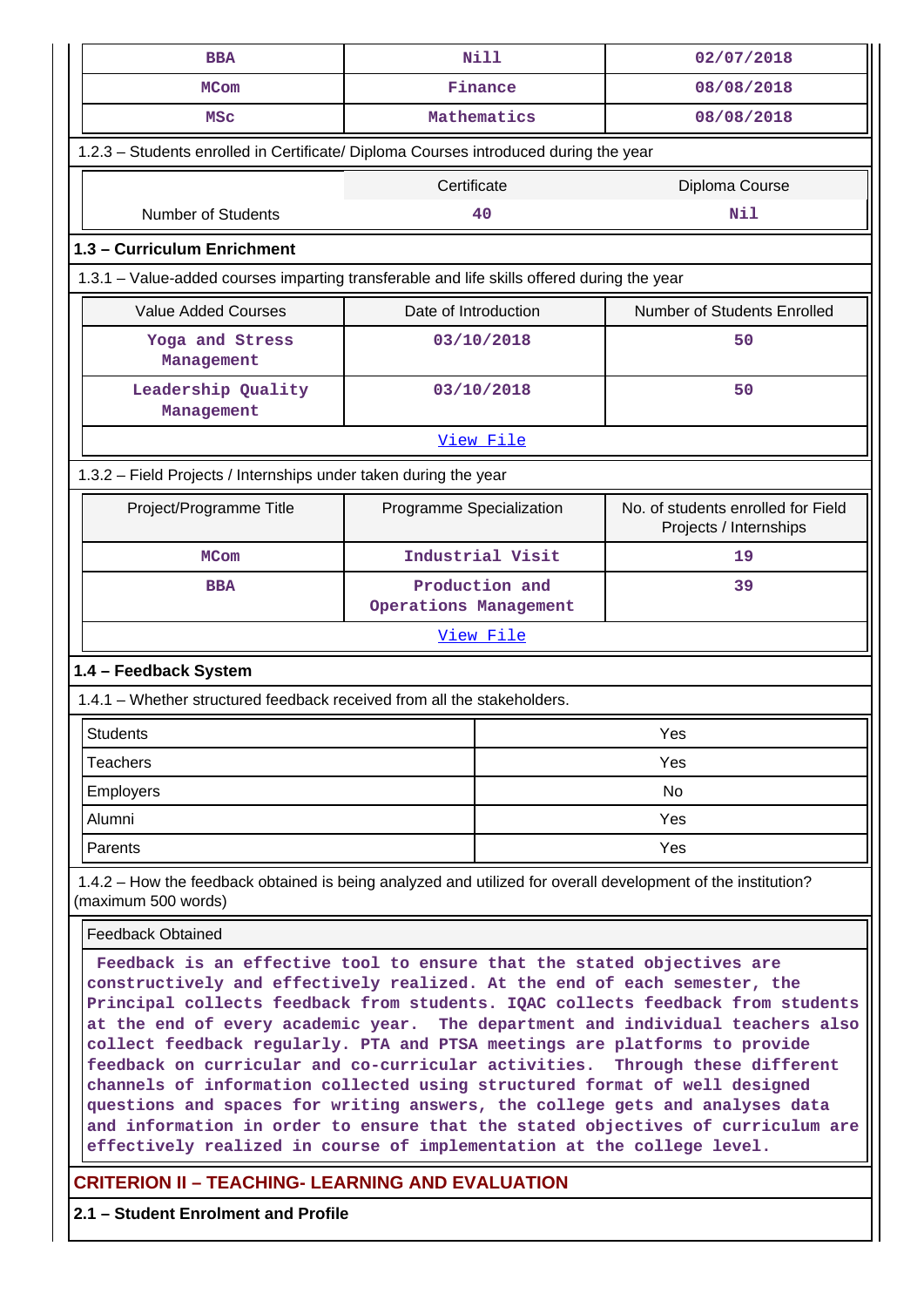| Name of the                                                                                                                                                                                                                                                                                                                                                                                                       |                                                                                                   |                                              |                              |  |                                   |                                                                                                                 |  |  |  |  |  |
|-------------------------------------------------------------------------------------------------------------------------------------------------------------------------------------------------------------------------------------------------------------------------------------------------------------------------------------------------------------------------------------------------------------------|---------------------------------------------------------------------------------------------------|----------------------------------------------|------------------------------|--|-----------------------------------|-----------------------------------------------------------------------------------------------------------------|--|--|--|--|--|
| Programme                                                                                                                                                                                                                                                                                                                                                                                                         | Programme<br>Specialization                                                                       |                                              | Number of seats<br>available |  | Number of<br>Application received | <b>Students Enrolled</b>                                                                                        |  |  |  |  |  |
| MSC                                                                                                                                                                                                                                                                                                                                                                                                               | Mathematics                                                                                       |                                              | 20                           |  | 368                               | 20                                                                                                              |  |  |  |  |  |
| <b>MCom</b>                                                                                                                                                                                                                                                                                                                                                                                                       | Finance                                                                                           |                                              | 21                           |  | 685                               | 21                                                                                                              |  |  |  |  |  |
| <b>BSC</b>                                                                                                                                                                                                                                                                                                                                                                                                        | Computer<br>Science                                                                               |                                              | 29                           |  | 1128                              | 28                                                                                                              |  |  |  |  |  |
| <b>BSC</b>                                                                                                                                                                                                                                                                                                                                                                                                        | Maths                                                                                             |                                              | 37                           |  | 1320                              | 37                                                                                                              |  |  |  |  |  |
| <b>BSC</b>                                                                                                                                                                                                                                                                                                                                                                                                        | Physics                                                                                           |                                              | 37                           |  | 1453                              | 37                                                                                                              |  |  |  |  |  |
| <b>BBA</b>                                                                                                                                                                                                                                                                                                                                                                                                        | <b>Nill</b>                                                                                       |                                              | 40                           |  | 2235                              | 40                                                                                                              |  |  |  |  |  |
| <b>BCom</b>                                                                                                                                                                                                                                                                                                                                                                                                       | Finance                                                                                           |                                              | 60                           |  | 2930                              | 60                                                                                                              |  |  |  |  |  |
|                                                                                                                                                                                                                                                                                                                                                                                                                   |                                                                                                   |                                              | View File                    |  |                                   |                                                                                                                 |  |  |  |  |  |
| 2.2 - Catering to Student Diversity                                                                                                                                                                                                                                                                                                                                                                               |                                                                                                   |                                              |                              |  |                                   |                                                                                                                 |  |  |  |  |  |
|                                                                                                                                                                                                                                                                                                                                                                                                                   | 2.2.1 - Student - Full time teacher ratio (current year data)                                     |                                              |                              |  |                                   |                                                                                                                 |  |  |  |  |  |
| Number of<br>Year<br>Number of<br>Number of<br>Number of<br>Number of<br>students enrolled<br>students enrolled<br>fulltime teachers<br>fulltime teachers<br>teachers<br>in the institution<br>teaching both UG<br>in the institution<br>available in the<br>available in the<br>and PG courses<br>(UG)<br>(PG)<br>institution<br>institution<br>teaching only UG<br>teaching only PG<br>courses<br>courses<br>18 |                                                                                                   |                                              |                              |  |                                   |                                                                                                                 |  |  |  |  |  |
| 2018                                                                                                                                                                                                                                                                                                                                                                                                              | 203                                                                                               | 41                                           |                              |  | Nill                              | 15                                                                                                              |  |  |  |  |  |
| 2.3 - Teaching - Learning Process                                                                                                                                                                                                                                                                                                                                                                                 |                                                                                                   |                                              |                              |  |                                   |                                                                                                                 |  |  |  |  |  |
| learning resources etc. (current year data)<br>Number of<br>Number of ICT<br>Numberof smart<br>Number of<br><b>ICT Tools and</b><br>E-resources and<br>Teachers on Roll<br>teachers using<br>enabled<br>techniques used<br>classrooms<br>resources<br>Classrooms                                                                                                                                                  |                                                                                                   |                                              |                              |  |                                   |                                                                                                                 |  |  |  |  |  |
|                                                                                                                                                                                                                                                                                                                                                                                                                   | ICT (LMS, e-                                                                                      | available                                    |                              |  |                                   |                                                                                                                 |  |  |  |  |  |
|                                                                                                                                                                                                                                                                                                                                                                                                                   | Resources)                                                                                        |                                              |                              |  |                                   |                                                                                                                 |  |  |  |  |  |
| 34                                                                                                                                                                                                                                                                                                                                                                                                                | 34                                                                                                | 4                                            | 6                            |  | 6                                 | 3                                                                                                               |  |  |  |  |  |
|                                                                                                                                                                                                                                                                                                                                                                                                                   |                                                                                                   | View File of ICT Tools and resources         |                              |  |                                   |                                                                                                                 |  |  |  |  |  |
|                                                                                                                                                                                                                                                                                                                                                                                                                   |                                                                                                   | View File of E-resources and techniques used |                              |  |                                   |                                                                                                                 |  |  |  |  |  |
|                                                                                                                                                                                                                                                                                                                                                                                                                   | 2.3.2 - Students mentoring system available in the institution? Give details. (maximum 500 words) |                                              |                              |  |                                   | 2.3.2 Students mentoring system available in the institution? Give details. (maximum 500 words) After admission |  |  |  |  |  |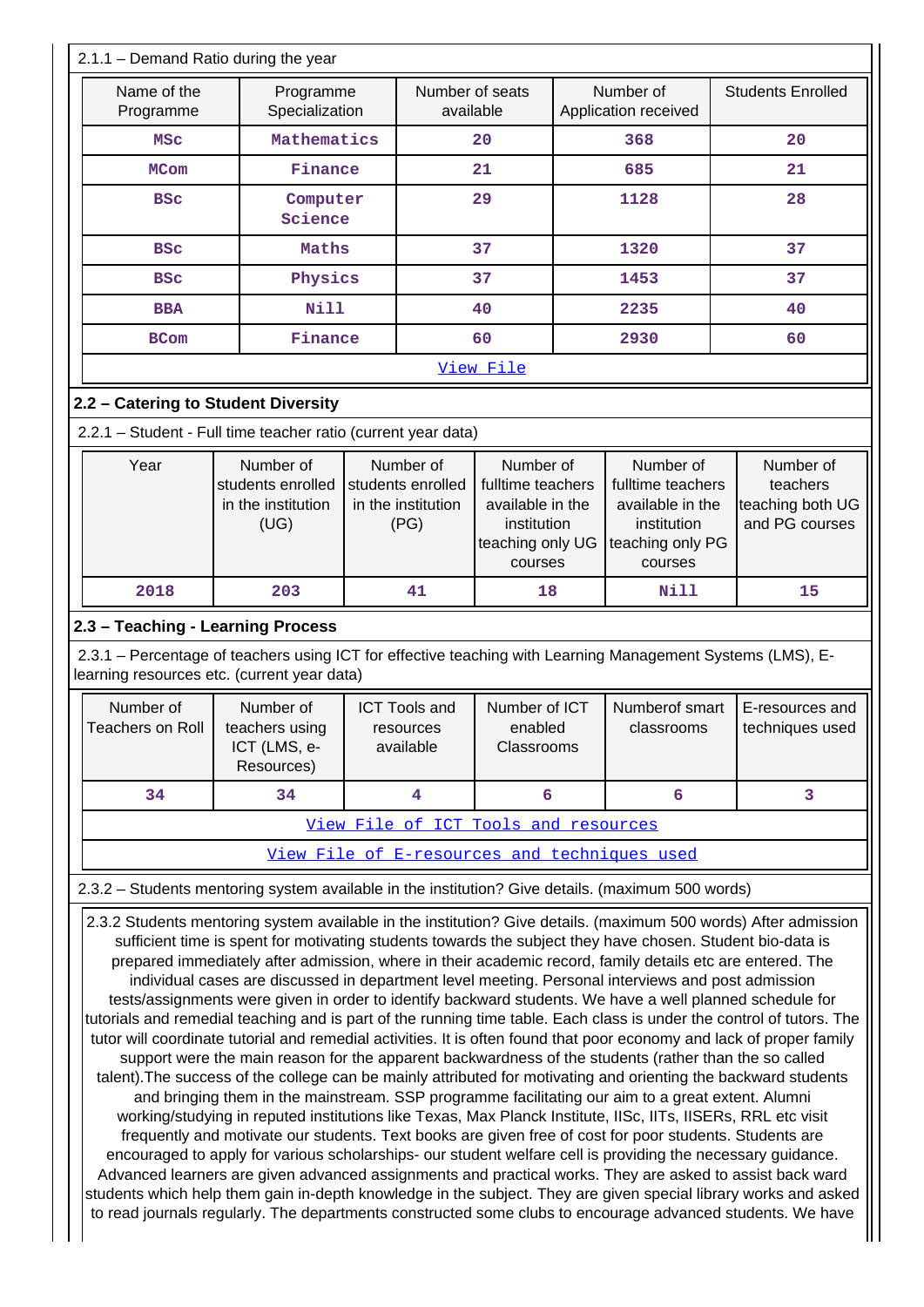also implemented WWS programme, and is very much helpful in this regard. Sufficient opportunities are given for the concept/principle 'learning by doing'. For this a well furnished labs are equipped. Apart from this, as part of the syllabus, there is seminar, project and viva voce. Students are encouraged to take part in seminars, quiz programmes etc. In university level and state level. Assignments were given considering individual differences Student assessment is an integral part of the teaching-learning programme of the college. We have a teaching plan for each term and also periodic evaluation through departmental meetings. Right from the beginning, conscious and continuous efforts were taken. Personal interviews with students and parents were conducted. Test papers and assignments were given frequently. Terminal examinations and model examination are also conducted at college level. We complete the syllabi in time and make proper revision of the same. The departments hold periodic meetings of faculties and occasionally Principal attend the same. Principal verifies the teaching plan, evaluates the performance, and suggest corrective measure, if necessary. Educationally disadvantaged students were given special considerations. Specific steps are taken to improve their performance. Students are encouraged to actively participate in NCC, NSS, Nature Club (Bhoomithra Sena) and various co-curricular activities. The high percentage of success in the university examinations and other competitive examinations reflects the effectiveness of the mentoring.

| Number of students enrolled in the<br>institution                                                                                                                                              |                         | Number of fulltime teachers              |                                                                                     |                        |                        |                                             | Mentor: Mentee Ratio          |                                                                                                                                                                                                                                                                        |  |
|------------------------------------------------------------------------------------------------------------------------------------------------------------------------------------------------|-------------------------|------------------------------------------|-------------------------------------------------------------------------------------|------------------------|------------------------|---------------------------------------------|-------------------------------|------------------------------------------------------------------------------------------------------------------------------------------------------------------------------------------------------------------------------------------------------------------------|--|
| 687                                                                                                                                                                                            |                         |                                          |                                                                                     | 33                     |                        |                                             |                               | 1:21                                                                                                                                                                                                                                                                   |  |
| 2.4 - Teacher Profile and Quality                                                                                                                                                              |                         |                                          |                                                                                     |                        |                        |                                             |                               |                                                                                                                                                                                                                                                                        |  |
| 2.4.1 - Number of full time teachers appointed during the year                                                                                                                                 |                         |                                          |                                                                                     |                        |                        |                                             |                               |                                                                                                                                                                                                                                                                        |  |
| No. of sanctioned<br>positions                                                                                                                                                                 | No. of filled positions | Vacant positions                         |                                                                                     |                        |                        | Positions filled during<br>the current year |                               | No. of faculty with<br>Ph.D                                                                                                                                                                                                                                            |  |
| Nill                                                                                                                                                                                           | <b>Nill</b>             |                                          |                                                                                     | Nill                   |                        | <b>Nill</b>                                 |                               | Nill                                                                                                                                                                                                                                                                   |  |
| 2.4.2 - Honours and recognition received by teachers (received awards, recognition, fellowships at State, National,<br>International level from Government, recognised bodies during the year) |                         |                                          |                                                                                     |                        |                        |                                             |                               |                                                                                                                                                                                                                                                                        |  |
| Year of Award                                                                                                                                                                                  |                         | international level                      | Name of full time teachers<br>receiving awards from<br>state level, national level, |                        | Designation            |                                             |                               | Name of the award,<br>fellowship, received from<br>Government or recognized<br>bodies                                                                                                                                                                                  |  |
| 2018                                                                                                                                                                                           |                         | Sri.<br>Saraschandran K.                 |                                                                                     | Associate<br>Professor |                        | Academic<br>councillor, IGNOU               |                               |                                                                                                                                                                                                                                                                        |  |
| 2018                                                                                                                                                                                           |                         | Dr. Swarupa R.<br>Dr. Devadhasan<br>K.V. |                                                                                     | Associate<br>Professor |                        |                                             | Academic<br>councillor, IGNOU |                                                                                                                                                                                                                                                                        |  |
| 2018                                                                                                                                                                                           |                         |                                          |                                                                                     |                        | Associate<br>Professor |                                             |                               | Selected to<br>Kannur District<br>Table Tennis<br>Association as<br>Executive committee<br>member                                                                                                                                                                      |  |
| 2018                                                                                                                                                                                           |                         | Dr Bijumon R.                            |                                                                                     |                        | Associate<br>Professor |                                             |                               | i) Course<br>Coordinator, SWAYAM<br>Course on Algebra<br>and Trigonometry<br>ii) Principal<br>Investigator/Course<br>Coordinator, SWAYAM<br>Course on<br>Differential<br>Calculus iii)<br>Subject Expert -<br>DTH Course on<br>Complex Analysis<br>iv) Chairman, Board |  |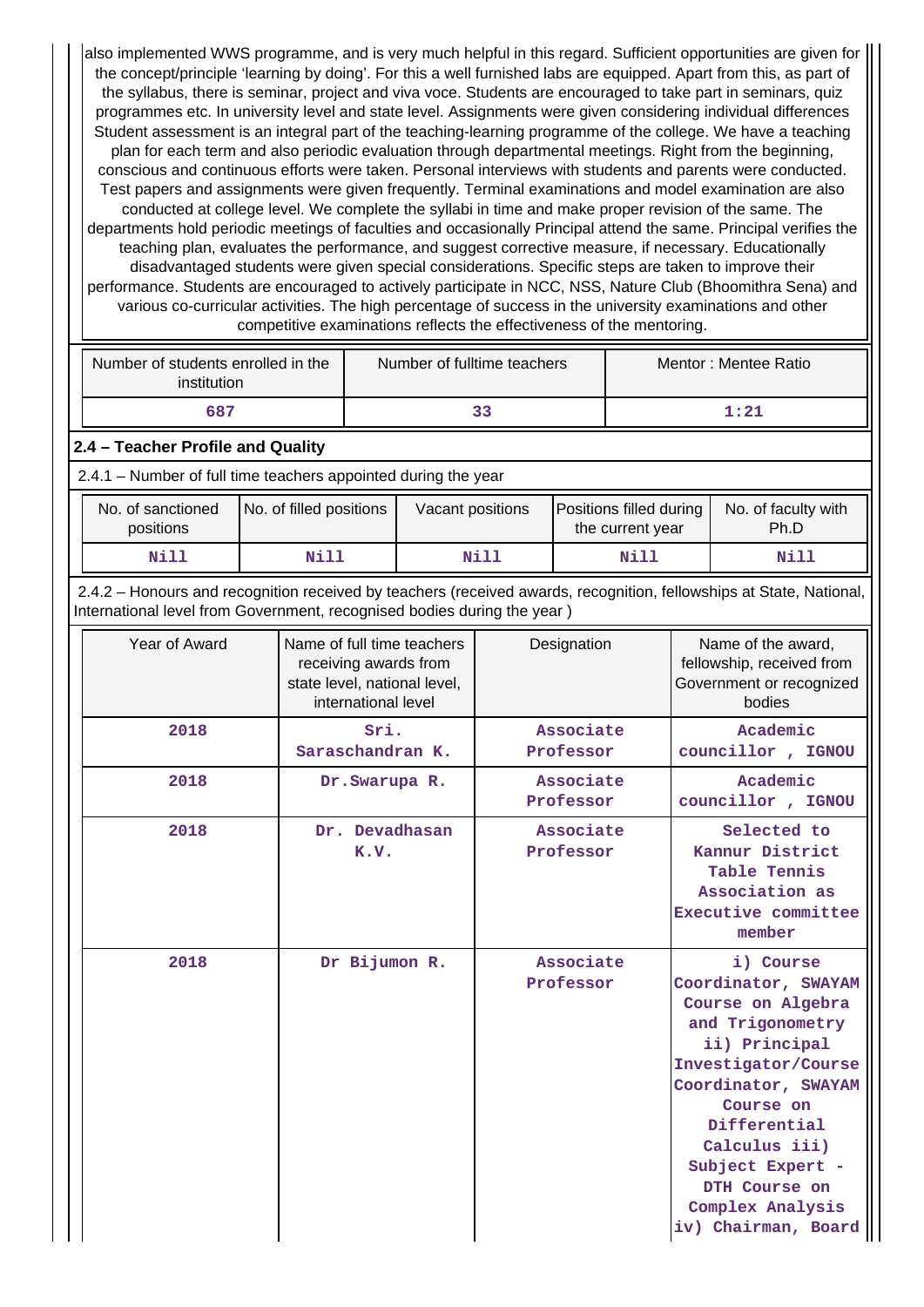|                                                                                                                                |                       |               |                         |                                                                |            | of Examinations,<br>MSC (SD                                                                                                                                                                                                                                                                     |
|--------------------------------------------------------------------------------------------------------------------------------|-----------------------|---------------|-------------------------|----------------------------------------------------------------|------------|-------------------------------------------------------------------------------------------------------------------------------------------------------------------------------------------------------------------------------------------------------------------------------------------------|
| 2018                                                                                                                           | Capt Dr Jithesh<br>к. |               |                         | Lecturer                                                       |            | Chairman, Board<br>of Examinations,<br>BCA, Kannur<br>University.                                                                                                                                                                                                                               |
| 2018                                                                                                                           | Dr Aneesh Kumar K     |               |                         | Associate<br>Professor                                         |            | Course<br>Coordinator, SWAYAM<br>Course on<br>Probability and<br>Statistics -<br>Transcripts of the<br>MOOC courses<br>selected for<br>Translation                                                                                                                                              |
| 2018                                                                                                                           | Reshma P K            |               |                         | Nill                                                           |            | Course<br>Coordinator, SWAYAM<br>Course on IT<br>Fundamentals -<br>Transcripts of the<br>MOOC courses<br>selected for<br>Translation Member<br>of BoS, Computer<br>Science (UG) of<br>Kannur University.<br>Member in the Board<br>of Question Paper<br>Setters of various<br>Universities. Sub |
| 2018                                                                                                                           | Dr. Rehin K. R.       |               |                         | Lecturer                                                       |            | Best Researcher,<br>National Award by<br>IRDP Group of<br>Journals, Chennai<br>on 30.5.2018.                                                                                                                                                                                                    |
|                                                                                                                                |                       |               | View File               |                                                                |            |                                                                                                                                                                                                                                                                                                 |
| 2.5 - Evaluation Process and Reforms                                                                                           |                       |               |                         |                                                                |            |                                                                                                                                                                                                                                                                                                 |
| 2.5.1 – Number of days from the date of semester-end/ year- end examination till the declaration of results during<br>the year |                       |               |                         |                                                                |            |                                                                                                                                                                                                                                                                                                 |
| Programme Name                                                                                                                 | Programme Code        | Semester/year |                         | Last date of the last<br>semester-end/year-<br>end examination |            | Date of declaration of<br>results of semester-<br>end/ year- end<br>examination                                                                                                                                                                                                                 |
| <b>MCom</b>                                                                                                                    | <b>Nill</b>           |               | $\overline{\mathbf{4}}$ | 13/03/2019                                                     |            | 30/04/2019                                                                                                                                                                                                                                                                                      |
| <b>MSC</b>                                                                                                                     | Mathematics           |               | 4                       | 13/03/2019                                                     |            | 30/04/2019                                                                                                                                                                                                                                                                                      |
| <b>BBA</b>                                                                                                                     | <b>Nill</b>           |               | 6                       | 18/03/2019                                                     |            | 30/04/2019                                                                                                                                                                                                                                                                                      |
| <b>BCom</b>                                                                                                                    | Finance               |               | 6                       | 18/03/2019                                                     |            | 30/04/2019                                                                                                                                                                                                                                                                                      |
| <b>BSC</b>                                                                                                                     | Computer<br>Science   |               | 6                       | 18/03/2019                                                     | 30/04/2019 |                                                                                                                                                                                                                                                                                                 |
| <b>BSC</b>                                                                                                                     | Mathematics           |               | 6                       | 18/03/2019                                                     |            | 30/04/2019                                                                                                                                                                                                                                                                                      |
| <b>BSC</b>                                                                                                                     | Physics               |               | 6                       | 18/03/2019                                                     |            | 30/04/2019                                                                                                                                                                                                                                                                                      |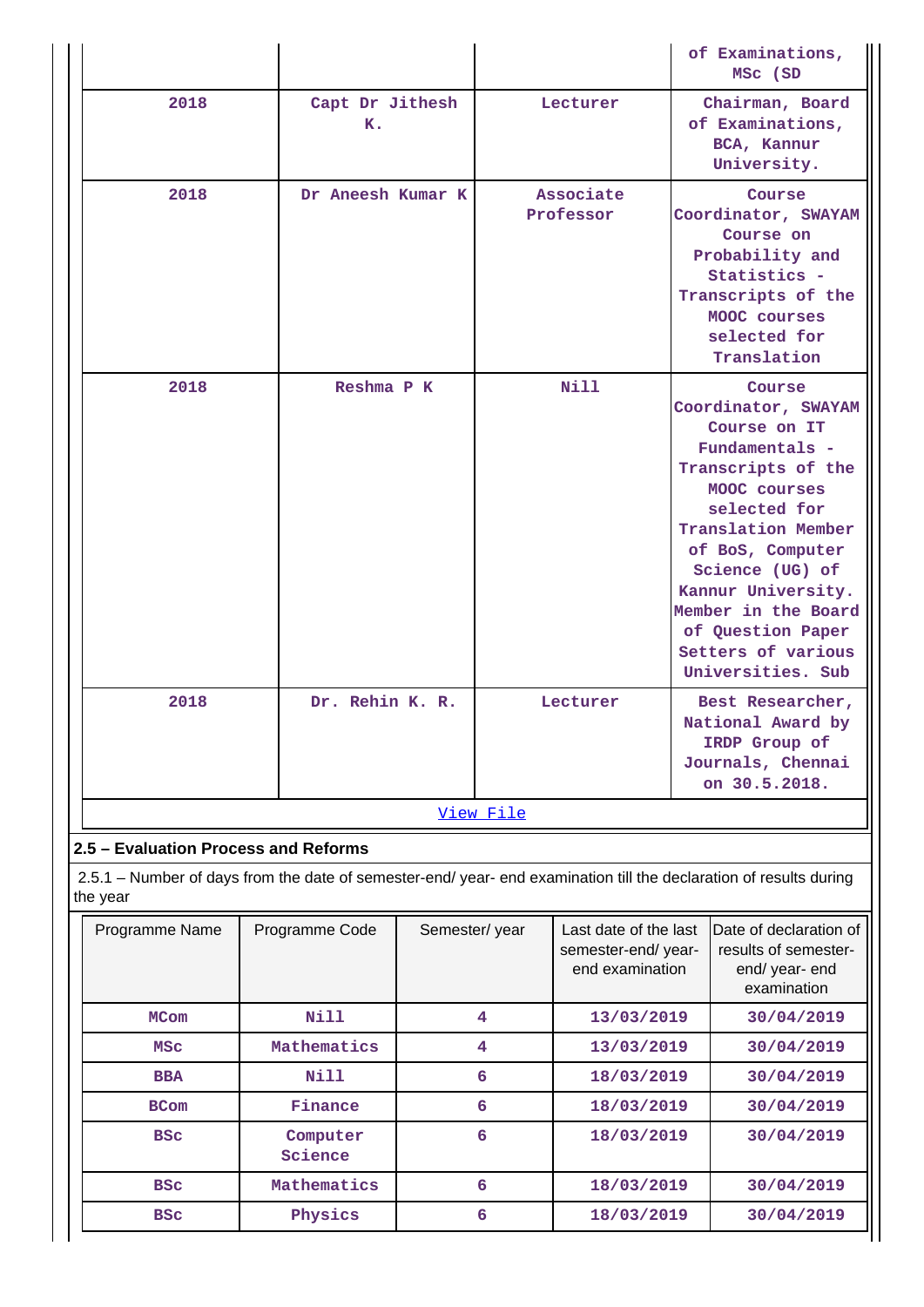#### [View File](https://assessmentonline.naac.gov.in/public/Postacc/Evaluation/13560_Evaluation_1642697510.xlsx)

2.5.2 – Reforms initiated on Continuous Internal Evaluation(CIE) system at the institutional level (250 words)

 **• Test on same day based on that days lecture • Semi-open viva • ICT enabled Teaching-Learning, when required • Post admission test, covering primary level, to assess the basic awareness and knowledge of students • Apart from this other there is a constant effort to improve the efficiency of our usual activities like, Tutorial sessions, WWS,SSP , Remedial Teaching, Personal counselling • Internal Examinations –Unit Tests, Mid semester examination and Model Examinations Assignments, Seminars workshops Entrepreneurial activities, especially among commerce students Peer group learning Feedback systems**

 2.5.3 – Academic calendar prepared and adhered for conduct of Examination and other related matters (250 words)

 **2.5.3 Academic calendar prepared and adhered for conduct of Examination and other related matters (250 words) End semester examinations are conducted by University to assess the knowledge base of the students. As part of Continuous Evaluation process (CE) to assess student progress, terminal and model examinations for first and second year classes of all undergraduate courses are conducted simultaneously in the college based on a common time table. Examinations are coordinated by a faculty in the college. At the same time, for third year classes, examinations are conducted by the concerned Departments. Major components considered in continuous evaluation are comprehension and analysis, scientific thinking and logical reasoning, language proficiency and application of the subject learned. Internal marks are prepared strictly based on model examinations, unit tests, seminars, assignments, viva voce, and attendance. As part of academic planning, module wise examination are also conducted. In the case of subjects with practical model examinations are conducted before the final university examination. College Arts and Sports days are planned effectively so that the academic activities are not disturbed. Activities of various clubs are also planned in this manner. The other extra curricular activities organized by various non-academic committees are also planned in the same way. • Test on same day based on that days lecture • Semiopen viva • ICT enabled Teaching-Learning, when required • Post admission test, covering primary level, to assess the basic awareness and knowledge of students • Apart from this other there is a constant effort to improve the efficiency of our usual activities like, Tutorial sessions, WWS,SSP , Remedial Teaching, Personal counselling • Internal Examinations –Unit Tests, Mid semester examination and Model Examinations Assignments, Seminars workshops Entrepreneurial activities, especially among commerce students Peer group learning Feedback systems 2.5.3 Academic calendar prepared and adhered for conduct of Examination and other related matters (250 words) End semester examinations are conducted by University to assess the knowledge base of the students. As part of Continuous Evaluation process (CE) to assess student progress, terminal and model examinations for first and second year classes of all undergraduate courses are conducted simultaneously in the college based on a common time table. Examinations are coordinated by a faculty in the college. At the same time, for third year classes, examinations are conducted by the concerned Departments. Major components considered in continuous evaluation are comprehension and analysis, scientific thinking and logical reasoning, language proficiency and application of the subject learned. Internal marks are prepared strictly based on model examinations, unit tests, seminars, assignments, viva voce, and attendance. As part of academic planning, module wise examination are also conducted. In the case of subjects with practical model examinations are conducted before the final university examination. College Arts and Sports days are planned effectively so that the academic activities are not disturbed. Activities of various clubs are also planned in this manner. The other extra**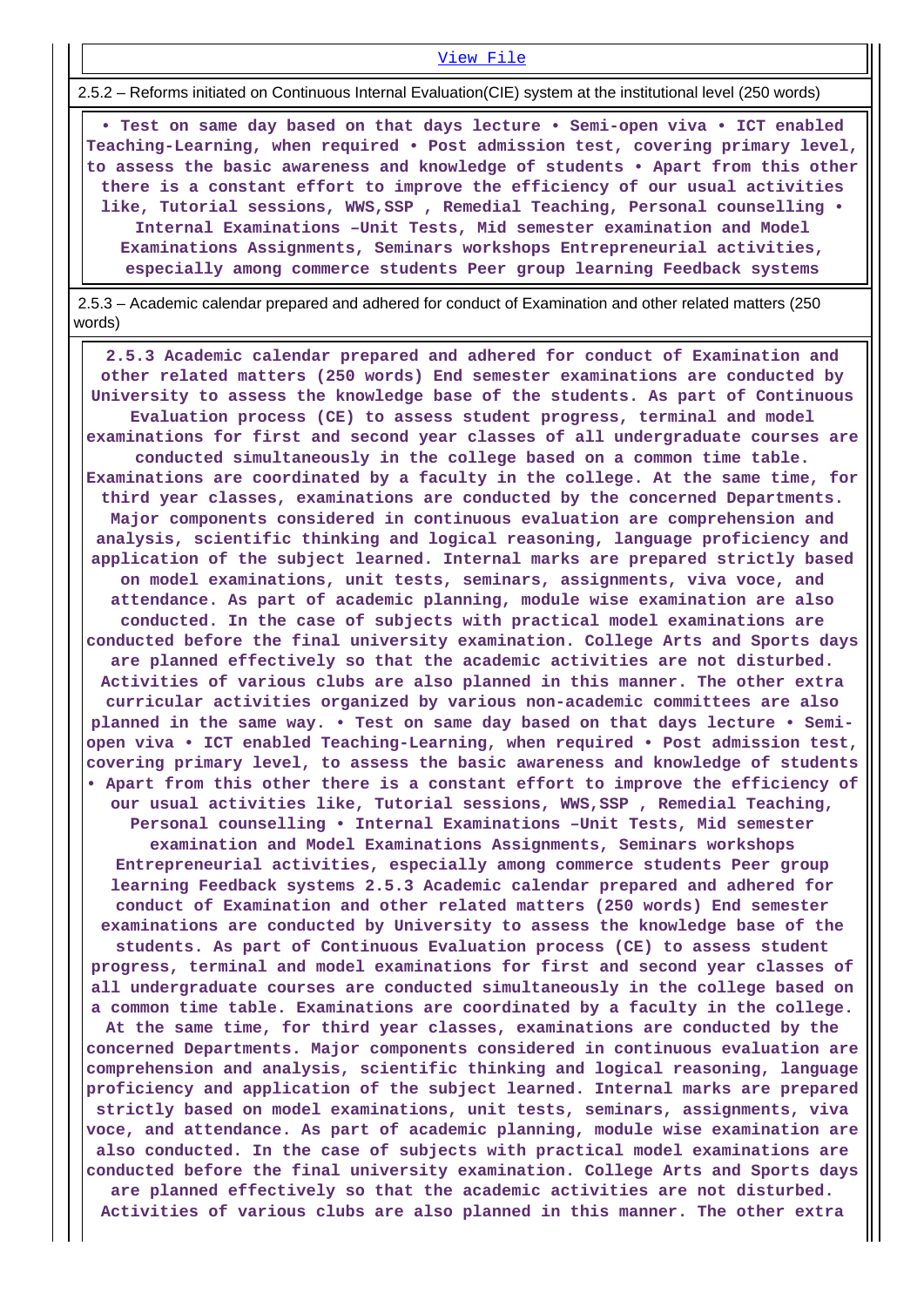## **curricular activities organized by various non-academic committees are also planned in the same way.**

### **2.6 – Student Performance and Learning Outcomes**

 2.6.1 – Program outcomes, program specific outcomes and course outcomes for all programs offered by the institution are stated and displayed in website of the institution (to provide the weblink)

<https://mgcollege.ac.in/pdf/Programme%20Outcomes.pdf>

### 2.6.2 – Pass percentage of students

| Programme<br>Code | Programme<br>Name | Programme<br>Specialization | Number of<br>students<br>appeared in the<br>final year<br>examination | Number of<br>students passed<br>in final year<br>examination | Pass Percentage |
|-------------------|-------------------|-----------------------------|-----------------------------------------------------------------------|--------------------------------------------------------------|-----------------|
| <b>BBA</b>        | <b>BBA</b>        | <b>Nill</b>                 | 38                                                                    | 21                                                           | 55.26           |
| <b>COM</b>        | <b>BCom</b>       | Finance                     | 59                                                                    | 47                                                           | 79.67           |
| $\mathbf{CS}$     | <b>BSC</b>        | Computer<br>Science         | 28                                                                    | 20                                                           | 71.43           |
| <b>MAT</b>        | <b>BSC</b>        | Mathematics                 | 28                                                                    | 23                                                           | 82.14           |
| <b>PHY</b>        | <b>BSC</b>        | Physics                     | 33                                                                    | 32                                                           | 96.97           |
| <b>MCom</b>       | <b>MCom</b>       | <b>MCom</b>                 | 20                                                                    | 18                                                           | 90.00           |
| <b>MSC</b>        | <b>MSC</b>        | Mathematics                 | 20                                                                    | 19                                                           | 95.00           |
|                   |                   |                             | View File                                                             |                                                              |                 |

# **2.7 – Student Satisfaction Survey**

 2.7.1 – Student Satisfaction Survey (SSS) on overall institutional performance (Institution may design the questionnaire) (results and details be provided as weblink)

 [https://mgcollege.ac.in/pdf/Students%20Satisfaction%20Survey%202018-2019%20M](https://mgcollege.ac.in/pdf/Students%20Satisfaction%20Survey%202018-2019%20MGC.pdf) [GC.pdf](https://mgcollege.ac.in/pdf/Students%20Satisfaction%20Survey%202018-2019%20MGC.pdf) 

# **CRITERION III – RESEARCH, INNOVATIONS AND EXTENSION**

### **3.1 – Resource Mobilization for Research**

3.1.1 – Research funds sanctioned and received from various agencies, industry and other organisations

| Nature of the Project | <b>Duration</b>   | Name of the funding<br>agency | Total grant<br>sanctioned | Amount received<br>during the year |  |  |  |  |  |
|-----------------------|-------------------|-------------------------------|---------------------------|------------------------------------|--|--|--|--|--|
| Total                 | Nill              | ΝA                            |                           |                                    |  |  |  |  |  |
|                       | No file uploaded. |                               |                           |                                    |  |  |  |  |  |

# **3.2 – Innovation Ecosystem**

 3.2.1 – Workshops/Seminars Conducted on Intellectual Property Rights (IPR) and Industry-Academia Innovative practices during the year

|                                                                                                      | Title of workshop/seminar |                 |                 | Name of the Dept. |  | Date          |              |  |  |
|------------------------------------------------------------------------------------------------------|---------------------------|-----------------|-----------------|-------------------|--|---------------|--------------|--|--|
|                                                                                                      | <b>NA</b>                 |                 |                 | <b>NA</b>         |  |               |              |  |  |
| 3.2.2 - Awards for Innovation won by Institution/Teachers/Research scholars/Students during the year |                           |                 |                 |                   |  |               |              |  |  |
|                                                                                                      | Title of the innovation   | Name of Awardee | Awarding Agency |                   |  | Date of award | Category     |  |  |
|                                                                                                      | Excellence in             | Dr. Rehin K R   | <b>IRDP</b>     |                   |  | 30/05/2018    | Research and |  |  |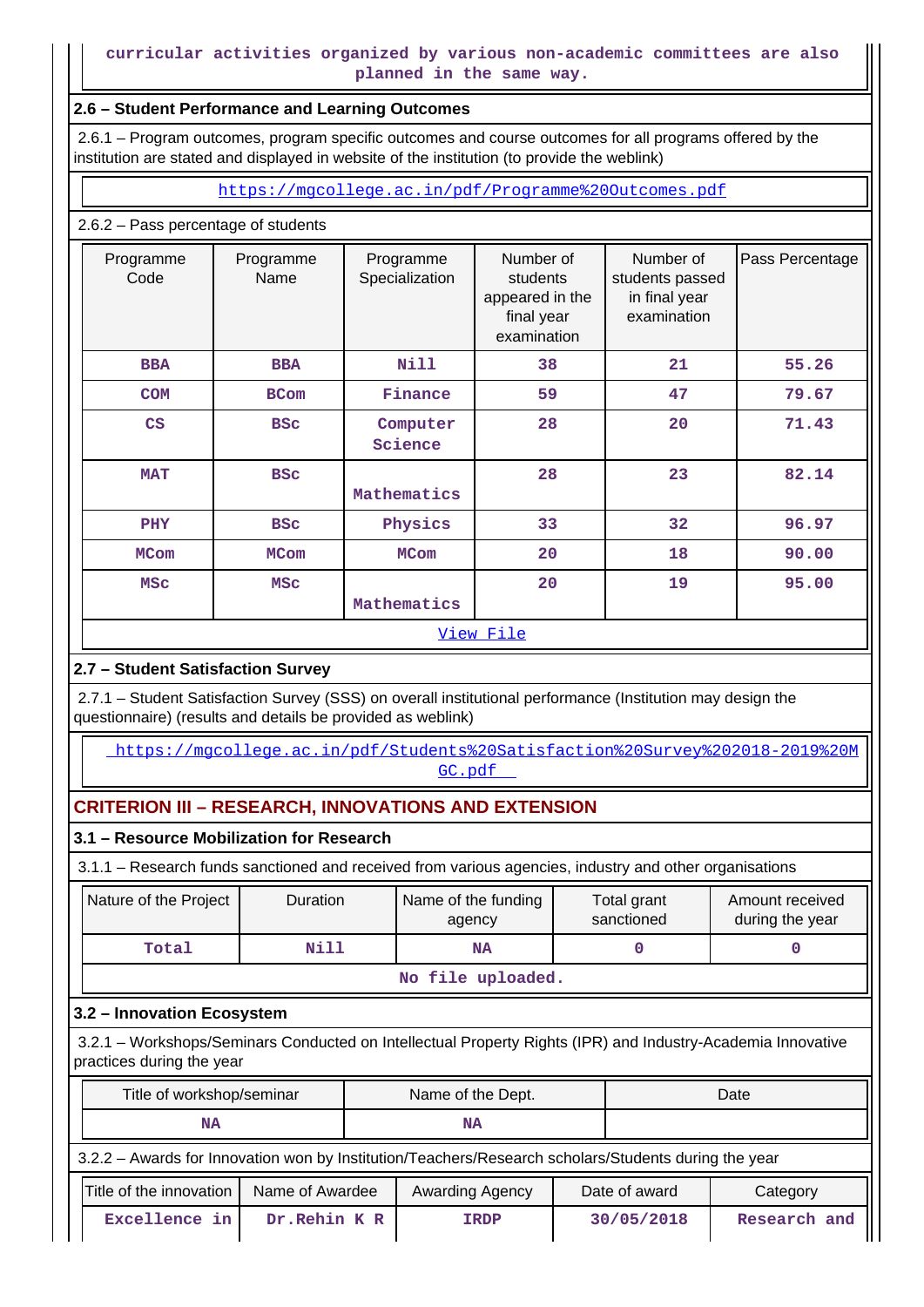| Research                                                                                                                                                              |                        |             |                                                                               |                        |                         |                         |  |                                                                    | Publication                                          |  |  |
|-----------------------------------------------------------------------------------------------------------------------------------------------------------------------|------------------------|-------------|-------------------------------------------------------------------------------|------------------------|-------------------------|-------------------------|--|--------------------------------------------------------------------|------------------------------------------------------|--|--|
|                                                                                                                                                                       |                        |             |                                                                               |                        | View File               |                         |  |                                                                    |                                                      |  |  |
| 3.2.3 – No. of Incubation centre created, start-ups incubated on campus during the year                                                                               |                        |             |                                                                               |                        |                         |                         |  |                                                                    |                                                      |  |  |
| Incubation<br>Center                                                                                                                                                  | Name                   |             | Sponsered By                                                                  |                        |                         | Name of the<br>Start-up |  | Nature of Start-<br><b>up</b>                                      | Date of<br>Commencement                              |  |  |
| NA                                                                                                                                                                    |                        | <b>NA</b>   | Nil                                                                           |                        |                         | N11                     |  | Nil                                                                | Nill                                                 |  |  |
|                                                                                                                                                                       |                        |             |                                                                               | No file uploaded.      |                         |                         |  |                                                                    |                                                      |  |  |
| 3.3 - Research Publications and Awards                                                                                                                                |                        |             |                                                                               |                        |                         |                         |  |                                                                    |                                                      |  |  |
| 3.3.1 - Incentive to the teachers who receive recognition/awards                                                                                                      |                        |             |                                                                               |                        |                         |                         |  |                                                                    |                                                      |  |  |
|                                                                                                                                                                       | <b>State</b>           |             |                                                                               | National               |                         |                         |  | International                                                      |                                                      |  |  |
|                                                                                                                                                                       | 0                      |             |                                                                               | 0                      |                         |                         |  | $\mathbf 0$                                                        |                                                      |  |  |
| 3.3.2 - Ph. Ds awarded during the year (applicable for PG College, Research Center)                                                                                   |                        |             |                                                                               |                        |                         |                         |  |                                                                    |                                                      |  |  |
|                                                                                                                                                                       | Name of the Department |             |                                                                               |                        |                         |                         |  | Number of PhD's Awarded                                            |                                                      |  |  |
|                                                                                                                                                                       | Computer Science       |             |                                                                               |                        |                         |                         |  | 1                                                                  |                                                      |  |  |
| 3.3.3 - Research Publications in the Journals notified on UGC website during the year                                                                                 |                        |             |                                                                               |                        |                         |                         |  |                                                                    |                                                      |  |  |
| <b>Type</b>                                                                                                                                                           |                        |             | Department                                                                    |                        |                         | Number of Publication   |  |                                                                    | Average Impact Factor (if                            |  |  |
|                                                                                                                                                                       |                        |             |                                                                               |                        |                         |                         |  |                                                                    | any)                                                 |  |  |
| National                                                                                                                                                              |                        |             | Mathematics                                                                   |                        | 1                       |                         |  |                                                                    | Nill                                                 |  |  |
| National                                                                                                                                                              |                        |             | Commerce                                                                      |                        | 2                       |                         |  |                                                                    | Nill                                                 |  |  |
| International                                                                                                                                                         |                        |             | Computer Science                                                              |                        | $\overline{2}$          |                         |  |                                                                    | Nill                                                 |  |  |
|                                                                                                                                                                       |                        |             |                                                                               |                        | View File               |                         |  |                                                                    |                                                      |  |  |
| 3.3.4 - Books and Chapters in edited Volumes / Books published, and papers in National/International Conference<br>Proceedings per Teacher during the year            |                        |             |                                                                               |                        |                         |                         |  |                                                                    |                                                      |  |  |
|                                                                                                                                                                       | Department             |             |                                                                               |                        |                         |                         |  | Number of Publication                                              |                                                      |  |  |
|                                                                                                                                                                       |                        | Statistics  |                                                                               |                        |                         |                         |  | 2                                                                  |                                                      |  |  |
|                                                                                                                                                                       |                        | Mathematics |                                                                               |                        | 5                       |                         |  |                                                                    |                                                      |  |  |
|                                                                                                                                                                       | Computer Science       |             |                                                                               |                        | $\overline{\mathbf{2}}$ |                         |  |                                                                    |                                                      |  |  |
|                                                                                                                                                                       |                        | Physics     |                                                                               |                        |                         |                         |  | 1                                                                  |                                                      |  |  |
|                                                                                                                                                                       |                        | Commerce    |                                                                               |                        |                         |                         |  | $\overline{a}$                                                     |                                                      |  |  |
|                                                                                                                                                                       |                        |             |                                                                               |                        | View File               |                         |  |                                                                    |                                                      |  |  |
| 3.3.5 - Bibliometrics of the publications during the last Academic year based on average citation index in Scopus/<br>Web of Science or PubMed/ Indian Citation Index |                        |             |                                                                               |                        |                         |                         |  |                                                                    |                                                      |  |  |
| Title of the<br>Paper                                                                                                                                                 | Name of<br>Author      |             | Title of journal                                                              | Year of<br>publication |                         | <b>Citation Index</b>   |  | Institutional<br>affiliation as<br>mentioned in<br>the publication | Number of<br>citations<br>excluding self<br>citation |  |  |
| Ontology<br>based<br>Semantic I<br>nformation<br>retrieval<br>modal for<br>University                                                                                 | Reshma<br>P.K          |             | <b>Internat</b><br>ional<br>Journal of<br>Applied En<br>gineering<br>Research |                        | 2018                    | $\overline{2}$          |  | Calicut<br>University                                              | Nill                                                 |  |  |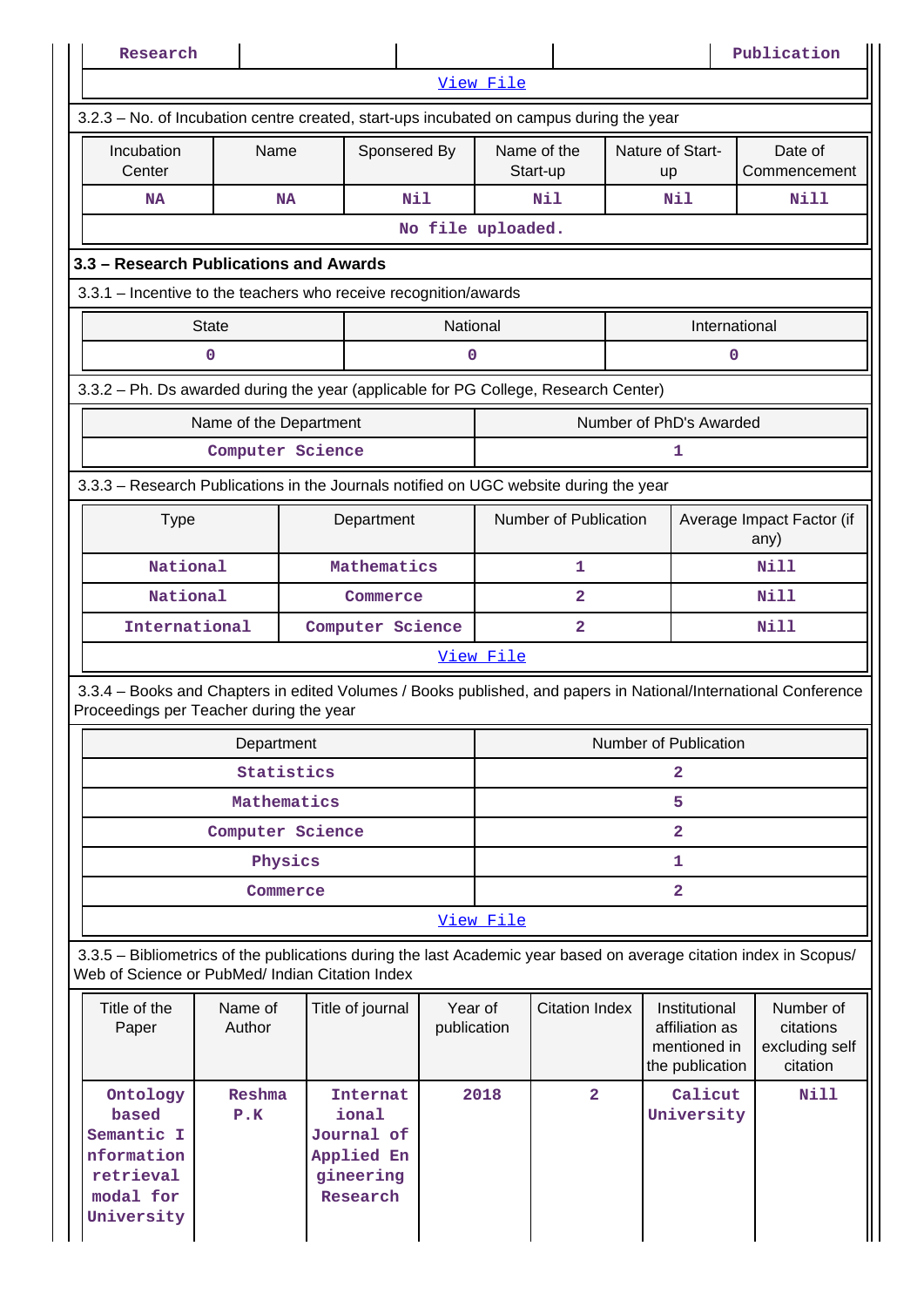| Hybrid Q<br>uantisatio<br>n on<br>Discrete<br>Wavelet Co<br>efficients<br>for<br>Efficient<br>Speech<br>Coding                                                                                                     | Joseph            | Shijo M   | <b>Internat</b><br>ional<br>Journal of<br>Research<br>in Electro<br>nics and<br>Computer E<br>ngineering |                        | Nill        | Nill         | Kannur<br>University                                 | <b>Nill</b>                                                        |
|--------------------------------------------------------------------------------------------------------------------------------------------------------------------------------------------------------------------|-------------------|-----------|----------------------------------------------------------------------------------------------------------|------------------------|-------------|--------------|------------------------------------------------------|--------------------------------------------------------------------|
| .Online<br>Banking-An<br>overview                                                                                                                                                                                  | A                 | Greeshma  | Global<br>Journal of<br>Research<br>Analysis                                                             |                        | 2018        | <b>Nill</b>  | M G<br>College<br>Iritty                             | <b>Nill</b>                                                        |
| Digital<br>Marketing<br>and<br>Success of<br>Agropreneu<br>rship                                                                                                                                                   | Dr. Swarupa<br>R  |           | Management<br>Researcher                                                                                 |                        | 2019        | Nill         | Kannur<br>University                                 | <b>Nill</b>                                                        |
| Vertex<br>Triangular<br>Graphs                                                                                                                                                                                     | Manuel            | Jimely    | Internat<br>ional<br>Journal of<br>Engineerin<br>g Science<br>and Mathem<br>atics                        |                        | 2018        | <b>Nill</b>  | M G<br>College                                       | Nill                                                               |
|                                                                                                                                                                                                                    |                   |           |                                                                                                          |                        | View File   |              |                                                      |                                                                    |
|                                                                                                                                                                                                                    |                   |           |                                                                                                          |                        |             |              |                                                      |                                                                    |
| 3.3.6 - h-Index of the Institutional Publications during the year. (based on Scopus/ Web of science)                                                                                                               |                   |           |                                                                                                          |                        |             |              |                                                      |                                                                    |
| Title of the<br>Paper                                                                                                                                                                                              | Name of<br>Author |           | Title of journal                                                                                         | Year of<br>publication |             | h-index      | Number of<br>citations<br>excluding self<br>citation | Institutional<br>affiliation as<br>mentioned in<br>the publication |
| <b>NA</b>                                                                                                                                                                                                          |                   | <b>NA</b> | <b>Nill</b>                                                                                              |                        | <b>Nill</b> | Nill         | <b>Nill</b>                                          | <b>Nill</b>                                                        |
|                                                                                                                                                                                                                    |                   |           |                                                                                                          | No file uploaded.      |             |              |                                                      |                                                                    |
| 3.3.7 - Faculty participation in Seminars/Conferences and Symposia during the year:                                                                                                                                |                   |           |                                                                                                          |                        |             |              |                                                      |                                                                    |
| Number of Faculty                                                                                                                                                                                                  |                   |           | International                                                                                            | National               |             | <b>State</b> |                                                      | Local                                                              |
| Attended/Semi<br>nars/Workshops                                                                                                                                                                                    |                   |           | $\overline{a}$                                                                                           |                        | 26          |              | 5                                                    | $\overline{\mathbf{2}}$                                            |
| Presented<br>papers                                                                                                                                                                                                |                   |           | 6                                                                                                        |                        | 10          | Nill         |                                                      | <b>Nill</b>                                                        |
| Resource<br>persons                                                                                                                                                                                                |                   |           | Nill                                                                                                     |                        | <b>Nill</b> |              | 4                                                    | <b>Nill</b>                                                        |
|                                                                                                                                                                                                                    |                   |           |                                                                                                          |                        | View File   |              |                                                      |                                                                    |
| 3.4 - Extension Activities                                                                                                                                                                                         |                   |           |                                                                                                          |                        |             |              |                                                      |                                                                    |
| 3.4.1 - Number of extension and outreach programmes conducted in collaboration with industry, community and<br>Non- Government Organisations through NSS/NCC/Red cross/Youth Red Cross (YRC) etc., during the year |                   |           |                                                                                                          |                        |             |              |                                                      |                                                                    |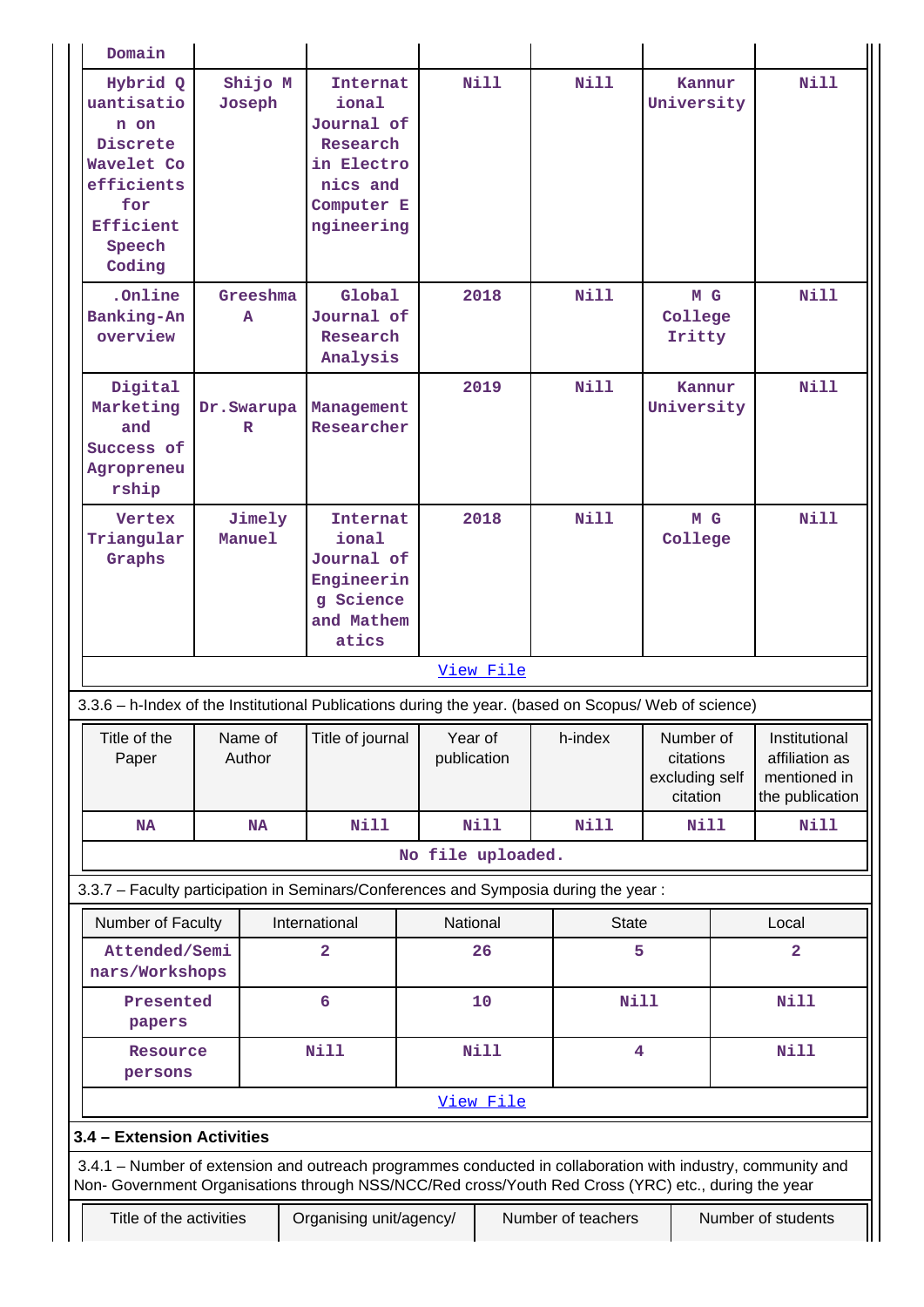|                                                                                                                                                                                                                | collaborating agency                               |                      |                | participated in such<br>activities                      |    | participated in such<br>activities                      |
|----------------------------------------------------------------------------------------------------------------------------------------------------------------------------------------------------------------|----------------------------------------------------|----------------------|----------------|---------------------------------------------------------|----|---------------------------------------------------------|
| Nature study at<br>paidalmalai                                                                                                                                                                                 | MGC, NCC, Kannur<br>University NSS                 |                      |                | $\overline{a}$                                          |    | 100                                                     |
| Agricultural<br>awareness programme                                                                                                                                                                            | MGC, NSS                                           |                      |                | $\overline{2}$                                          |    | 100                                                     |
| <b>Health Awareness</b><br>programme                                                                                                                                                                           | MGC, NSS                                           |                      |                | $\overline{2}$                                          |    | 100                                                     |
| Obstacle Training<br>to cadets to equip<br>them for defence<br>service exams                                                                                                                                   | MGC, NCC                                           |                      |                | $\overline{2}$                                          |    | 93                                                      |
| Onam Kit<br>Distribution to the<br>deserved of the<br>locale.                                                                                                                                                  | MGC, NSS, NCC                                      |                      |                | $\overline{2}$                                          |    | 54                                                      |
| .Collected an<br>amount of Rs 20000<br>for Flood relief<br>activities                                                                                                                                          | MGC, NCC                                           |                      |                | $\overline{2}$                                          |    | 54                                                      |
| Merlac food<br>collection every<br>Friday (old age<br>home)                                                                                                                                                    | MGC, NCC                                           |                      |                | $\overline{2}$                                          | 54 |                                                         |
| Motivational<br>class and paper bag<br>and items making<br>class                                                                                                                                               | MGC, NSS                                           |                      | $\overline{a}$ |                                                         |    | 10                                                      |
| Book Collection<br>forFlood affected<br>area school library                                                                                                                                                    | MGC, NSS                                           |                      | $\mathbf{2}$   |                                                         |    | 200                                                     |
| Flood affected<br>areas fund<br>collection (For<br>rehabilitation<br>purpose for house<br>contruction)                                                                                                         | MGC, NSS                                           |                      |                | $\overline{a}$                                          |    | 100                                                     |
|                                                                                                                                                                                                                |                                                    |                      | View File      |                                                         |    |                                                         |
| 3.4.2 - Awards and recognition received for extension activities from Government and other recognized bodies<br>during the year                                                                                |                                                    |                      |                |                                                         |    |                                                         |
| Name of the activity                                                                                                                                                                                           | Award/Recognition                                  |                      |                | <b>Awarding Bodies</b>                                  |    | Number of students<br><b>Benefited</b>                  |
| <b>NA</b>                                                                                                                                                                                                      | <b>NA</b>                                          |                      |                | <b>NA</b>                                               |    | Nill                                                    |
|                                                                                                                                                                                                                |                                                    | No file uploaded.    |                |                                                         |    |                                                         |
| 3.4.3 - Students participating in extension activities with Government Organisations, Non-Government<br>Organisations and programmes such as Swachh Bharat, Aids Awareness, Gender Issue, etc. during the year |                                                    |                      |                |                                                         |    |                                                         |
| Name of the scheme                                                                                                                                                                                             | Organising unit/Agen<br>cy/collaborating<br>agency | Name of the activity |                | Number of teachers<br>participated in such<br>activites |    | Number of students<br>participated in such<br>activites |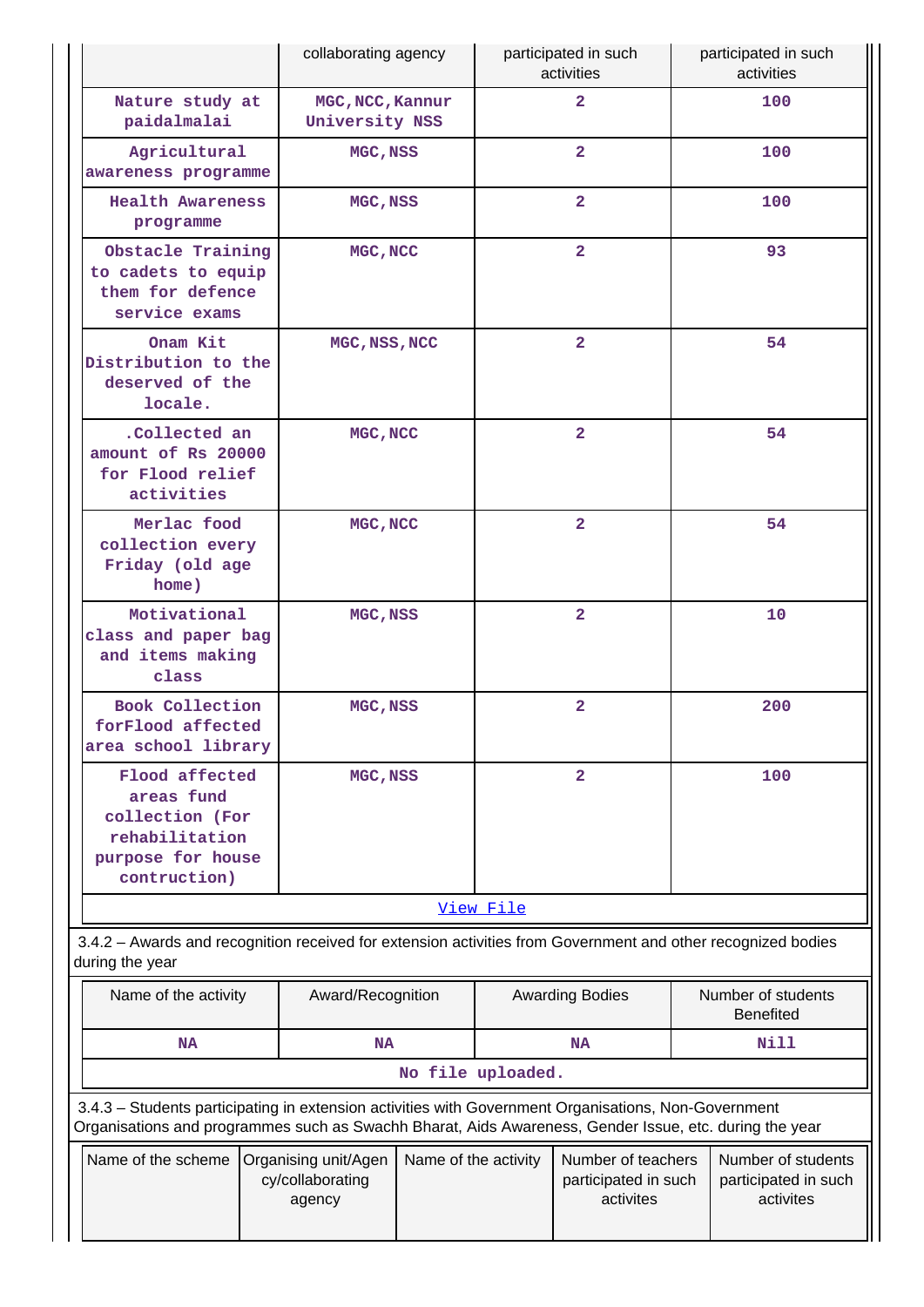| Swachatha<br><b>NCC</b><br>Cleaning<br>1<br>50<br>Pakhwada<br>College<br>premises<br>$\mathbf{1}$<br>Swachatha<br><b>NCC</b><br>Cleaning<br>48<br>Gandhi Statue<br>Pakhwada<br><u>View File</u><br>3.5 - Collaborations<br>3.5.1 – Number of Collaborative activities for research, faculty exchange, student exchange during the year<br><b>Duration</b><br>Nature of activity<br>Participant<br>Source of financial support<br>Nil<br>$\mathbf 0$<br>$\mathbf 0$<br>NA<br>No file uploaded.<br>3.5.2 - Linkages with institutions/industries for internship, on-the- job training, project work, sharing of research<br>facilities etc. during the year<br><b>Duration From</b><br><b>Duration To</b><br>Nature of linkage<br>Title of the<br>Name of the<br>Participant<br>linkage<br>partnering<br>institution/<br>industry<br>/research lab<br>with contact<br>details<br>Nil<br>N11<br><b>Nill</b><br><b>Nill</b><br>0<br><b>NA</b> |
|-------------------------------------------------------------------------------------------------------------------------------------------------------------------------------------------------------------------------------------------------------------------------------------------------------------------------------------------------------------------------------------------------------------------------------------------------------------------------------------------------------------------------------------------------------------------------------------------------------------------------------------------------------------------------------------------------------------------------------------------------------------------------------------------------------------------------------------------------------------------------------------------------------------------------------------------|
|                                                                                                                                                                                                                                                                                                                                                                                                                                                                                                                                                                                                                                                                                                                                                                                                                                                                                                                                           |
|                                                                                                                                                                                                                                                                                                                                                                                                                                                                                                                                                                                                                                                                                                                                                                                                                                                                                                                                           |
|                                                                                                                                                                                                                                                                                                                                                                                                                                                                                                                                                                                                                                                                                                                                                                                                                                                                                                                                           |
|                                                                                                                                                                                                                                                                                                                                                                                                                                                                                                                                                                                                                                                                                                                                                                                                                                                                                                                                           |
|                                                                                                                                                                                                                                                                                                                                                                                                                                                                                                                                                                                                                                                                                                                                                                                                                                                                                                                                           |
|                                                                                                                                                                                                                                                                                                                                                                                                                                                                                                                                                                                                                                                                                                                                                                                                                                                                                                                                           |
|                                                                                                                                                                                                                                                                                                                                                                                                                                                                                                                                                                                                                                                                                                                                                                                                                                                                                                                                           |
|                                                                                                                                                                                                                                                                                                                                                                                                                                                                                                                                                                                                                                                                                                                                                                                                                                                                                                                                           |
|                                                                                                                                                                                                                                                                                                                                                                                                                                                                                                                                                                                                                                                                                                                                                                                                                                                                                                                                           |
|                                                                                                                                                                                                                                                                                                                                                                                                                                                                                                                                                                                                                                                                                                                                                                                                                                                                                                                                           |
|                                                                                                                                                                                                                                                                                                                                                                                                                                                                                                                                                                                                                                                                                                                                                                                                                                                                                                                                           |
| No file uploaded.                                                                                                                                                                                                                                                                                                                                                                                                                                                                                                                                                                                                                                                                                                                                                                                                                                                                                                                         |
| 3.5.3 - MoUs signed with institutions of national, international importance, other universities, industries, corporate<br>houses etc. during the year                                                                                                                                                                                                                                                                                                                                                                                                                                                                                                                                                                                                                                                                                                                                                                                     |
| Organisation<br>Purpose/Activities<br>Number of<br>Date of MoU signed<br>students/teachers<br>participated under MoUs                                                                                                                                                                                                                                                                                                                                                                                                                                                                                                                                                                                                                                                                                                                                                                                                                     |
| <b>Nill</b><br>Nil<br><b>Nill</b><br><b>NA</b>                                                                                                                                                                                                                                                                                                                                                                                                                                                                                                                                                                                                                                                                                                                                                                                                                                                                                            |
| No file uploaded.                                                                                                                                                                                                                                                                                                                                                                                                                                                                                                                                                                                                                                                                                                                                                                                                                                                                                                                         |
| <b>CRITERION IV - INFRASTRUCTURE AND LEARNING RESOURCES</b>                                                                                                                                                                                                                                                                                                                                                                                                                                                                                                                                                                                                                                                                                                                                                                                                                                                                               |
| 4.1 - Physical Facilities                                                                                                                                                                                                                                                                                                                                                                                                                                                                                                                                                                                                                                                                                                                                                                                                                                                                                                                 |
| 4.1.1 - Budget allocation, excluding salary for infrastructure augmentation during the year                                                                                                                                                                                                                                                                                                                                                                                                                                                                                                                                                                                                                                                                                                                                                                                                                                               |
| Budget allocated for infrastructure augmentation<br>Budget utilized for infrastructure development                                                                                                                                                                                                                                                                                                                                                                                                                                                                                                                                                                                                                                                                                                                                                                                                                                        |
| 3112000<br>3023545                                                                                                                                                                                                                                                                                                                                                                                                                                                                                                                                                                                                                                                                                                                                                                                                                                                                                                                        |
| 4.1.2 - Details of augmentation in infrastructure facilities during the year                                                                                                                                                                                                                                                                                                                                                                                                                                                                                                                                                                                                                                                                                                                                                                                                                                                              |
| <b>Facilities</b><br><b>Existing or Newly Added</b>                                                                                                                                                                                                                                                                                                                                                                                                                                                                                                                                                                                                                                                                                                                                                                                                                                                                                       |
| Existing<br>Campus Area                                                                                                                                                                                                                                                                                                                                                                                                                                                                                                                                                                                                                                                                                                                                                                                                                                                                                                                   |
| Existing<br>Class rooms                                                                                                                                                                                                                                                                                                                                                                                                                                                                                                                                                                                                                                                                                                                                                                                                                                                                                                                   |
| Laboratories<br>Newly Added<br>Seminar Halls                                                                                                                                                                                                                                                                                                                                                                                                                                                                                                                                                                                                                                                                                                                                                                                                                                                                                              |
| Existing<br>Number of important equipments<br>Newly Added                                                                                                                                                                                                                                                                                                                                                                                                                                                                                                                                                                                                                                                                                                                                                                                                                                                                                 |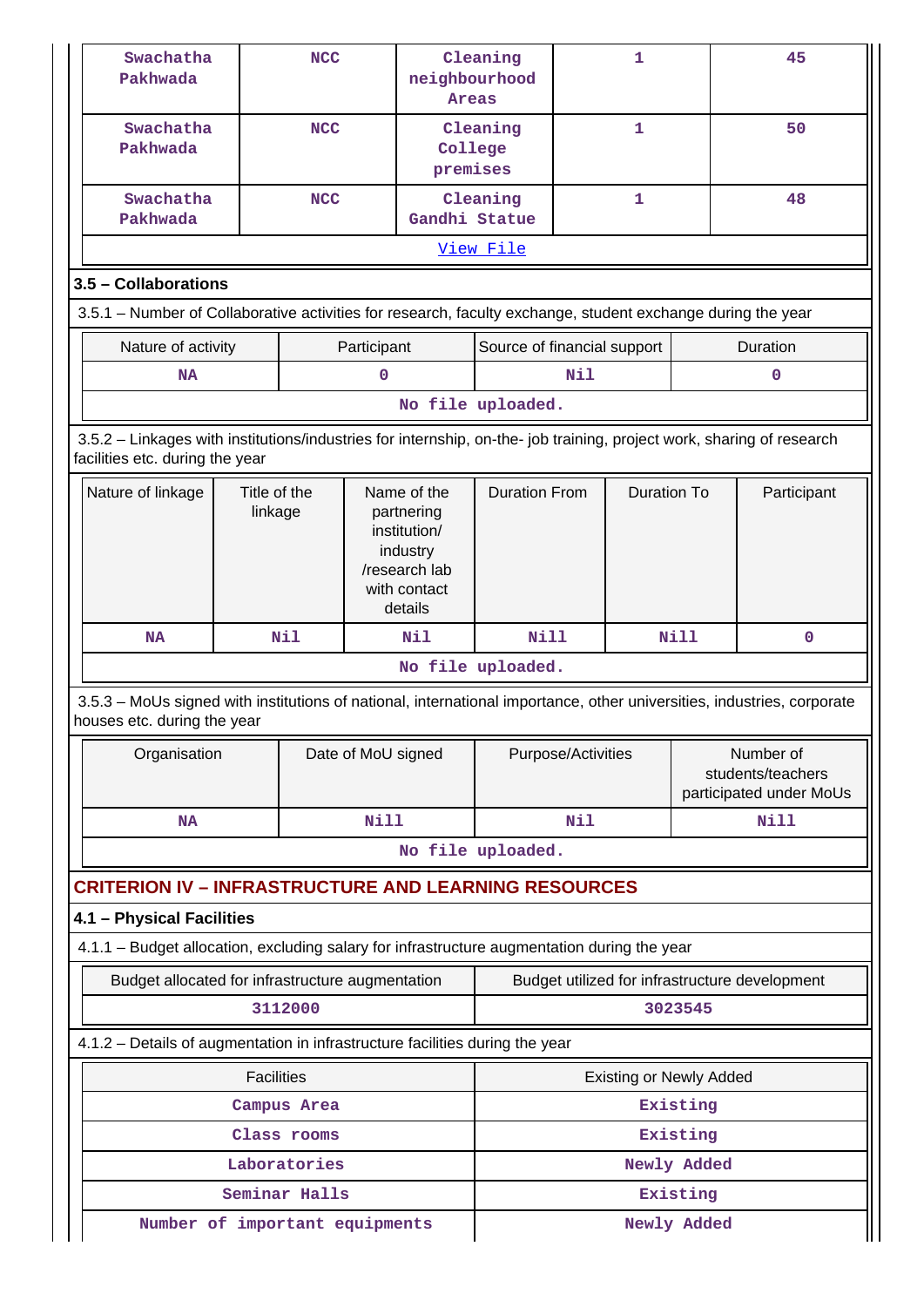|                                                                                                                      | during the current year      |     |                    | purchased (Greater than 1-0 lakh)                                  |                                                                            |                     |                                                                                                                                                                                                                |                 |                                                   |               |  |
|----------------------------------------------------------------------------------------------------------------------|------------------------------|-----|--------------------|--------------------------------------------------------------------|----------------------------------------------------------------------------|---------------------|----------------------------------------------------------------------------------------------------------------------------------------------------------------------------------------------------------------|-----------------|---------------------------------------------------|---------------|--|
|                                                                                                                      |                              |     |                    | Value of the equipment purchased<br>during the year (rs. in lakhs) |                                                                            | Newly Added         |                                                                                                                                                                                                                |                 |                                                   |               |  |
|                                                                                                                      |                              |     |                    |                                                                    |                                                                            | View File           |                                                                                                                                                                                                                |                 |                                                   |               |  |
| 4.2 - Library as a Learning Resource                                                                                 |                              |     |                    |                                                                    |                                                                            |                     |                                                                                                                                                                                                                |                 |                                                   |               |  |
|                                                                                                                      |                              |     |                    |                                                                    | 4.2.1 - Library is automated {Integrated Library Management System (ILMS)} |                     |                                                                                                                                                                                                                |                 |                                                   |               |  |
|                                                                                                                      | Name of the ILMS<br>software |     |                    | Nature of automation (fully<br>or patially)                        |                                                                            |                     | Version                                                                                                                                                                                                        |                 | Year of automation                                |               |  |
|                                                                                                                      | Book Magic<br>Version        |     |                    | Fully                                                              |                                                                            |                     | 5.0                                                                                                                                                                                                            |                 | 2016                                              |               |  |
| 4.2.2 - Library Services                                                                                             |                              |     |                    |                                                                    |                                                                            |                     |                                                                                                                                                                                                                |                 |                                                   |               |  |
| Library<br>Service Type                                                                                              |                              |     | Existing           |                                                                    |                                                                            | Newly Added         |                                                                                                                                                                                                                |                 | Total                                             |               |  |
| Text<br>10482<br>3486120<br><b>Books</b>                                                                             |                              |     |                    |                                                                    |                                                                            | 136                 | 69300                                                                                                                                                                                                          |                 | 10618                                             | 3555420       |  |
| 1014<br>Reference<br><b>Books</b>                                                                                    |                              |     |                    | 600000                                                             |                                                                            | 9                   | 11332                                                                                                                                                                                                          |                 | 1023                                              | 611332        |  |
| Journals<br>10 <sup>°</sup>                                                                                          |                              |     |                    | 4030                                                               |                                                                            | Nill                | Nill                                                                                                                                                                                                           |                 | 10                                                | 4030          |  |
| $CD \&$<br>Video                                                                                                     |                              | 120 |                    | Nill                                                               |                                                                            | Nill                | Nill                                                                                                                                                                                                           |                 | 120                                               | Nill          |  |
|                                                                                                                      |                              |     |                    | View File                                                          |                                                                            |                     |                                                                                                                                                                                                                |                 |                                                   |               |  |
| (Learning Management System (LMS) etc                                                                                |                              |     |                    |                                                                    |                                                                            |                     | 4.2.3 - E-content developed by teachers such as: e-PG- Pathshala, CEC (under e-PG- Pathshala CEC (Under<br>Graduate) SWAYAM other MOOCs platform NPTEL/NMEICT/any other Government initiatives & institutional |                 |                                                   |               |  |
|                                                                                                                      | Name of the Teacher          |     | Name of the Module |                                                                    |                                                                            |                     | Platform on which module<br>is developed                                                                                                                                                                       |                 | Date of launching e-<br>content                   |               |  |
|                                                                                                                      | Dr.Aneesh Kumar K            |     |                    | Probability and<br>Statistics                                      |                                                                            | <b>MOOC</b>         |                                                                                                                                                                                                                |                 | 01/07/2018                                        |               |  |
|                                                                                                                      | Dr.Aneesh Kumar              |     |                    | Leniar<br>Programming<br>Problems in<br>statistics                 |                                                                            |                     | SWAYAM PRABHA                                                                                                                                                                                                  |                 | 05/04/2018                                        |               |  |
| Reshma P.K                                                                                                           |                              |     |                    | Principles of<br>Computer Science                                  |                                                                            |                     | UGC CEC (UG)                                                                                                                                                                                                   |                 | 20/01/2019                                        |               |  |
| Dr.Bijumon<br>Ramalayathil                                                                                           |                              |     |                    | Algebra and<br>Trignometry                                         |                                                                            | <b>MOOC</b>         |                                                                                                                                                                                                                |                 | 01/07/2018                                        |               |  |
|                                                                                                                      |                              |     |                    |                                                                    |                                                                            | View File           |                                                                                                                                                                                                                |                 |                                                   |               |  |
| 4.3 - IT Infrastructure                                                                                              |                              |     |                    |                                                                    |                                                                            |                     |                                                                                                                                                                                                                |                 |                                                   |               |  |
|                                                                                                                      |                              |     |                    |                                                                    |                                                                            |                     |                                                                                                                                                                                                                |                 |                                                   |               |  |
| 4.3.1 - Technology Upgradation (overall)<br><b>Total Co</b><br><b>Type</b><br>Computer<br>Internet<br>Lab<br>mputers |                              |     |                    |                                                                    | <b>Browsing</b><br>centers                                                 | Computer<br>Centers | Office                                                                                                                                                                                                         | Departme<br>nts | Available<br><b>Bandwidt</b><br>h (MBPS/<br>GBPS) | <b>Others</b> |  |
| Existin                                                                                                              | 75                           | 60  |                    | 43                                                                 | 1                                                                          | $\mathbf 0$         | 5                                                                                                                                                                                                              | 9               | 20                                                | $\mathbf 0$   |  |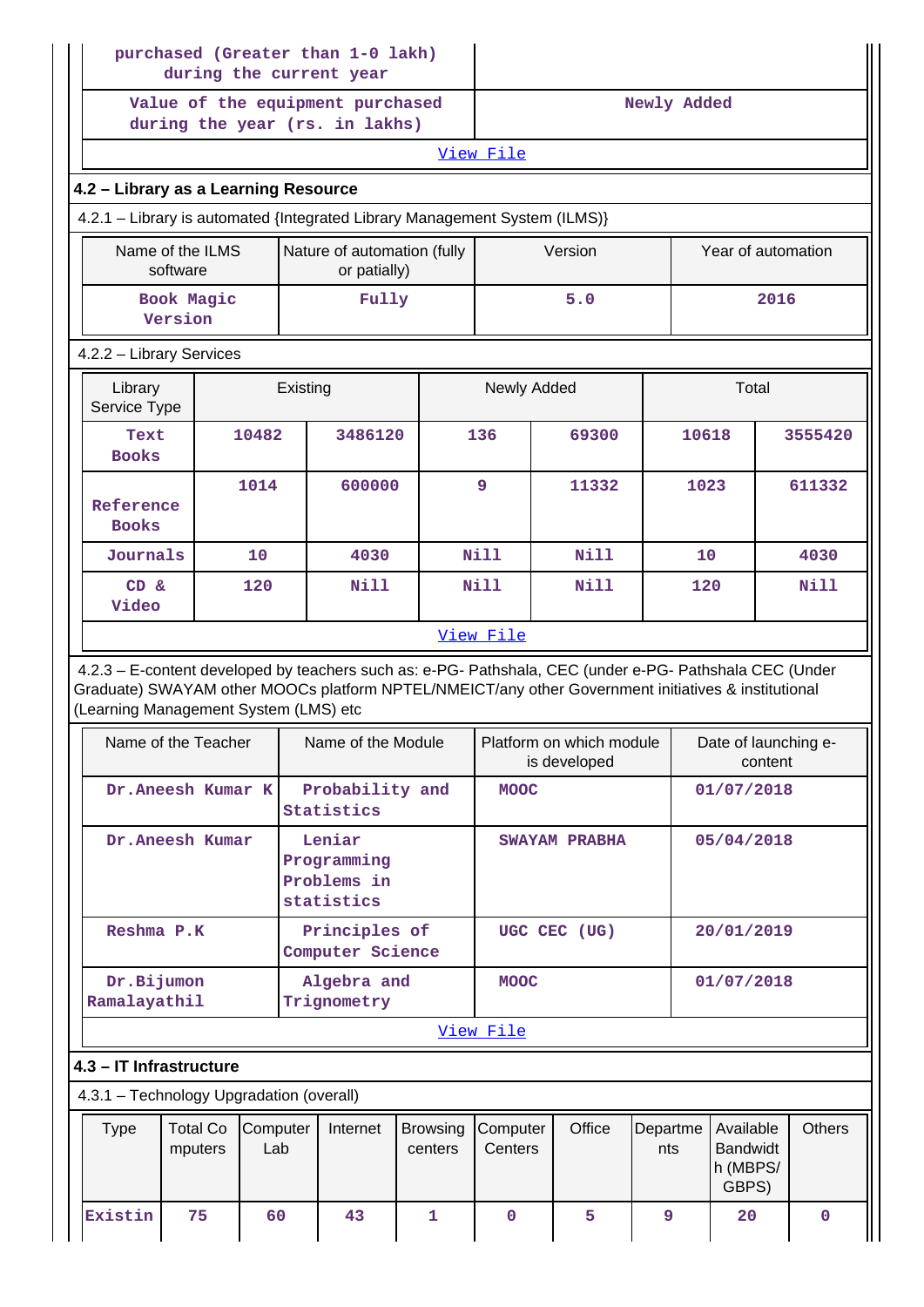| $\mathbf{g}$                                                                                                                                                                                                                 |                            |                                            |        |   |                                                                                                                      |         |      |         |   |  |  |  |
|------------------------------------------------------------------------------------------------------------------------------------------------------------------------------------------------------------------------------|----------------------------|--------------------------------------------|--------|---|----------------------------------------------------------------------------------------------------------------------|---------|------|---------|---|--|--|--|
| Added                                                                                                                                                                                                                        | 5                          | $\Omega$                                   | 0      | 0 | 1                                                                                                                    | 3       | 1    | 0       | 1 |  |  |  |
| 1<br>80<br>60<br>43<br>1<br>8<br>10<br>20<br>1<br>Total                                                                                                                                                                      |                            |                                            |        |   |                                                                                                                      |         |      |         |   |  |  |  |
| 4.3.2 – Bandwidth available of internet connection in the Institution (Leased line)                                                                                                                                          |                            |                                            |        |   |                                                                                                                      |         |      |         |   |  |  |  |
| 20 MBPS/ GBPS                                                                                                                                                                                                                |                            |                                            |        |   |                                                                                                                      |         |      |         |   |  |  |  |
| 4.3.3 - Facility for e-content                                                                                                                                                                                               |                            |                                            |        |   |                                                                                                                      |         |      |         |   |  |  |  |
| Provide the link of the videos and media centre and<br>Name of the e-content development facility<br>recording facility                                                                                                      |                            |                                            |        |   |                                                                                                                      |         |      |         |   |  |  |  |
|                                                                                                                                                                                                                              |                            | Nil                                        |        |   |                                                                                                                      |         | Nill |         |   |  |  |  |
|                                                                                                                                                                                                                              |                            | 4.4 - Maintenance of Campus Infrastructure |        |   |                                                                                                                      |         |      |         |   |  |  |  |
|                                                                                                                                                                                                                              | component, during the year |                                            |        |   | 4.4.1 – Expenditure incurred on maintenance of physical facilities and academic support facilities, excluding salary |         |      |         |   |  |  |  |
| Assigned Budget on<br>Expenditure incurred on<br>Assigned budget on<br>Expenditure incurredon<br>academic facilities<br>maintenance of academic<br>physical facilities<br>maintenance of physical<br>facilites<br>facilities |                            |                                            |        |   |                                                                                                                      |         |      |         |   |  |  |  |
|                                                                                                                                                                                                                              | 710000                     |                                            | 600637 |   |                                                                                                                      | 2402000 |      | 2422908 |   |  |  |  |

 4.4.2 – Procedures and policies for maintaining and utilizing physical, academic and support facilities - laboratory, library, sports complex, computers, classrooms etc. (maximum 500 words) (information to be available in institutional Website, provide link)

 **Mahatma Gandhi College, Iritty has a suitably designed and spacious facilities such as Six exciting laboratories to which one more laboratory was added during the current year. In addition to the well-stocked Sri K. P. Noorudheen Memorial Central Library where more than ten thousand books specifically chosen to cater to the scholarly interests of the students, the college owns four department libraries having quality textbooks and reference books.During the current years136 additional books have been incorporated into this scholarly asset. For book acquisition, in addition to U.G.C fund, the college management also provided money for this purpose. During the current year, Rs 80632 /- have been utilized for this and the total value of text books, reference books, e-books, journals, e-journals CD and videos can be assessed to the them Rs 41, 66, 752 /-. In the context of new acquisition in college library and different department libraires suggestions from faculty members, students and all stakeholders are collected and given due consideration. College Laboratories In the context of purchasing new instruments, scientific gadgets, computer systems etc. the faculty members seek the expert opinion of professionals belonging to the technical field and take maximum care to see to that modern and state of the art systems and instruments are purchased to ensure the high quality of the laboratories. Also quotations are invited from prominent suppliers in the field andthus fair purchase is ensured along with high quality.Laboratories are provided near to the respective classrooms and the departments for ensuring the convenience of all concerned. Sports Complex Mahatma Gandhi College is situated on a spacious campus.Also, there are facilities for Basketball,Handball,Volleyball courts to ensure the physical fitness of students. An important feature of the college is the existence of gymnasium which is open from 8:30 am till 6 :00 pm is that students can avail the benefits of this centre at their convenience. There are sufficient sports equipment available in gymnasium. Through effective use of these facilities, the college believes in developing sound mind in a sound body Computer. There are four computer labs for the purpose of meeting the training requirements of different department of the college. There are 43 computers providedwith internet facility. There is one browsing centre and a new computer**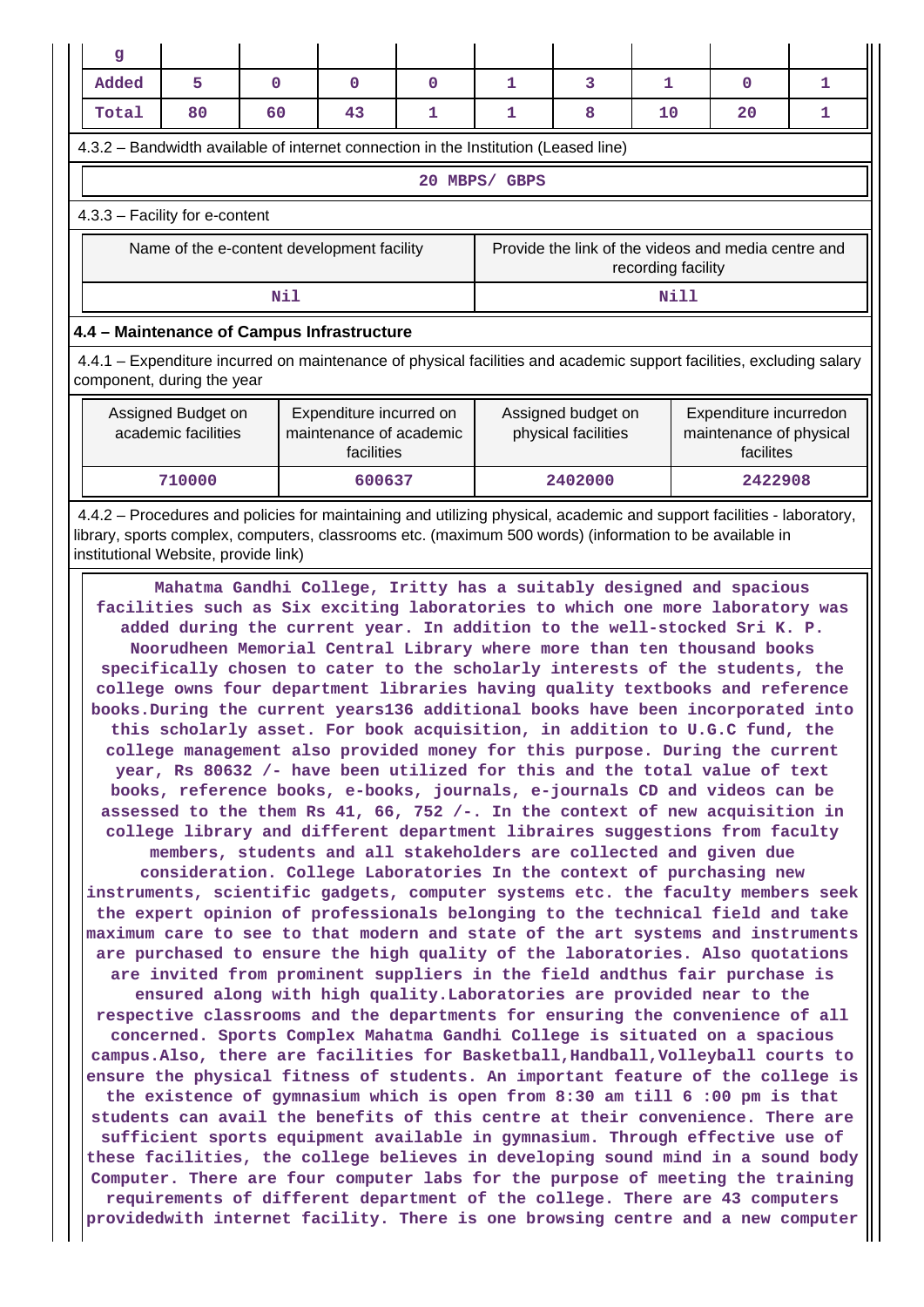**centre that been added during the current year. At different departmentthere are 10 computers. An important new infrastructural facility added during the present years is one video Conference Hall. The policy of providing quality improvement training programmes for teachers and students is effectively fulfilled with the help of these different facilities at the college Classrooms There are 18 well-furnished classrooms having conventional teaching aids. In the P.G classrooms individual seating facility is provided. As Far as possible the classrooms are arranged near to the respective departments.There are seven smart classrooms at the college, and those classrooms are installed in order to adopt the latest developments in technology in the context of teaching leaming process.**

<https://www.mgcollege.ac.in/pdf/procedures-practices.pdf>

# **CRITERION V – STUDENT SUPPORT AND PROGRESSION**

# **5.1 – Student Support**

5.1.1 – Scholarships and Financial Support

|                                         | Name/Title of the scheme | Number of students | Amount in Rupees |
|-----------------------------------------|--------------------------|--------------------|------------------|
| Financial Support<br>from institution   | Nill                     | 44                 | 48000            |
| Financial Support<br>from Other Sources |                          |                    |                  |
| a) National                             | Nill                     | 261                | 2291750          |
| b) International                        | Nill                     | Nill               | Nill             |
|                                         |                          | ママキ こうし かいき コール    |                  |

### [View File](https://assessmentonline.naac.gov.in/public/Postacc/Scholarships/13560_Scholarships_1630737291.xlsx)

 5.1.2 – Number of capability enhancement and development schemes such as Soft skill development, Remedial coaching, Language lab, Bridge courses, Yoga, Meditation, Personal Counselling and Mentoring etc.,

| Name of the capability<br>enhancement scheme | Date of implemetation | Number of students<br>enrolled | Agencies involved |  |  |
|----------------------------------------------|-----------------------|--------------------------------|-------------------|--|--|
| Soft Skill                                   | Nill                  | 760                            | Nill              |  |  |
| View File                                    |                       |                                |                   |  |  |

 5.1.3 – Students benefited by guidance for competitive examinations and career counselling offered by the institution during the year

| Year      | Name of the<br>scheme | Number of<br>benefited<br>students for<br>competitive<br>examination | Number of<br>benefited<br>students by<br>career<br>counseling<br>activities | Number of<br>students who<br>have passedin<br>the comp. exam | Number of<br>studentsp placed |  |
|-----------|-----------------------|----------------------------------------------------------------------|-----------------------------------------------------------------------------|--------------------------------------------------------------|-------------------------------|--|
| 2018      | Career<br>Counselling | Nill                                                                 | 45                                                                          | Nill                                                         | 6                             |  |
| View File |                       |                                                                      |                                                                             |                                                              |                               |  |

 5.1.4 – Institutional mechanism for transparency, timely redressal of student grievances, Prevention of sexual harassment and ragging cases during the year

| Total grievances received | Number of grievances redressed | Avg. number of days for grievance<br>redressal |
|---------------------------|--------------------------------|------------------------------------------------|
|                           |                                |                                                |

**5.2 – Student Progression**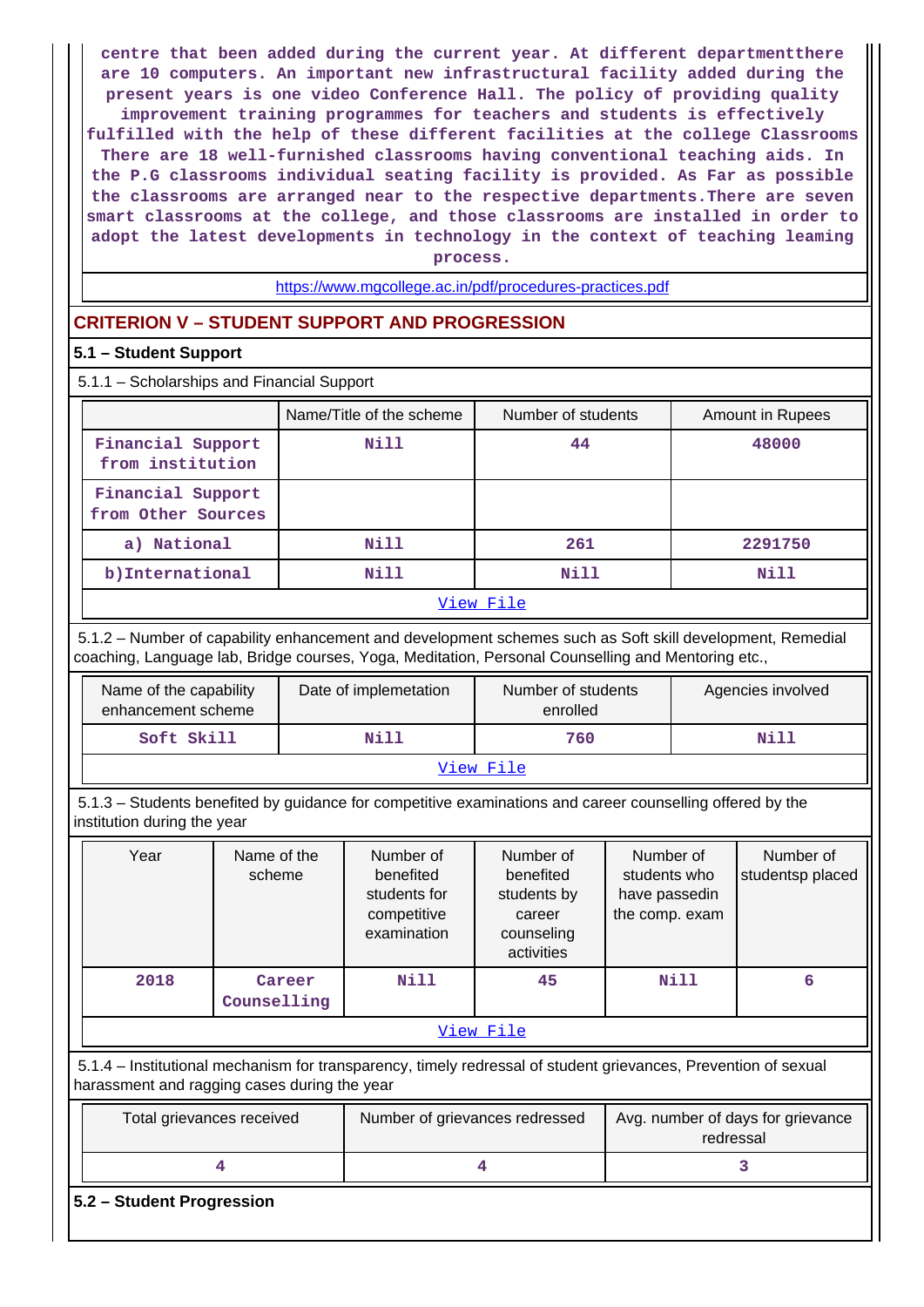|                                                                                                                                                                                        | 5.2.1 - Details of campus placement during the year         |  |                              |                             |                                         |                                    |                |                                       |   |                                     |
|----------------------------------------------------------------------------------------------------------------------------------------------------------------------------------------|-------------------------------------------------------------|--|------------------------------|-----------------------------|-----------------------------------------|------------------------------------|----------------|---------------------------------------|---|-------------------------------------|
| On campus                                                                                                                                                                              |                                                             |  |                              |                             |                                         |                                    | Off campus     |                                       |   |                                     |
| Nameof<br>Number of<br>students<br>organizations<br>visited<br>participated                                                                                                            |                                                             |  | Number of<br>stduents placed |                             |                                         | Nameof<br>organizations<br>visited |                | Number of<br>students<br>participated |   | Number of<br>stduents placed        |
| <b>Nil</b>                                                                                                                                                                             | <b>Nill</b>                                                 |  | <b>Nill</b>                  |                             |                                         | Marian<br>College<br>Kuttikkanam   |                | 38                                    |   | 6                                   |
|                                                                                                                                                                                        |                                                             |  |                              |                             | View File                               |                                    |                |                                       |   |                                     |
| 5.2.2 - Student progression to higher education in percentage during the year                                                                                                          |                                                             |  |                              |                             |                                         |                                    |                |                                       |   |                                     |
| Year                                                                                                                                                                                   | Number of<br>students<br>enrolling into<br>higher education |  | Programme<br>graduated from  |                             |                                         | Depratment<br>graduated from       |                | Name of<br>institution joined         |   | Name of<br>programme<br>admitted to |
| 2019                                                                                                                                                                                   | 105                                                         |  | <b>Nill</b>                  |                             |                                         | <b>Nill</b>                        |                | <b>Nill</b>                           |   | <b>Nill</b>                         |
|                                                                                                                                                                                        |                                                             |  |                              |                             | View File                               |                                    |                |                                       |   |                                     |
| 5.2.3 - Students qualifying in state/ national/ international level examinations during the year<br>(eg:NET/SET/SLET/GATE/GMAT/CAT/GRE/TOFEL/Civil Services/State Government Services) |                                                             |  |                              |                             |                                         |                                    |                |                                       |   |                                     |
|                                                                                                                                                                                        | Items                                                       |  |                              |                             | Number of students selected/ qualifying |                                    |                |                                       |   |                                     |
|                                                                                                                                                                                        | <b>NET</b>                                                  |  |                              |                             | 11                                      |                                    |                |                                       |   |                                     |
| <b>SET</b>                                                                                                                                                                             |                                                             |  |                              |                             | 10                                      |                                    |                |                                       |   |                                     |
| <b>GATE</b>                                                                                                                                                                            |                                                             |  |                              |                             | 3                                       |                                    |                |                                       |   |                                     |
| <b>GMAT</b>                                                                                                                                                                            |                                                             |  |                              |                             | 3                                       |                                    |                |                                       |   |                                     |
| Any Other                                                                                                                                                                              |                                                             |  |                              |                             | 19                                      |                                    |                |                                       |   |                                     |
| 5.2.4 – Sports and cultural activities / competitions organised at the institution level during the year                                                                               |                                                             |  |                              |                             | View File                               |                                    |                |                                       |   |                                     |
|                                                                                                                                                                                        | Activity                                                    |  |                              | Level                       |                                         |                                    |                | <b>Number of Participants</b>         |   |                                     |
|                                                                                                                                                                                        | Archery                                                     |  |                              |                             | <b>NATIONAL</b><br>1                    |                                    |                |                                       |   |                                     |
|                                                                                                                                                                                        | softball women                                              |  |                              |                             | 6<br><b>NATIONAL</b>                    |                                    |                |                                       |   |                                     |
|                                                                                                                                                                                        | Athletics(men)                                              |  |                              | 7<br><b>INTERCOLLEGIATE</b> |                                         |                                    |                |                                       |   |                                     |
|                                                                                                                                                                                        | Athletics (Women)                                           |  | <b>INTERCOLLEGIATE</b>       |                             |                                         | 1                                  |                |                                       |   |                                     |
|                                                                                                                                                                                        | <b>YOGA (MEN)</b>                                           |  |                              |                             | <b>INTERCOLLEGIATE</b>                  |                                    | 6              |                                       |   |                                     |
|                                                                                                                                                                                        | kabaddi (men)                                               |  |                              |                             | <b>INTERCOLLEGIATE</b>                  |                                    | 12             |                                       |   |                                     |
|                                                                                                                                                                                        | kabaddi (women)                                             |  |                              |                             | <b>INTERCOLLEGIATE</b>                  |                                    | $\overline{a}$ |                                       |   |                                     |
| Kho-Kho                                                                                                                                                                                |                                                             |  |                              |                             | <b>INTERCOLLEGIATE</b>                  |                                    | 12             |                                       |   |                                     |
| Foot ball                                                                                                                                                                              |                                                             |  | <b>INTERCOLLEGIATE</b>       |                             | 21                                      |                                    |                |                                       |   |                                     |
|                                                                                                                                                                                        | Chess (Men)                                                 |  |                              |                             | <b>INTERCOLLEGIATE</b>                  |                                    |                |                                       | 6 |                                     |
|                                                                                                                                                                                        |                                                             |  |                              |                             | View File                               |                                    |                |                                       |   |                                     |
| 5.3 - Student Participation and Activities<br>5.3.1 - Number of awards/medals for outstanding performance in sports/cultural activities at national/international                      |                                                             |  |                              |                             |                                         |                                    |                |                                       |   |                                     |
| level (award for a team event should be counted as one)                                                                                                                                |                                                             |  |                              |                             |                                         |                                    |                |                                       |   |                                     |
| Number of<br>Year<br>Name of the<br>National/                                                                                                                                          |                                                             |  |                              | Number of                   |                                         | Student ID                         |                | Name of the                           |   |                                     |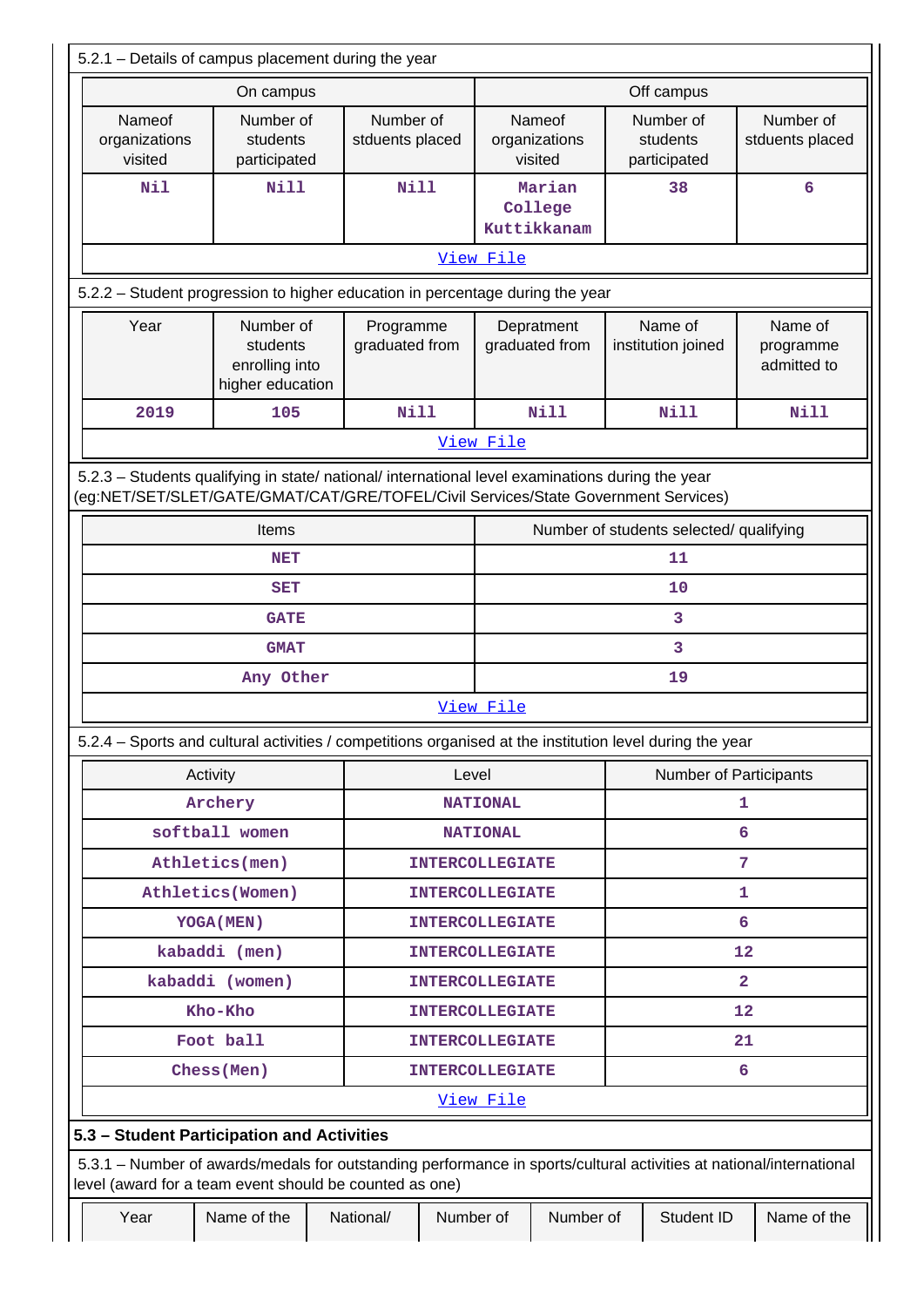|           | award/medal                      | Internaional | awards for<br>Sports | awards for<br>Cultural | number     | student                          |
|-----------|----------------------------------|--------------|----------------------|------------------------|------------|----------------------------------|
| 2019      | II PRIZE<br><b>ARCHERY</b><br>IN | National     |                      | Nill                   | MG17CCSR24 | <b>ANUGRAH</b><br>T P            |
| 2019      | R D<br><b>PARADE</b>             | National     | <b>Nill</b>          |                        | MG18BR0045 | <b>ABDUL</b><br><b>BASWITH U</b> |
| View File |                                  |              |                      |                        |            |                                  |

 5.3.2 – Activity of Student Council & representation of students on academic & administrative bodies/committees of the institution (maximum 500 words)

 **The College Union Executive Committee is empowered to promote and facilitate student activities in the campus.The college has a statutory Student Council, and the members are democratically elected in the Parliamentary (indirect) manner, according to University Statutes.To conduct peaceful, free and fair elections, the college followsLyngdohCommission (UGC instructed) recommendations. The Student Council thus elected has political affiliationand at the same time it maintains academic integrity. Period of the student's council is stipulated to one academic year.Students' union body consists of the Chairman, Vice-chairperson, General Secretary, Joint- Secretary, University Union Councilor, Secretary to the Fine Arts Association, Student Editor to the college magazine, General Captain to the sports and games activities, Secretaries to the Department associations,Representatives of 1st, 2nd, and 3rdyear students and P.G representative. In the above structure, two seats, the Vice-chairperson and Joint-Secretary are reserved for women students.This composition ensures and provides women participation in the student's apex body in the college. The College Student Council is steered by a team of young and energeticscholars with abundant leadership qualities. The functioning and activities of the Student Council are under the guidance of the Staff Advisor nominated by the Principal in discussion with newly elected student council. The Principal is the President of the College Union Council. Funding of the Student Council is through the collection of a fixed amount from every student at the time of admission.If more funds are required for college magazine activities, the PTA providesfinancial support for the same. Director of Physical Education helps general captain to coordinate indoor and outdoor sports activities. Fine arts coordinator help fine arts secretary to organize cultural activities and staff editor support student magazine editor to bringout the college magazine in time. The University Union Councilor (UUC) represents the students of the college in the Kannur University Union Council. The various activities organized under the leadership of the Student Council during the last year include Sports, Fine Arts and various Cultural events. There is active participation of students in social activities through programmes. They organize all the extracurricular activities of the college and provide leadership to the college student community. House captains and student representatives from various classes are actively involved in the planning and execution of annual sports meet and intramural games competitions. Each department celebrates its association Day under the leadership of the Association Secretaries. Apart from above activities the students are also members of various ad-hoc committees constituted for conducting different academic and non-academic programmes. The student representatives express their views and raise opinions in a democratic spirit. Apart from the student's council, the activities of clubs and forums like NSS, NCC, Women's cell, Bhoomithrasena(nature club), Book club, Hostel monitoring committee,Canteen committee, Anti ragging Committeeetc. are coordinated by the students along with the faculty coordinators. Student representatives are also given opportunities to associate with administrative bodies like IQAC. In all respect College Union plays a significant role in the functioning and management of the**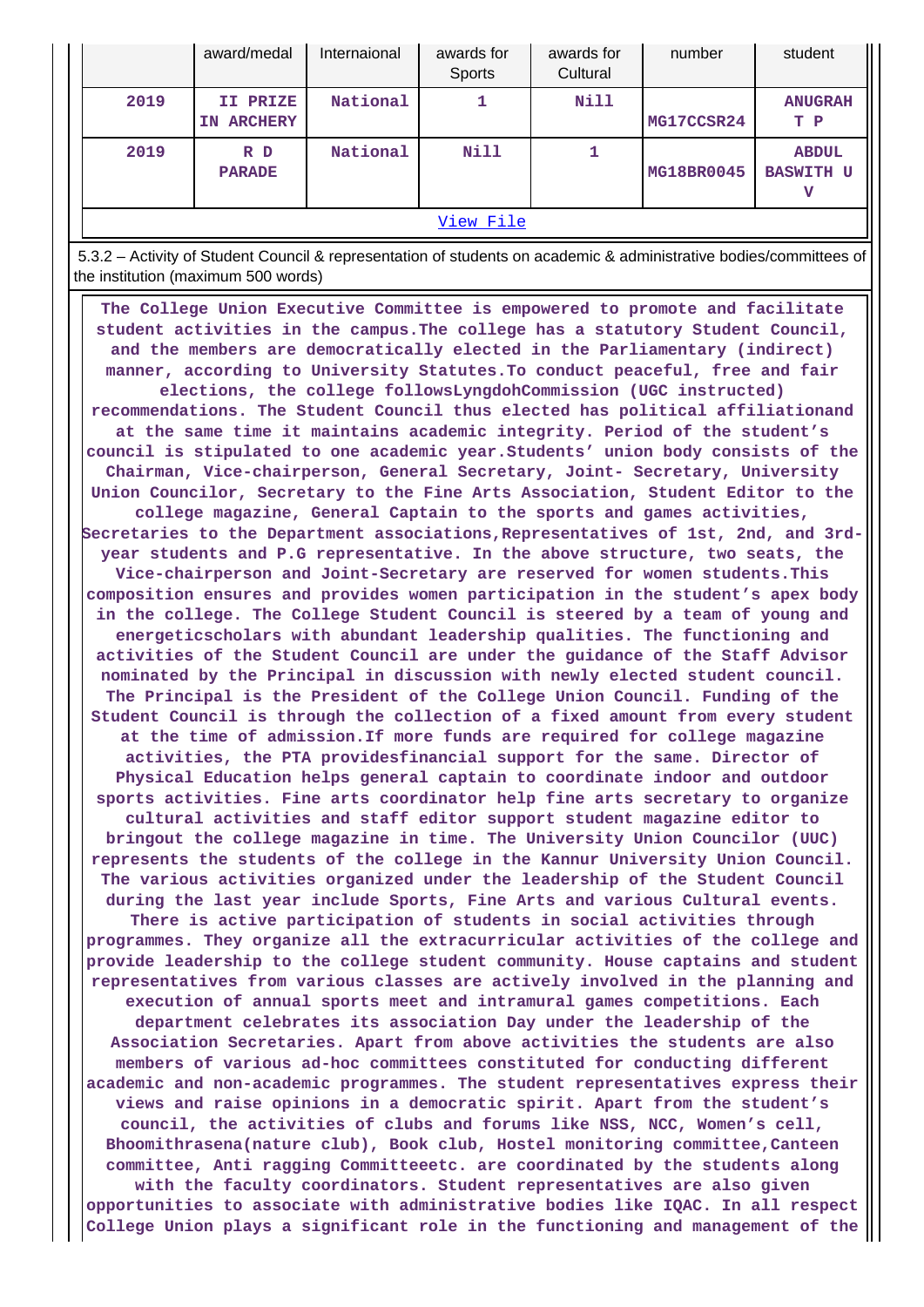#### **5.4 – Alumni Engagement**

5.4.1 – Whether the institution has registered Alumni Association?

 **Yes**

 **Yes. Alumni Association plays an important role in helping to shape the future of the college by representing the views of its members, and contributing to the academic and infrastructural development of the Institution. The alumni association of our college has received official registration On 11th November 2018 the official alumni association of our college MAHATMA GANDHI COLLEGE ALUMNI ASSOCIATION got registered at the office of KANNUR District registrar (Ref. No. KNR/CC/364/2016).The Alumni Association of Mahatma Gandhi College has been functioning for many years as a supportive organ of the college and playing a important role in the pursuit excellence in the field of higher education. In addition to the registered association, there are various Department level alumni units. Various alumni groups are active in social media to uplift the college brand name. December 26 is observed as the alumni day of our college and annual alumni meetings are conducted on the same day. Our alumni members are prominent people in the society in various fields like research, higher education, primary education, Information Technology, Banking, politics, real estate, Business, Arts , Sports, Media etc. Alumni are the brand ambassadors of our college and those who are well positioned in various careers help students through placement cell. The college has illustrious alumni who are spread over different parts of the globe and the Association is playing a pivotal role in keeping them all connected. A corpus fund is generated every year with their goodwill by deducting a sum of rupees fifty from the caution deposit that is refunded to the outgoing students after the completion of the UG and PG programmes. This fund is credited to an SB account (A/c No. 57065728534, STATE BANK OF INDIA PUNNAD) maintained joined by the college authority and Alumni Association Officials.**

5.4.2 – No. of enrolled Alumni:

**198** 

5.4.3 – Alumni contribution during the year (in Rupees) :

**19800**

5.4.4 – Meetings/activities organized by Alumni Association :

 **Mahatma Gandhi College has an active registered Alumni Association with energetic office executives. The annual alumni gathering "Alumni sanagamam" is scheduled on 26th December every year. The date is fixed in order to ensure maximum participation of the members especially who are working away from native. A number of our alumni have proved their merit in the respective fields of their career. We have not only academicians but also active politicians and social workers. Members of the alumni who are academicians visit the College and deliver lectures to the students on various occasions. In order to show their love and respect to their mentors, Alumni organize various progammes like 'Guruvandanam' during the retirement of faculty and the office staff. On retirement day celebration alumni office executives were presenting memento to express their affection and gratitude. Besides the common alumni meeting, Department wise alumni meetings are conducted to foster their relation with the Department. College alumni association inspire the college through their unflinching loyalty and support to the college. On Alumni sangamam day alumni honoring faculty members on their outstanding achievement and doctoral degree. Retired faculty members are also invited to the above said sangamamas very special delegates. They are honoring by attiring ponnada (KasavuMundu).**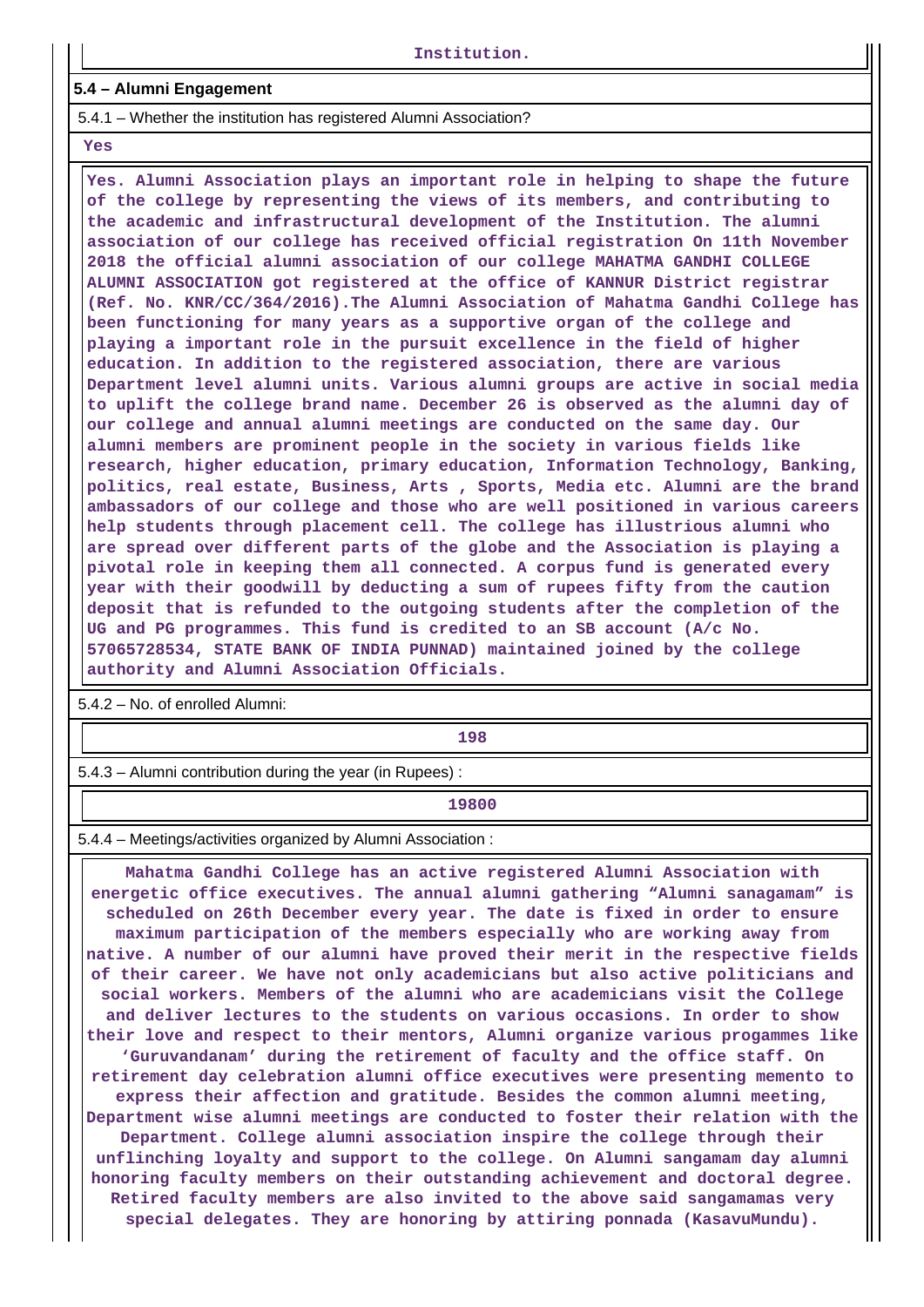## **CRITERION VI – GOVERNANCE, LEADERSHIP AND MANAGEMENT**

#### **6.1 – Institutional Vision and Leadership**

 6.1.1 – Mention two practices of decentralization and participative management during the last year (maximum 500 words)

 **The college follows the practice of decentralisation and participative management through which proper co ordination in the network of academics, administration and their development is made possible. This has ensured that competent staff are given suitable decision-making platforms. The two practices of decentralization and participative management, is related to (a) curricular and (b) co curricular activities. The College is having 4 undergraduate courses, viz, Commerceand Management Studies, Physics, Computer Science and Mathematics and 2 Post Graduate courses, viz, M Com and M Sc Mathematics. Decentralization and participative management is practiced to ensure that there is uniformity in curriculum planning, distribution and evaluation. Subject allotment for an upcoming semester is done at the end of the ongoing semester so that faculty get enough time to plan and prepare for the next semester. Subjects will be allotted to the faculty members after a discussion in the department level meeting. The faculty members are given freedom to express their subject preference. Progress Reports, ideas for teaching-learning beyond classroom learning, and plans for internal evaluation is shared at frequent intervals with the Head of the Department. Department level Coordinator is appointed and is responsible for the timely completion of syllabus for the Internal assessment tests and model examinations and preparing question papers for the same. The second practice is with reference to the functioning of cocurricular activity. Committees and forums are formed for conducting and managing various co- curricular activities. There are 26 committees and all of them function actively and effectively on the basis of decentralization and participative management. Forum Convenors/Coordinators are appointed by the Principal for a period of one year and the charge will be rotated so that all the faculty members gets chance in participating and co ordinating the activities of different committees. Each conveneris given a committee of members to assist them in running the activities. The Convenors also appoint student coordinators who play an active role. The entire responsibility of planning activities and programme and ensuring effective execution lies with the Forum Convenor and Committee. The Principal convenes meetings to evaluate the progress in the functioning of the committee and programmes of activities convened by them.The Convenors are also required to submit schedule of activities and programmes. Execution of the programmes are also the responsibility of the Convenor and Committee, with approval being taken from the Principal regarding resource persons, Chief Guests etc. Students play a leading role in executing programmes and conducting activities.**

6.1.2 – Does the institution have a Management Information System (MIS)?

|                                                                                                                       | Yes                   |                                                                                                                                                              |  |  |  |
|-----------------------------------------------------------------------------------------------------------------------|-----------------------|--------------------------------------------------------------------------------------------------------------------------------------------------------------|--|--|--|
| 6.2 - Strategy Development and Deployment                                                                             |                       |                                                                                                                                                              |  |  |  |
| 6.2.1 – Quality improvement strategies adopted by the institution for each of the following (with in 100 words each): |                       |                                                                                                                                                              |  |  |  |
|                                                                                                                       | Strategy Type         | Details                                                                                                                                                      |  |  |  |
|                                                                                                                       | Admission of Students | Admission to the UG and PG programmes<br>has been done online through the<br>admission portal of Kannur University.<br>Every student takes admission through |  |  |  |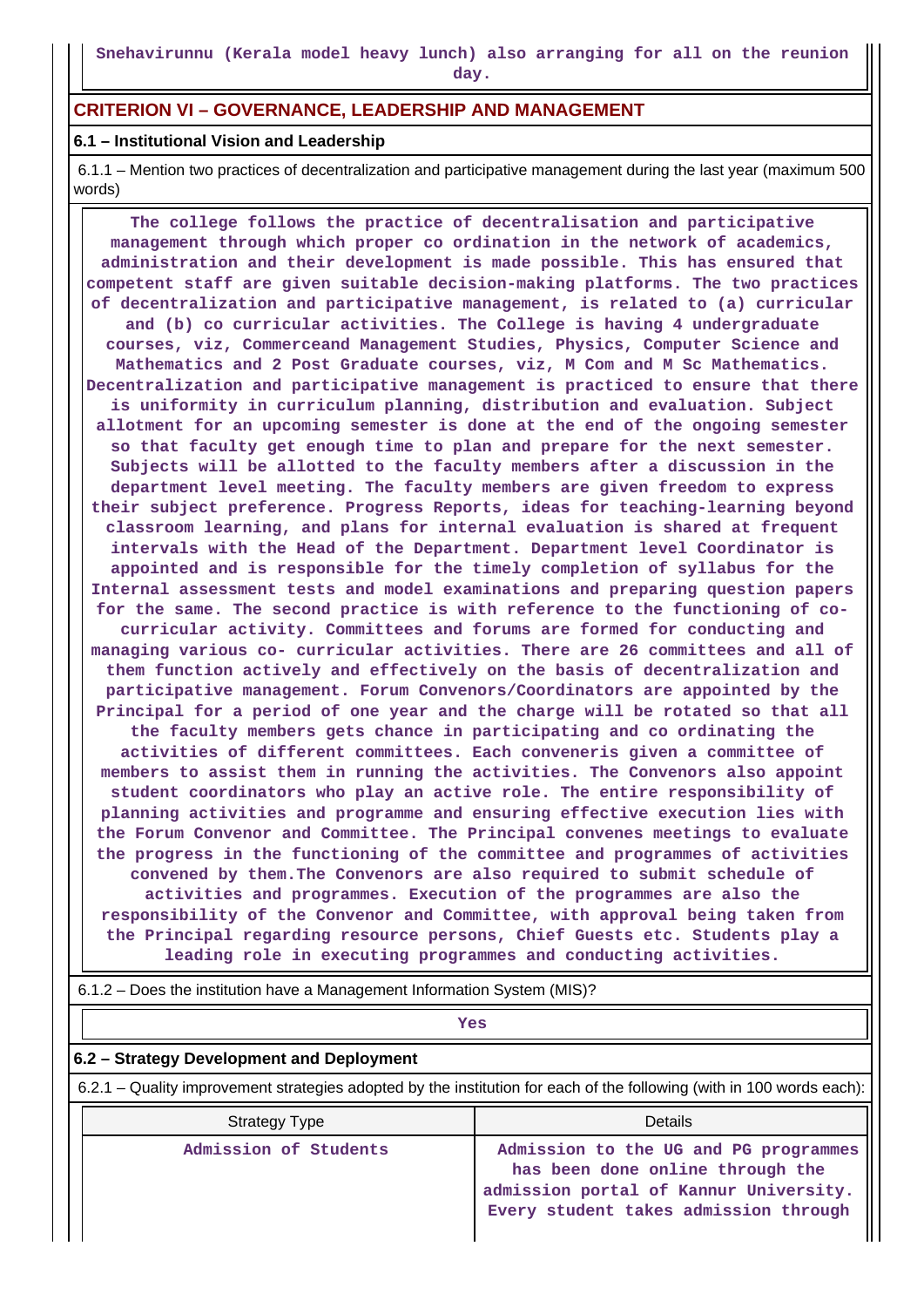|                                      | the CAP Software provided by Kannur<br>University in a centralized manner. Due<br>weightage is given for Differently<br>abled/ SC/ST/OEC/OBC students. The<br>college also admits students who excel<br>in Sports. The differently abled<br>candidates have been given special<br>support and assistance during the<br>admission process and thereafter. The<br>college appoints a Nodal Officer for<br>the smooth conduct of admission<br>process. An Admission committee is also<br>formed for this purpose. At the time of<br>admission, the Admission Committee<br>conducts a first level interview<br>including certificate verification.<br>HODs and tutors conduct a second level<br>interview, through which an attempt is<br>made to identify the strength and<br>talents of a student and recommended to<br>approach and join appropriate clubs<br>such as NCC, NSS, Arts Forum, Career<br>Guidance, ED Club etc. Based on this<br>interaction, and on the marks of<br>qualifying examination, advanced and<br>slow learners are identified.<br>Institutional and department level<br>orientation and induction programmes<br>are organized after the completion of<br>the admission procedure to help the<br>students get a comprehensive idea about |
|--------------------------------------|-----------------------------------------------------------------------------------------------------------------------------------------------------------------------------------------------------------------------------------------------------------------------------------------------------------------------------------------------------------------------------------------------------------------------------------------------------------------------------------------------------------------------------------------------------------------------------------------------------------------------------------------------------------------------------------------------------------------------------------------------------------------------------------------------------------------------------------------------------------------------------------------------------------------------------------------------------------------------------------------------------------------------------------------------------------------------------------------------------------------------------------------------------------------------------------------------------------------------------------------------------------------|
| Industry Interaction / Collaboration | the curriculum and syllabus.<br>Students are given opportunity to<br>interact with industry professionals at<br>programmesconducted by the Career<br>Guidance and Placement Cell and the<br>College Alumni Association. Industrial<br>visits are organised by some<br>departments and it is mandatory for BBA<br>course. Talk by industrialists,<br>successful entrepreneurs, professionals<br>etc are given to the students to<br>motivate them and direct the interested<br>students towards their area of<br>preference. An Entrepreneurial<br>Development Club is functioning in the<br>college which arranges programmes to<br>improve the creative thinking among<br>students and provide them exposure<br>towards starting new ventures, start<br>ups etc. Students are encouraged to<br>participate in campus recruitments<br>conducted by reputable companies.                                                                                                                                                                                                                                                                                                                                                                                         |
| Human Resource Management            | Total number of teaching staff in the<br>college consists of Full time: 29/33<br>Part time: 1 andthe number of Non-<br>teaching/ Administrative staff is15/17.                                                                                                                                                                                                                                                                                                                                                                                                                                                                                                                                                                                                                                                                                                                                                                                                                                                                                                                                                                                                                                                                                                  |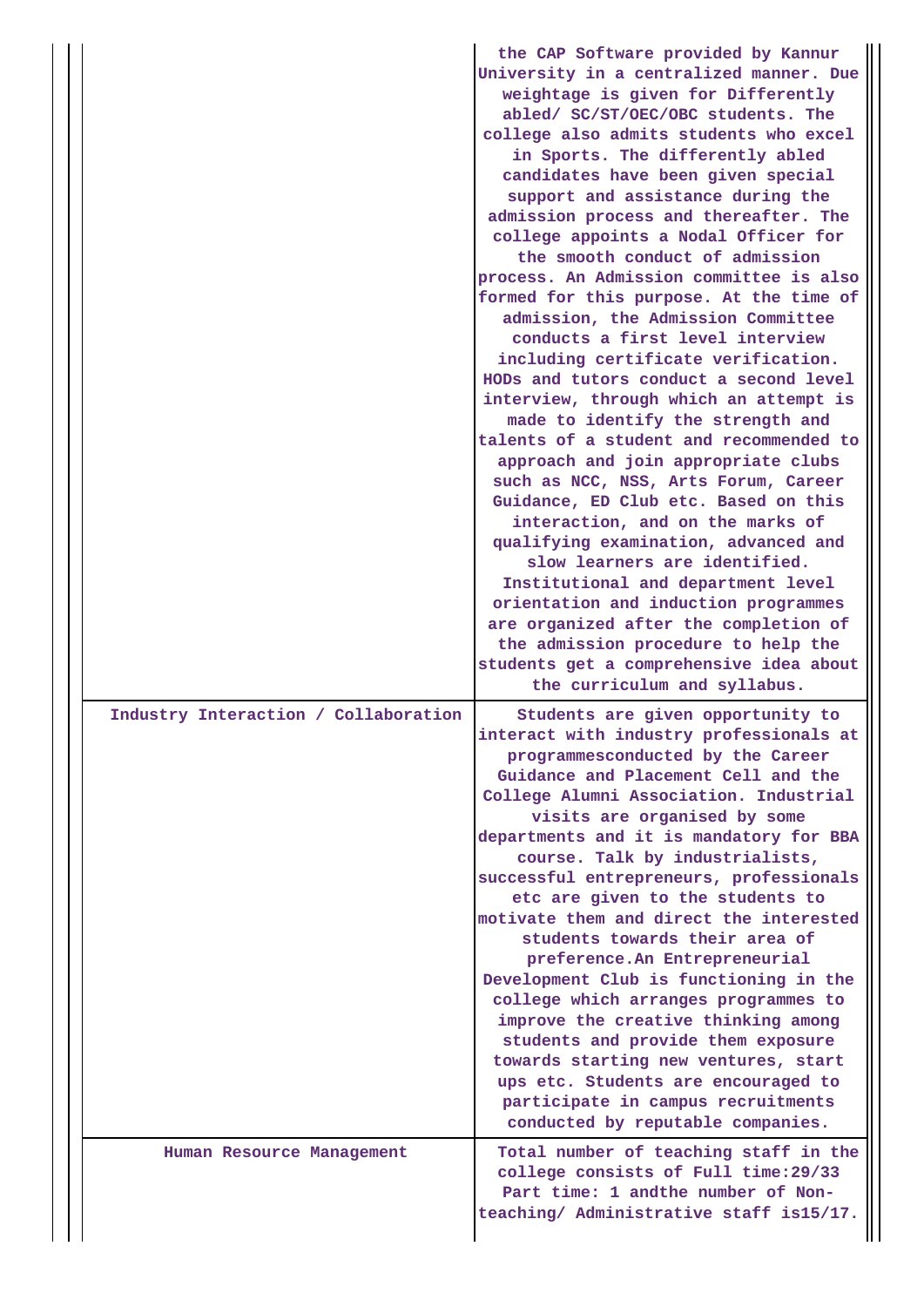|  |                                                               | The College is an aided Arts and<br>Science college owned by Iritty<br>Educational Society (IES) affiliated to<br>Kannur University. Hence the<br>administrative matters of the college<br>have been decided by Government,<br>University and Management together. The<br>service matters includingstaff<br>appointments and their placements are<br>generated by the Management and<br>financial dealings are guided under the<br>provisions of State Government/UGC<br>regulations. The salary and other<br>service-related financial matters deals<br>the state government by the UGC<br>regulations. The Guest faculties will<br>be appointed by the Principal in<br>consultation with the Management. They<br>will be selected from among candidates<br>who fulfil the required academic<br>qualifications and those who have got<br>their registration under DDE. Required<br>contingency staff will be appointed by<br>Principal in consultation with<br>Management and the salary will be met<br>from PTA funds. - Medi care - Women's<br>Room - Counselling - Free clinic<br>facility with full time doctor on call.<br>The college is having the facility of<br>Medi-Care Center, Womens' Room,<br>Counselling Sessions etc to support<br>staff and students. |
|--|---------------------------------------------------------------|-------------------------------------------------------------------------------------------------------------------------------------------------------------------------------------------------------------------------------------------------------------------------------------------------------------------------------------------------------------------------------------------------------------------------------------------------------------------------------------------------------------------------------------------------------------------------------------------------------------------------------------------------------------------------------------------------------------------------------------------------------------------------------------------------------------------------------------------------------------------------------------------------------------------------------------------------------------------------------------------------------------------------------------------------------------------------------------------------------------------------------------------------------------------------------------------------------------------------------------------------------------------------|
|  | Library, ICT and Physical<br>Infrastructure / Instrumentation | Library, ICT: The infrastructure of<br>the college includes classrooms<br>including smart classrooms,<br>departments, Principal's office,<br>Administrative office, ICT enabled<br>library, laboratories, fitness centre,<br>women's room, co-operative store,<br>canteen, auditorium, open-air<br>auditorium, playground, basketball<br>court, rain water harvesting etc. The<br>whole campus has internet connectivity.<br>The general library has 10628 books, 36<br>journals, 19 periodicals and 7<br>newspapers. There is a Network Resource<br>Centre (NRC) functioning inside the<br>library and the computers are INFLIBNET-<br>enabled. Both PG departments and some<br>UG Departments are having separate<br>department libraries. Special<br>arrangements are provided to facilitate<br>the entry of differently abled students<br>inside the library.                                                                                                                                                                                                                                                                                                                                                                                                       |
|  | Research and Development                                      | The College recognizes the importance<br>of nurturing research interest among<br>faculty and students and makes steady                                                                                                                                                                                                                                                                                                                                                                                                                                                                                                                                                                                                                                                                                                                                                                                                                                                                                                                                                                                                                                                                                                                                                  |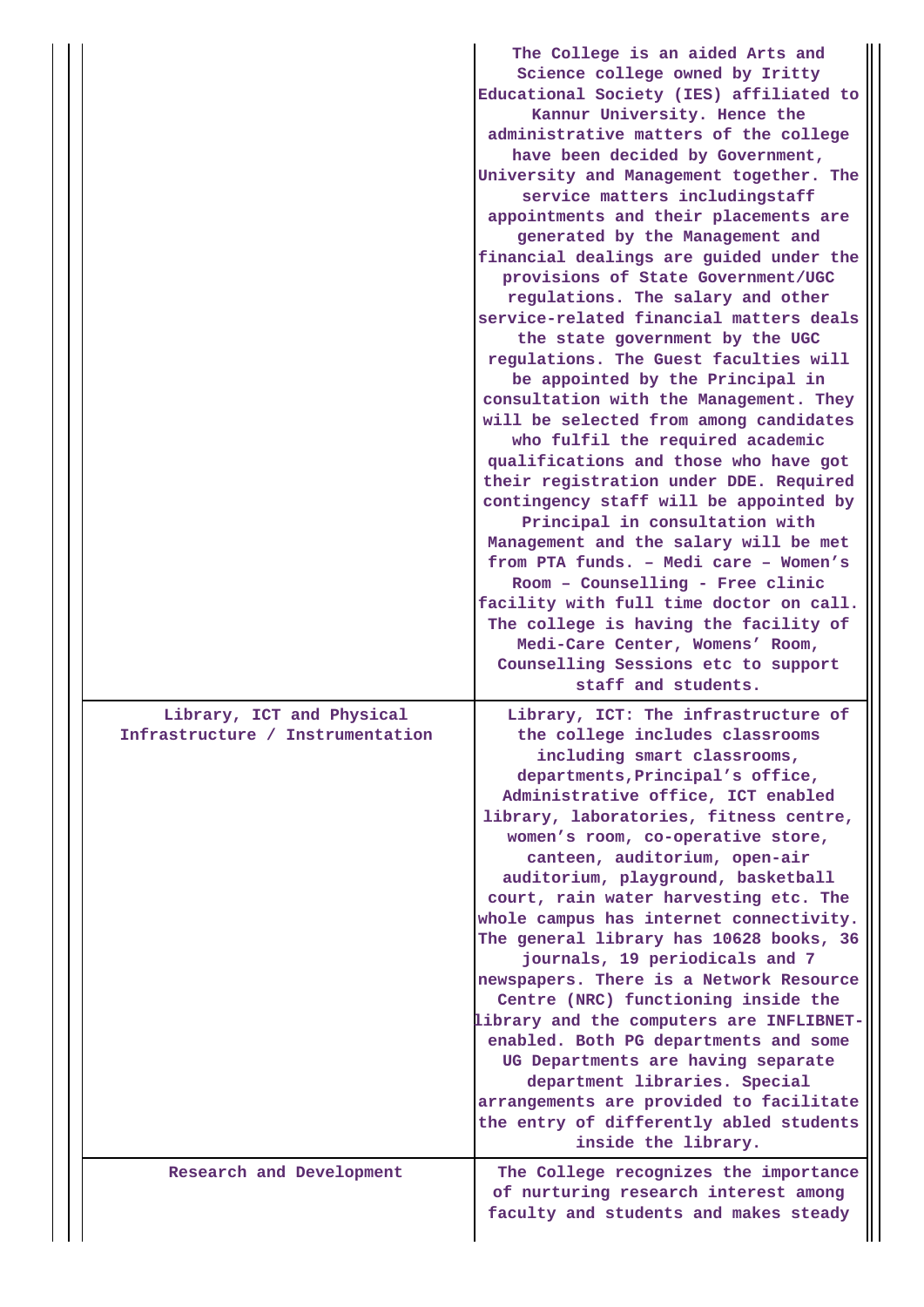|                            | efforts for the development. A Research<br>Committee functions in the college for<br>inculcating research habits among the<br>faculty. Three faculty members are<br>recognized as Research Guides by Kannur<br>University and 10 (8 in Commerce and 2<br>in Mathematics) scholars are pursuing<br>research work under them. Research<br>Committee encourages teachers to<br>participate in FDP / workshops<br>organized by reputed institutes to<br>enhance knowledge.                                                                                                                                                                                                                                                                                                                                                                                                                                                                                                                                                                                                                                                                                                                                                                                                                                                                                                                             |
|----------------------------|----------------------------------------------------------------------------------------------------------------------------------------------------------------------------------------------------------------------------------------------------------------------------------------------------------------------------------------------------------------------------------------------------------------------------------------------------------------------------------------------------------------------------------------------------------------------------------------------------------------------------------------------------------------------------------------------------------------------------------------------------------------------------------------------------------------------------------------------------------------------------------------------------------------------------------------------------------------------------------------------------------------------------------------------------------------------------------------------------------------------------------------------------------------------------------------------------------------------------------------------------------------------------------------------------------------------------------------------------------------------------------------------------|
| Examination and Evaluation | In addition to the class tests, the<br>college also conducts 2 sets of<br>internal examinations including model<br>examination every semester. A Board of<br>Examination is constituted every year<br>to facilitate the smooth conduct of<br>various internal examinations. The<br>board is headed by an experienced<br>senior faculty member nominated by the<br>Principal/College Council. The answer<br>scripts are prepared in the same format<br>as the university answer scripts so<br>that the students are made familiar<br>with the answer scripts. The evaluated<br>answer sheets will be returned to the<br>students within the stipulated time.<br>Examination marks will be consolidated<br>and conveyed to the students. The score<br>sheets, marks of assignment and<br>attendance are displayed on the notice<br>board of the respective department. The<br>Continuous Evaluation marks is given to<br>the students based on their attendance,<br>assignment/seminar/viva and test<br>papers. The marks are displayed on the<br>department notice board and the<br>students are given sufficient time to<br>get their grievances, if any,<br>redressed. The Continuous Evaluation<br>marks will be uploaded in the<br>University website before the<br>stipulated time. After the exam,<br>department holds PTA meetings to<br>discuss students performance with their<br>parents. |
| Teaching and Learning      | Along with the regular class room<br>teaching, the college follows special<br>programmes called 'New Initiatives'<br>introduced by the Dept. of Higher<br>Education of Govt. of Kerala like ASAP<br>(Additional Skill Acquisition<br>Programme), Scholar Support Programme<br>(SSP) and Walk with Scholar (WWS)<br>programme. The facility of ICT enabled<br>classrooms are provided in a sustained                                                                                                                                                                                                                                                                                                                                                                                                                                                                                                                                                                                                                                                                                                                                                                                                                                                                                                                                                                                                |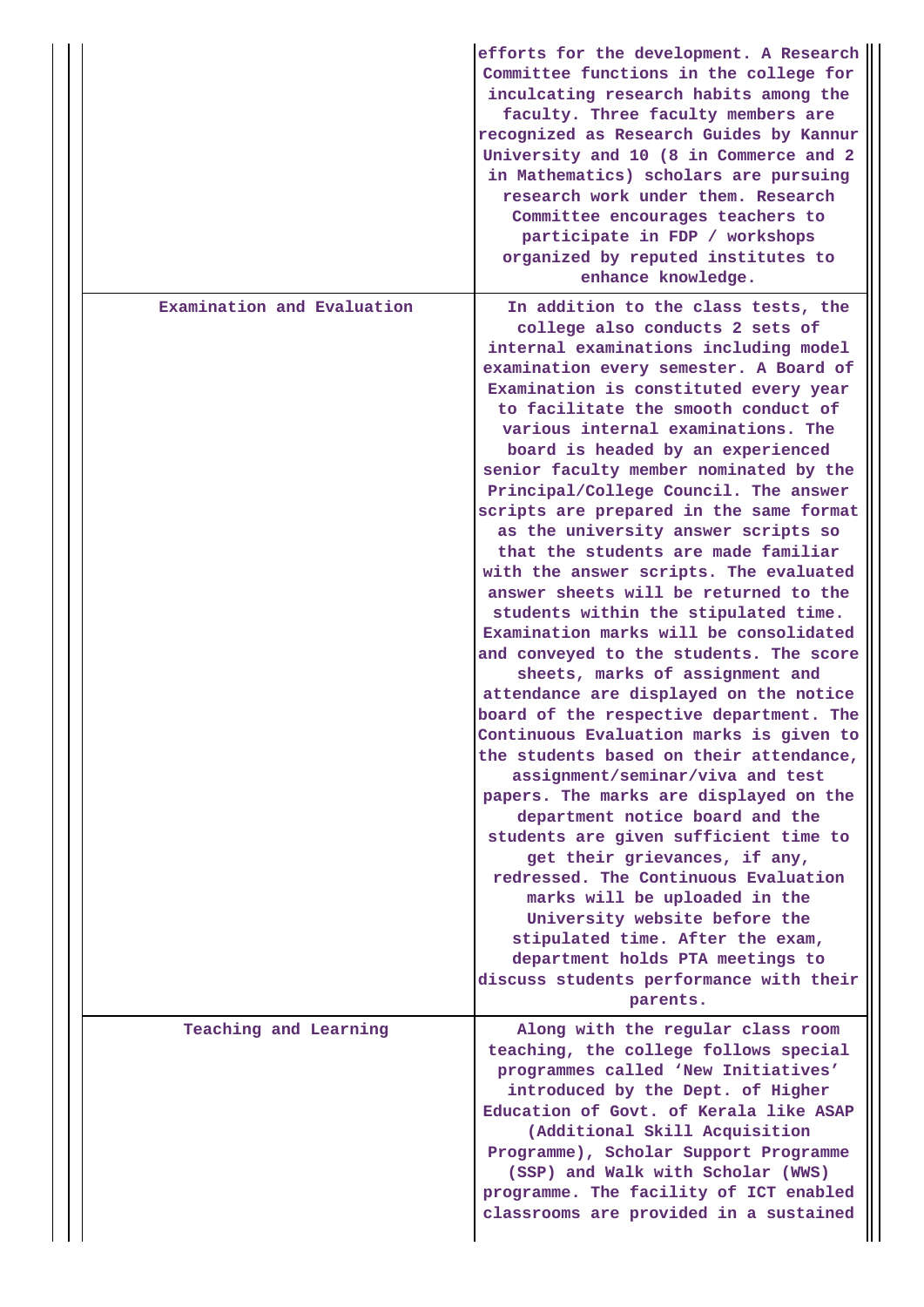|                                                                | manner. For ensuring uniformity in<br>teaching and learning across the<br>multiple sections, programmes like<br>quizzes, seminars, group discussions<br>etc were implemented. To support and<br>update the knowledge of faculty<br>members, they are inspired to<br>participate in various faculty<br>development and quality improvement<br>programs by means of FDP, Refresher<br>courses, seminars and expert speaker<br>sessions.                                                                                                                                                                                                                                                                                                                                                                                                                                                                                                                                                                                                                                           |
|----------------------------------------------------------------|---------------------------------------------------------------------------------------------------------------------------------------------------------------------------------------------------------------------------------------------------------------------------------------------------------------------------------------------------------------------------------------------------------------------------------------------------------------------------------------------------------------------------------------------------------------------------------------------------------------------------------------------------------------------------------------------------------------------------------------------------------------------------------------------------------------------------------------------------------------------------------------------------------------------------------------------------------------------------------------------------------------------------------------------------------------------------------|
| Curriculum Development                                         | Curriculum Development The college<br>follows the curriculum designed and<br>revised by the Kannur University from<br>time to time. The University publishes<br>Academic Calendar at the beginning of<br>each academic year. On the basis of the<br>Academic Calendar provided by the<br>University, the college prepares<br>college calendar. Paper allotment to<br>the concerned teachers will be made by<br>the Head of the Department at the end<br>of each semester in consultation with<br>the faculty members of the department.<br>Teachers prepare teaching plans at the<br>beginning of each semester. The<br>University restructured the curriculum<br>of all under graduate disciplines in<br>the year 2019. Almost all the teachers<br>participated in the workshop for the<br>syllabus restructuring conducted by the<br>University. Some of our teachers are<br>members of the Board of Studies and<br>play an active role in framing and<br>restructuring of syllabus. The college<br>encourages the students to pursue<br>courses with approved Mooc Platforms |
| 6.2.2 – Implementation of e-governance in areas of operations: | such as NPTL and Coursera in-order to<br>improve their professional competency<br>along with their knowledge.                                                                                                                                                                                                                                                                                                                                                                                                                                                                                                                                                                                                                                                                                                                                                                                                                                                                                                                                                                   |

| E-governace area | Details                                                                                                                                                                                                                                                                                                                                                                                                                                                  |
|------------------|----------------------------------------------------------------------------------------------------------------------------------------------------------------------------------------------------------------------------------------------------------------------------------------------------------------------------------------------------------------------------------------------------------------------------------------------------------|
| Administration   | Administration: To encourage<br>paperless communication and promote<br>tech savy environment, WhatsApp Groups<br>are created and messages and<br>information are disseminated through<br>these groups. Various urgent notices<br>and information has been transmitted<br>via these groups at various times.<br>Institutional Email IDs for various<br>faculty members and administrative<br>heads have been created and given in<br>the college website. |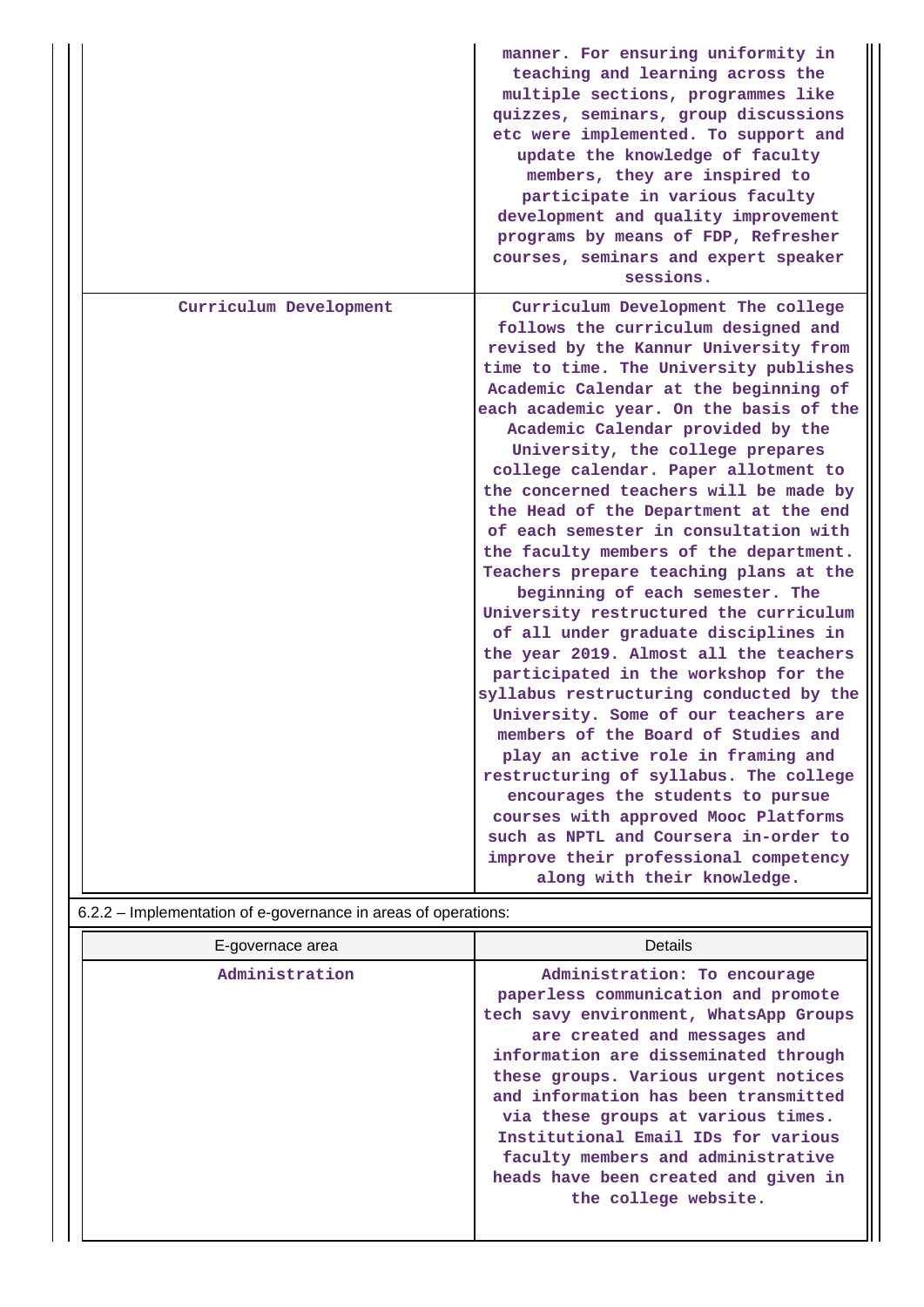| Examination                   | Examination: With regard to<br>examination, the e governance system is<br>being implemented by the Kannur<br>University. As the college is<br>affiliated to Kannur University, the<br>end semester examinations are scheduled<br>and conducted by the university. To<br>conduct college level examination, a<br>Board of Examination is constituted.<br>The board which is under the charge of<br>senior faculty member coordinates all<br>internal examinations including model<br>examination conducted by the college.<br>Students can directly register for the<br>university examinations at the<br>university web portal. Exam<br>notifications and results are also<br>announced by the University through<br>their website. Internal Assessment mark<br>given the teacher and verified by the<br>concerned head of the department is<br>uploaded on university Examination<br>portal. The hardcopy/print out of the<br>same countersigned by the head of the<br>institution will be sent to the<br>University within the stipulated time.<br>Mark lists of each semester can be<br>downloaded by the students from the<br>University website. Application for<br>revaluation and improvement examination<br>also is made online |
|-------------------------------|-----------------------------------------------------------------------------------------------------------------------------------------------------------------------------------------------------------------------------------------------------------------------------------------------------------------------------------------------------------------------------------------------------------------------------------------------------------------------------------------------------------------------------------------------------------------------------------------------------------------------------------------------------------------------------------------------------------------------------------------------------------------------------------------------------------------------------------------------------------------------------------------------------------------------------------------------------------------------------------------------------------------------------------------------------------------------------------------------------------------------------------------------------------------------------------------------------------------------------------------|
| Finance and Accounts          | Finance and Accounts: Financial<br>accounting processes have been shifted<br>to online platforms like SPARK and<br>transaction related to Salary<br>disbursement, Provident<br>Fund/Professional Tax/ESI/IT Payments<br>etc are done through this software.<br>Students are allowed to use the online<br>payment facility                                                                                                                                                                                                                                                                                                                                                                                                                                                                                                                                                                                                                                                                                                                                                                                                                                                                                                               |
| Student Admission and Support | Students Admission and Support:<br>Admission to various programmes offered<br>by college done under single window<br>system through online admission portal<br>facilitated by Kannur University.<br>Submission of application by students,<br>allotments, admission process etc. is<br>done through the CAP Software provided<br>by Kannur University. Remittance of fee<br>is made online. Data of student<br>admission is maintained in soft copy<br>and used as and when required. Students<br>are allowed E grant and various<br>scholarships, the applications of which<br>are done through online. The<br>scholarship amounts are credited to the<br>bank accounts of the students.                                                                                                                                                                                                                                                                                                                                                                                                                                                                                                                                               |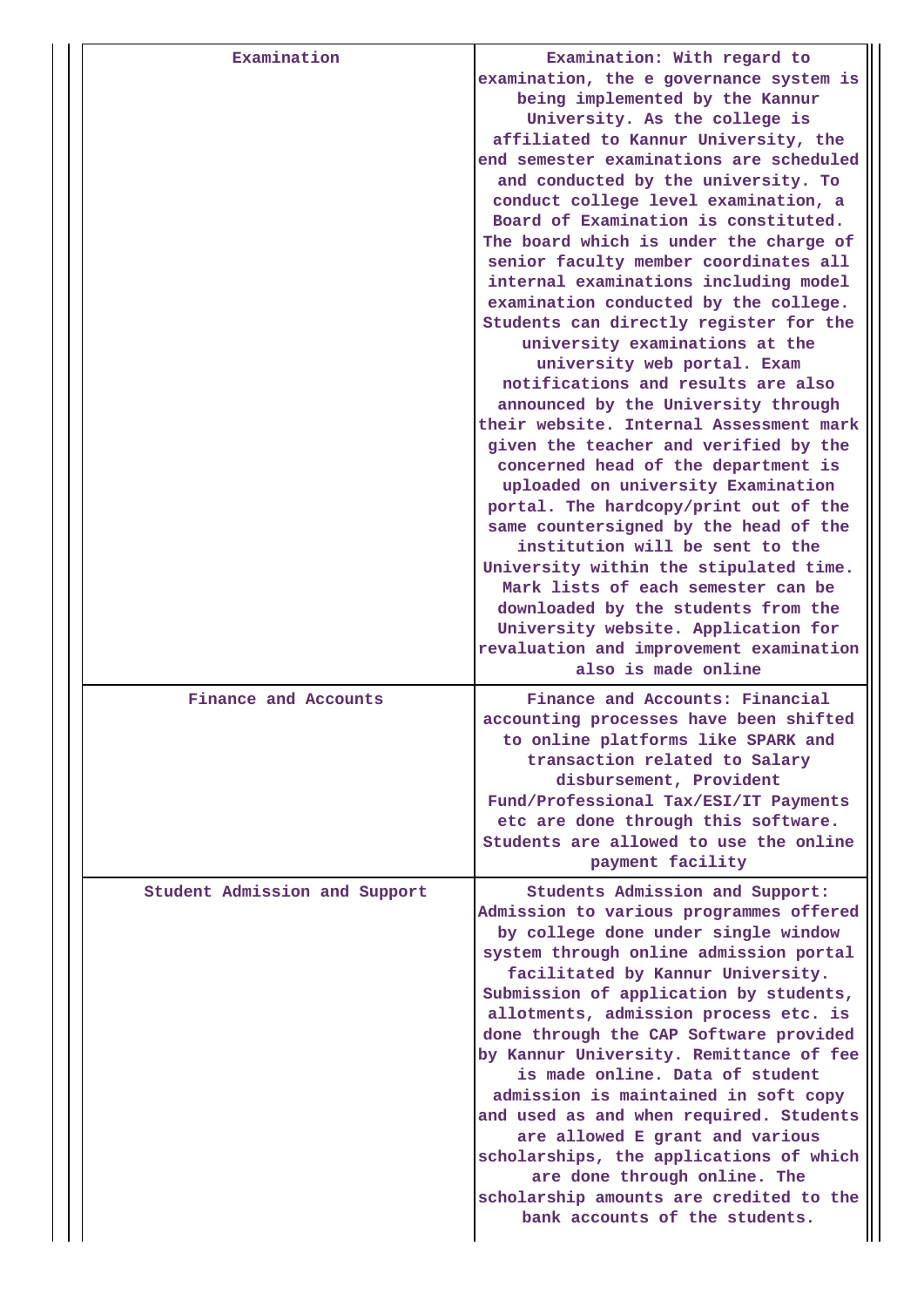|                          | Examination: With regard to<br>examination, the e governance system is<br>being implemented by                                                                                                                                                                                 |
|--------------------------|--------------------------------------------------------------------------------------------------------------------------------------------------------------------------------------------------------------------------------------------------------------------------------|
| Planning and Development | Planning and Development: College<br>website provides digital platforms for<br>communication and information about the<br>college. The planning committee headed<br>by the college principal takes care of<br>academic and infrastructure development<br>plans of the college. |

# **6.3 – Faculty Empowerment Strategies**

 6.3.1 – Teachers provided with financial support to attend conferences / workshops and towards membership fee of professional bodies during the year

| Year | Name of Teacher   | Name of conference/<br>workshop attended<br>for which financial<br>support provided        | Name of the<br>professional body for<br>which membership<br>fee is provided | Amount of support |
|------|-------------------|--------------------------------------------------------------------------------------------|-----------------------------------------------------------------------------|-------------------|
| 2019 | Maya P V          | National<br>conference on<br>discrete<br>mathematics and<br>its application                | <b>NA</b>                                                                   | 1500              |
| Nill | Aneesh Kumar<br>K | Workshop on<br><b>SWAYAM</b>                                                               | <b>NA</b>                                                                   | 1500              |
| 2018 | Sapna P           | International<br>conference on<br>advances in<br>material<br>manufacturing<br>applications | <b>NA</b>                                                                   | 1500              |
| 2018 | Jimly Manual      | Recent<br>development in<br>Graph theory<br>and its<br>applications                        | <b>NA</b>                                                                   | 1500              |
| 2018 | Bijumon R         | Workshop on<br><b>SWAYAM PRABHA</b><br>at EMMRC                                            | <b>NA</b>                                                                   | 1500              |
|      |                   | <u>View File</u>                                                                           |                                                                             |                   |

 6.3.2 – Number of professional development / administrative training programmes organized by the College for teaching and non teaching staff during the year

| Year | Title of the<br>professional<br>development<br>programme<br>organised for<br>teaching staff | Title of the<br>administrative<br>training<br>programme<br>organised for<br>non-teaching<br>staff | From date  | To Date    | Number of<br>participants<br>(Teaching<br>staff) | Number of<br>participants<br>(non-teaching<br>staff) |
|------|---------------------------------------------------------------------------------------------|---------------------------------------------------------------------------------------------------|------------|------------|--------------------------------------------------|------------------------------------------------------|
| 2018 | Yoga<br>training<br>in<br>connection                                                        | Yoga<br>training<br>in<br>connection                                                              | 07/06/2018 | 10/06/2018 | 20                                               | $12 \overline{ }$                                    |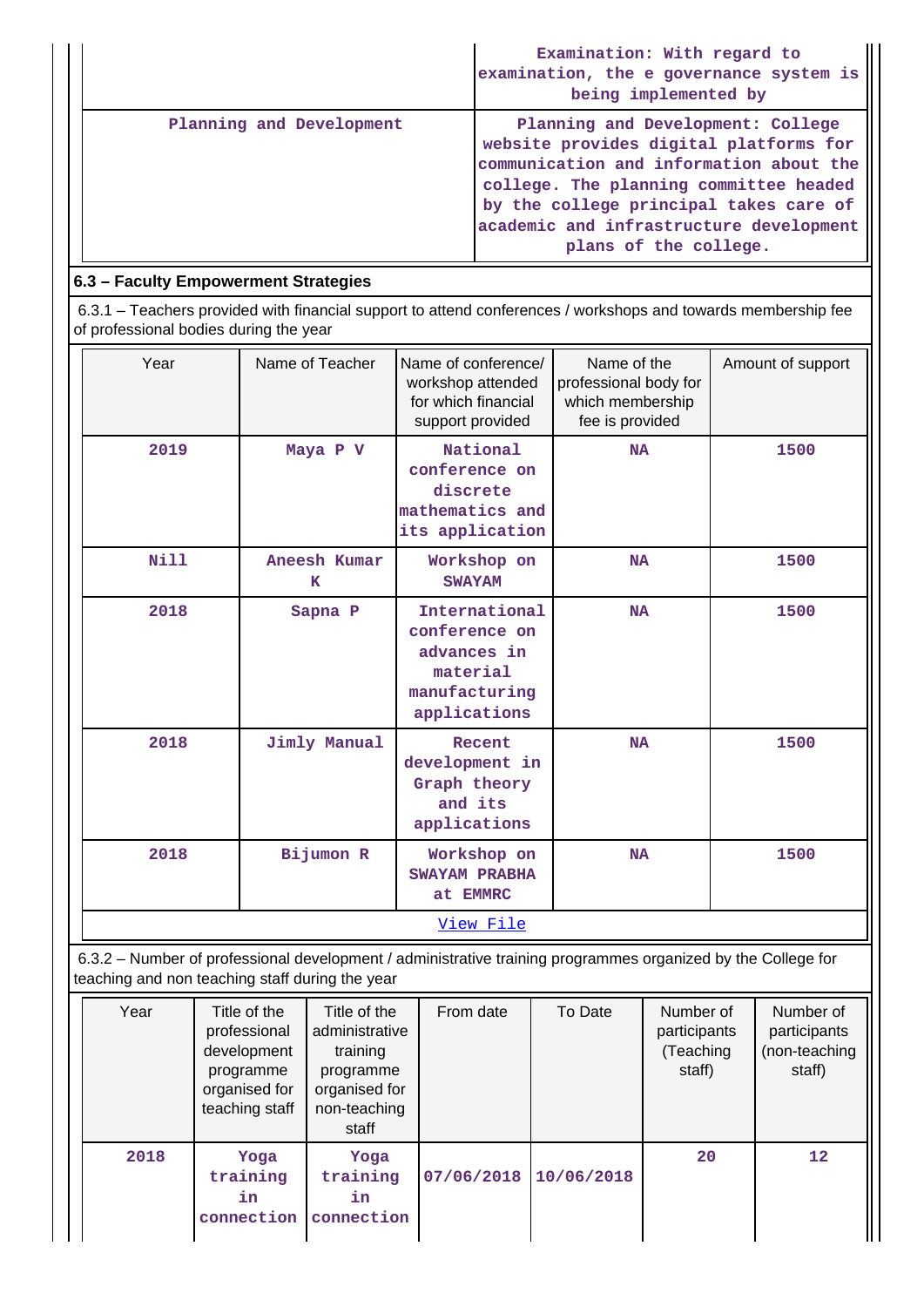|                                                                                                                                                                                            | with Inter  <br>national<br>Yoga Day c<br>elebration             |                         | with Inter<br>national<br>Yoga Day c<br>elebration |                                                                     |             |           |                                                                         |  |      |                  |
|--------------------------------------------------------------------------------------------------------------------------------------------------------------------------------------------|------------------------------------------------------------------|-------------------------|----------------------------------------------------|---------------------------------------------------------------------|-------------|-----------|-------------------------------------------------------------------------|--|------|------------------|
| 2018                                                                                                                                                                                       | Seminar<br>on PBAS pr<br>eparation<br>and API<br>Score           |                         | <b>Nill</b>                                        | 24/11/2018                                                          | 24/11/2018  |           | 23                                                                      |  | Nill |                  |
|                                                                                                                                                                                            |                                                                  |                         |                                                    |                                                                     | View File   |           |                                                                         |  |      |                  |
| 6.3.3 - No. of teachers attending professional development programmes, viz., Orientation Programme, Refresher<br>Course, Short Term Course, Faculty Development Programmes during the year |                                                                  |                         |                                                    |                                                                     |             |           |                                                                         |  |      |                  |
|                                                                                                                                                                                            | Title of the<br>professional<br>development<br>programme         |                         | Number of teachers<br>who attended                 |                                                                     | From Date   |           | To date                                                                 |  |      | Duration         |
| FDP                                                                                                                                                                                        |                                                                  | $\overline{\mathbf{2}}$ |                                                    |                                                                     | Nill        |           | Nill                                                                    |  |      | 5                |
| Short Term<br>Course                                                                                                                                                                       |                                                                  | 1                       |                                                    |                                                                     | 16/02/2019  |           | Nill                                                                    |  |      | 1                |
| Orientation                                                                                                                                                                                |                                                                  | 1                       |                                                    |                                                                     | 07/06/2018  |           | 04/07/2018                                                              |  |      | 28               |
| Refresher<br>course                                                                                                                                                                        |                                                                  | 4                       |                                                    |                                                                     | <b>Nill</b> |           | Nill                                                                    |  |      | 21               |
|                                                                                                                                                                                            |                                                                  |                         |                                                    |                                                                     | View File   |           |                                                                         |  |      |                  |
| 6.3.4 - Faculty and Staff recruitment (no. for permanent recruitment):                                                                                                                     |                                                                  |                         |                                                    |                                                                     |             |           |                                                                         |  |      |                  |
|                                                                                                                                                                                            |                                                                  | Teaching                |                                                    |                                                                     |             |           | Non-teaching                                                            |  |      |                  |
| Permanent                                                                                                                                                                                  |                                                                  |                         | <b>Full Time</b>                                   |                                                                     |             | Permanent |                                                                         |  |      | <b>Full Time</b> |
| <b>Nill</b>                                                                                                                                                                                |                                                                  |                         | Nill                                               |                                                                     |             | Nill      |                                                                         |  |      | Nill             |
| $6.3.5$ – Welfare schemes for                                                                                                                                                              |                                                                  |                         |                                                    |                                                                     |             |           |                                                                         |  |      |                  |
|                                                                                                                                                                                            | Teaching                                                         |                         |                                                    | Non-teaching                                                        |             |           | <b>Students</b>                                                         |  |      |                  |
|                                                                                                                                                                                            | Teaching: All welfare<br>facilities as per<br>$Conformant$ norme |                         |                                                    | Non Teaching : All<br>welfare facilities as per<br>Covernment norme |             |           | <b>Students : Group</b><br>Insurance schemes - Merit<br>Scholarchin for |  |      |                  |

Government norms **Maternity leave benefits -Contributory Provident Fund - Leave Encashment, Casual Leave and Earned Leave - Gratuity benefits • Retirement benefits - Free wifi – Service promotions – facility of gymnasium, basket ball court- Availability of food in the College canteen at reasonable rates**

**Government norms-Maternity leave benefits - Contributory Provident Fund - Leave Encashment, Casual Leave and Earned Leave - Gratuity benefits • Retirement benefits - Free wifi – Service promotions – facility of gymnasium, basket ball court - Availability of food in the College canteen at reasonable rates**

**Scholarship for meritorious students - Fee concession for students from economically weak backgrounds. E Grants - Government scholarship schemes for students under SC ST categories fully utilised along with benefits for backward classes and minorities -Medical facilities through Medi care centre - Educational tour at concessional rates - Counselling for students by professional counsellor – NCC Common**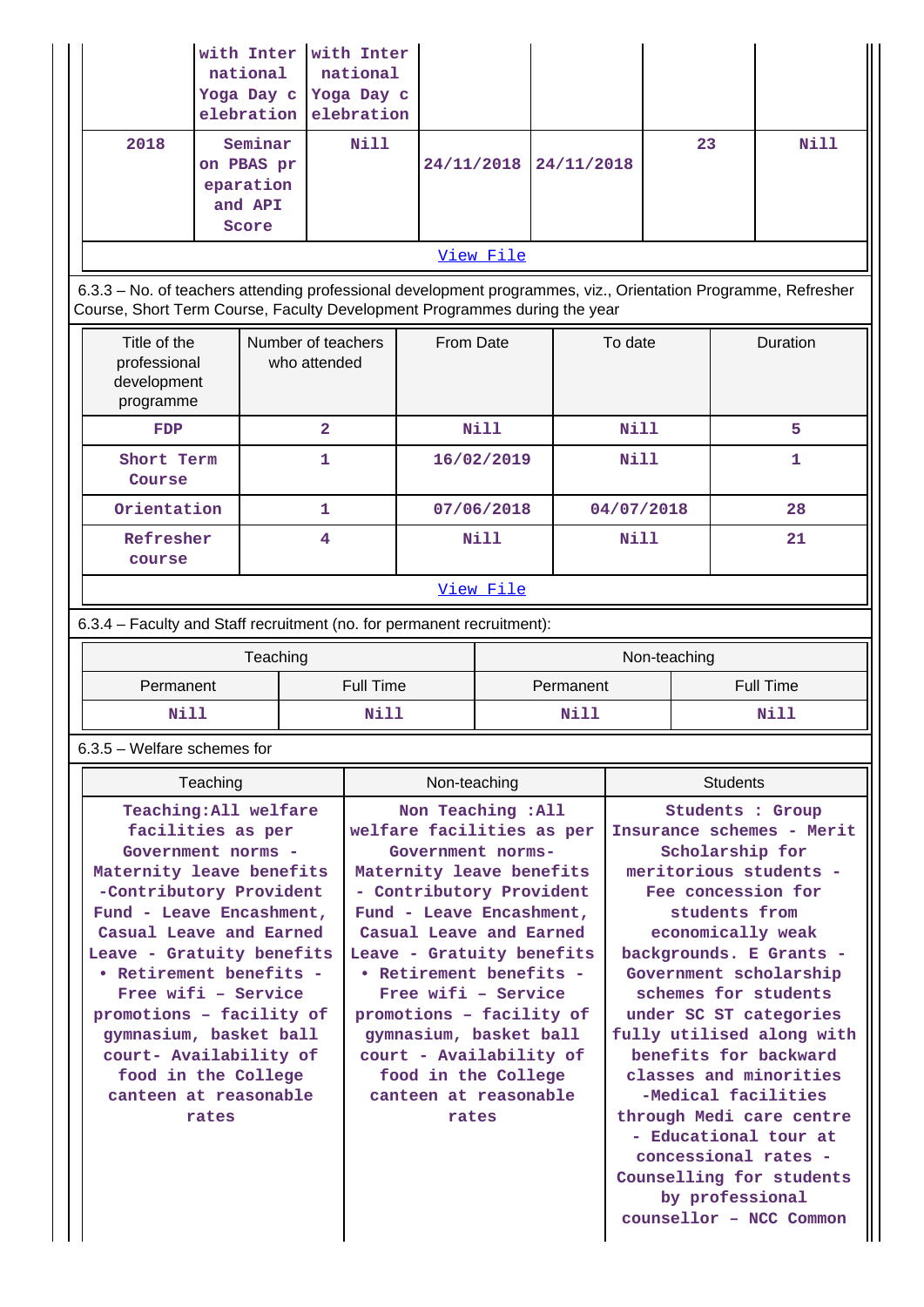### **6.4 – Financial Management and Resource Mobilization**

6.4.1 – Institution conducts internal and external financial audits regularly (with in 100 words each)

 **The Institution has established a mechanism for conducting internal and external audits on the financial transactions to ensure financial compliance.Department level audit related to construction and all other financial and service matters related to staff and students is done by Directorate of Collegiate Education and General Accountant General Office, Thiruvanathapuram as the case may be. The accounts are maintained regularly and in accordance with the prescribed act and rules.Internal audit is conducted by forming committees at college level. All these mechanisms show the transparency being maintained in financial matters and adherence to financial discipline to avoid defalcation of funds or properties of the institution at all levels.**

 6.4.2 – Funds / Grants received from management, non-government bodies, individuals, philanthropies during the year(not covered in Criterion III)

| Name of the non government<br>funding agencies /individuals | Funds/ Grnats received in Rs. | Purpose |
|-------------------------------------------------------------|-------------------------------|---------|
| <b>NA</b>                                                   |                               | NA      |
|                                                             | View File                     |         |

6.4.3 – Total corpus fund generated

**3112000**

#### **6.5 – Internal Quality Assurance System**

6.5.1 – Whether Academic and Administrative Audit (AAA) has been done?

| Audit Type     |           | External |     | Internal    |
|----------------|-----------|----------|-----|-------------|
|                | Yes/No    | Agency   |     | Authority   |
| Academic       | No        | Nill     | Yes | <b>IQAC</b> |
| Administrative | <b>No</b> | Nill     | Yes | <b>IQAC</b> |

6.5.2 – Activities and support from the Parent – Teacher Association (at least three)

 **The college conducts PTA meetings, executive and general at least biannually. Departments conduct Parents Teachers Students (PTSA) meetings at regular intervals and the Class tutors update parents about the progress of their wards. Principal also participates in such meetings. In college level PTA meeting discussions are made to improve the College in many areas like infrastructure, discipline, extracurricular activities and performances of the students. Suggestions are invited from parents and such feedback obtained from them are always given due importance. PTA also offers financial and physical support to cultural programmes of students. Funding for Orientation and Merit day celebration for recognizing meritorious students and staff.**

6.5.3 – Development programmes for support staff (at least three)

 **Professional Preparation of Teachers to excel them in their specialisation area Training on E filing of tax returns and Service rules Computer training programme for non teaching staff Rest room for women staff, Fitmess centre/ Gymnasium**

6.5.4 – Post Accreditation initiative(s) (mention at least three)

**Applied for RUSSA fund Proposal submitted for new courses Motivating faculty to**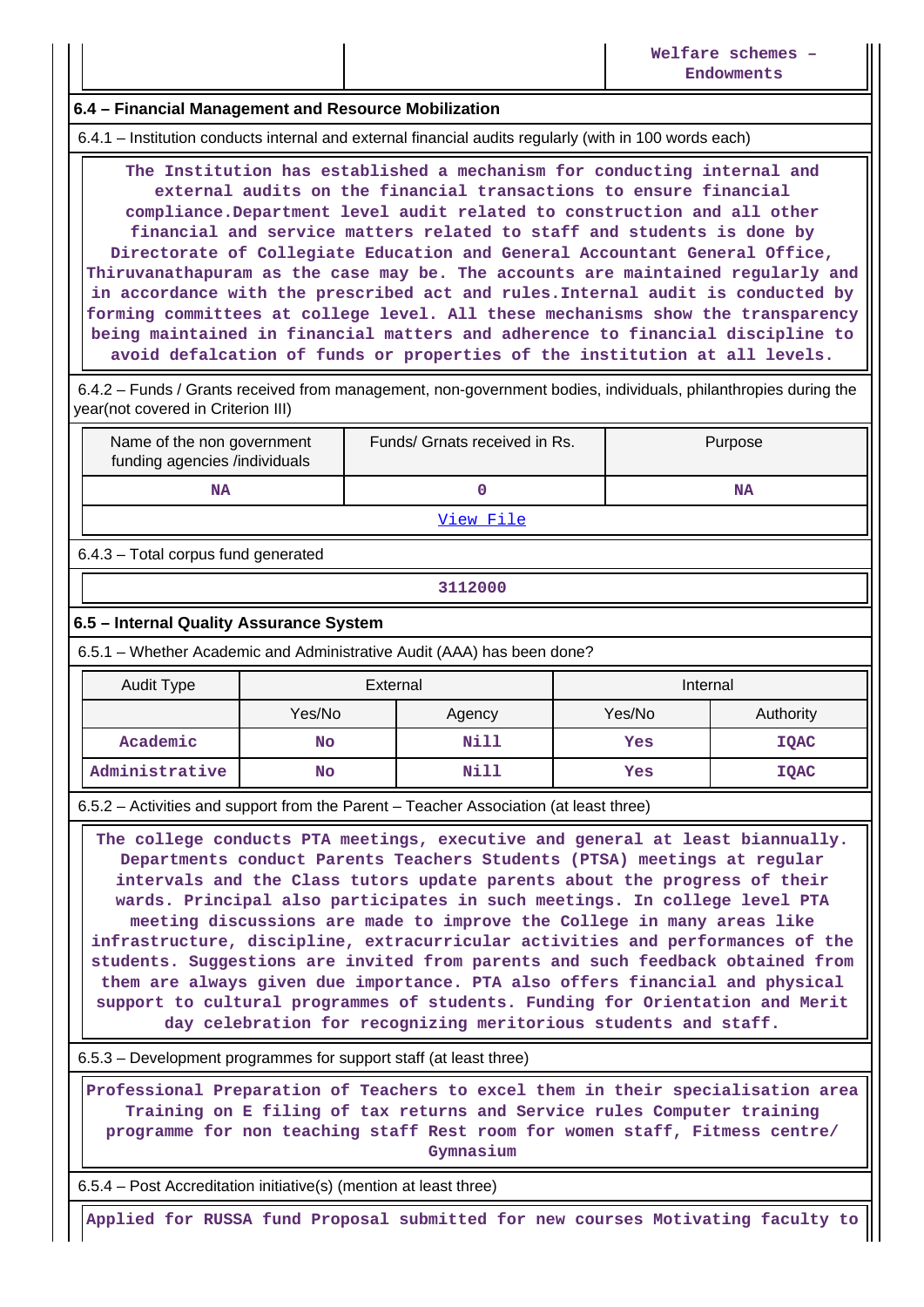# **publish research papers in reputed UGC-listed journals. Promoting MOOC Courses among students and faculty for knowledge up gradation.**

| 6.5.5 - Internal Quality Assurance System Details                                                                                                                     |                                        |  |                            |                      |     |                        |  |                           |  |
|-----------------------------------------------------------------------------------------------------------------------------------------------------------------------|----------------------------------------|--|----------------------------|----------------------|-----|------------------------|--|---------------------------|--|
|                                                                                                                                                                       | a) Submission of Data for AISHE portal |  |                            |                      | Yes |                        |  |                           |  |
|                                                                                                                                                                       | b) Participation in NIRF               |  |                            | <b>No</b>            |     |                        |  |                           |  |
|                                                                                                                                                                       | c)ISO certification                    |  |                            | <b>No</b>            |     |                        |  |                           |  |
|                                                                                                                                                                       | d)NBA or any other quality audit       |  |                            |                      |     | <b>No</b>              |  |                           |  |
| 6.5.6 - Number of Quality Initiatives undertaken during the year                                                                                                      |                                        |  |                            |                      |     |                        |  |                           |  |
| Year                                                                                                                                                                  | Name of quality<br>initiative by IQAC  |  | Date of<br>conducting IQAC | <b>Duration From</b> |     | <b>Duration To</b>     |  | Number of<br>participants |  |
| 2019<br>24/01/2019<br>24/01/2019<br>24/01/2019<br>30<br>ICT/Academic<br>Training<br>Programme                                                                         |                                        |  |                            |                      |     |                        |  |                           |  |
|                                                                                                                                                                       |                                        |  |                            | View File            |     |                        |  |                           |  |
| <b>CRITERION VII - INSTITUTIONAL VALUES AND BEST PRACTICES</b>                                                                                                        |                                        |  |                            |                      |     |                        |  |                           |  |
| 7.1 - Institutional Values and Social Responsibilities                                                                                                                |                                        |  |                            |                      |     |                        |  |                           |  |
| 7.1.1 - Gender Equity (Number of gender equity promotion programmes organized by the institution during the<br>year)                                                  |                                        |  |                            |                      |     |                        |  |                           |  |
| Title of the<br>programme                                                                                                                                             | Period from                            |  | Period To                  |                      |     | Number of Participants |  |                           |  |
|                                                                                                                                                                       |                                        |  |                            |                      |     | Female                 |  | Male                      |  |
| 22/02/2019<br>22/02/2019<br>120<br>55<br>Women<br>Empowerment<br>Programme<br>BLISS, Poster<br>Workshop based<br>on Kerala<br>Women:<br>Yesterday,<br>Today, Tomorrow |                                        |  |                            |                      |     |                        |  |                           |  |
| 7.1.2 - Environmental Consciousness and Sustainability/Alternate Energy initiatives such as:                                                                          |                                        |  |                            |                      |     |                        |  |                           |  |

Percentage of power requirement of the University met by the renewable energy sources

**College Bhoomitrasena club has an active role in keeping the campus green and environment friendly. Bhoomitrasena club undertook the following programmes: 1. World Environment Day Celebration : on 5th June 2018 . Theme: Innovative solutions for environmental challenges. 2. Inter collegiate Green Quiz held at Iritty: In connection with Chandra Dinam 21st July 2018 3. Trucking at Paithal Mala: One day Trucking programme on 16th September 2018 4. Cartoon Making Competition: In Connection with Ozone Day 2018 on 25th September 2018 Topic: Global Warming 5. Photography Contest: On 31st January 2019 6. Herbal Garden 7. BhoomikkoruThanal: Protection of Passion Fruits 8. Planting of Saplings 9. ParavakalkoruNeerkudam : Water Pots for Birds 10. Bio Gas plant in the hostel Programmes organized by NSS 1. Clean Campus and Green Campus: Tree plantation on 30th June 2018 in association with Suchithwa Mission 2. Nature study and Trucking at Paithal Mala on 21st July 2018 3. Herbal Garden 4. Environmental Quiz : on 2nd October 2018 in association with Suchithwa Mission 5. E-waste and Plastic Collection : Handed over the collection to Suchithwa Mission Iritty on 13-10-2018 Sorted the e-waste and Plastic waste on 11-01-2019 Programmes**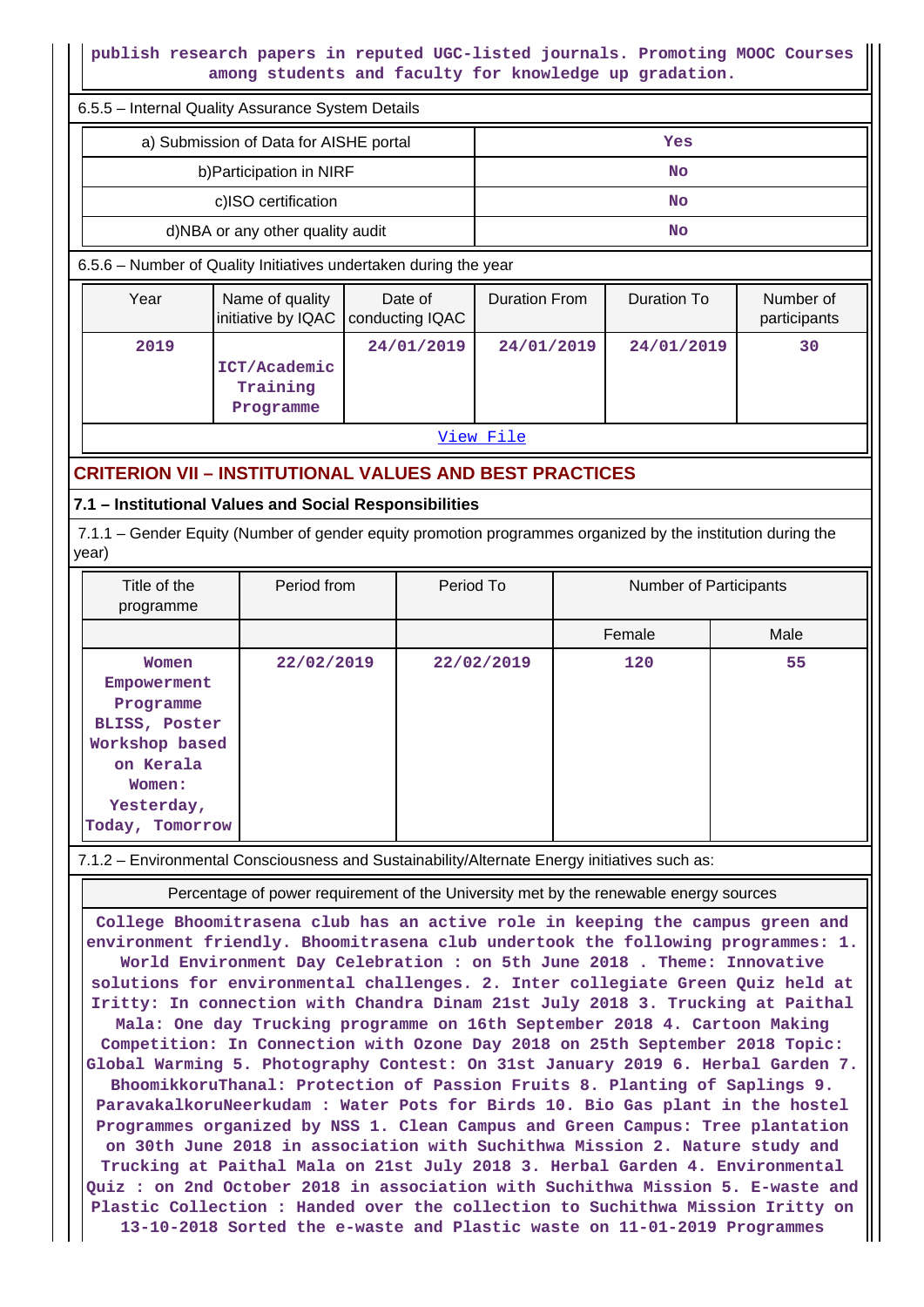### **organized by NCC 1. HarithaKeralam Mission Programme: On 4th and 5th June 2018 2. World Environment Day: On June 5th 2018 3. Pollution Awareness Programme: On June 12th 2018**

|                                  |                                                                                                                                                                                                                    |  |                     | June 12th 2018                                                            |                                  |                                        |                                                                                                                                                                                                                                                                                                                                                    |                                |                                                     |
|----------------------------------|--------------------------------------------------------------------------------------------------------------------------------------------------------------------------------------------------------------------|--|---------------------|---------------------------------------------------------------------------|----------------------------------|----------------------------------------|----------------------------------------------------------------------------------------------------------------------------------------------------------------------------------------------------------------------------------------------------------------------------------------------------------------------------------------------------|--------------------------------|-----------------------------------------------------|
|                                  | 7.1.3 - Differently abled (Divyangjan) friendliness                                                                                                                                                                |  |                     |                                                                           |                                  |                                        |                                                                                                                                                                                                                                                                                                                                                    |                                |                                                     |
|                                  | Item facilities                                                                                                                                                                                                    |  | Yes/No              |                                                                           |                                  |                                        | Number of beneficiaries                                                                                                                                                                                                                                                                                                                            |                                |                                                     |
|                                  | Ramp/Rails                                                                                                                                                                                                         |  |                     |                                                                           | Yes                              |                                        |                                                                                                                                                                                                                                                                                                                                                    | 2                              |                                                     |
|                                  | 7.1.4 - Inclusion and Situatedness                                                                                                                                                                                 |  |                     |                                                                           |                                  |                                        |                                                                                                                                                                                                                                                                                                                                                    |                                |                                                     |
| Year                             | Number of<br>Number of<br>initiatives to<br>initiatives<br>address<br>taken to<br>locational<br>engage with<br>advantages<br>and<br>and disadva<br>contribute to<br>local<br>ntages<br>community<br>2018<br>8<br>8 |  |                     | Date                                                                      | Duration                         |                                        | Name of<br>initiative                                                                                                                                                                                                                                                                                                                              | <b>Issues</b><br>addressed     | Number of<br>participating<br>students<br>and staff |
|                                  |                                                                                                                                                                                                                    |  |                     | 24/09/2<br>019                                                            | 1                                | Health<br><b>Awarness</b><br>Programme |                                                                                                                                                                                                                                                                                                                                                    | epidemic<br>and infec<br>tions | 210                                                 |
|                                  |                                                                                                                                                                                                                    |  |                     |                                                                           | View File                        |                                        |                                                                                                                                                                                                                                                                                                                                                    |                                |                                                     |
|                                  | 7.1.5 - Human Values and Professional Ethics Code of conduct (handbooks) for various stakeholders                                                                                                                  |  |                     |                                                                           |                                  |                                        |                                                                                                                                                                                                                                                                                                                                                    |                                |                                                     |
|                                  | <b>Title</b>                                                                                                                                                                                                       |  | Date of publication |                                                                           |                                  | Follow up(max 100 words)               |                                                                                                                                                                                                                                                                                                                                                    |                                |                                                     |
| College Calender and<br>Handbook |                                                                                                                                                                                                                    |  |                     | 7.1.6 – Activities conducted for promotion of universal Values and Ethics | 18/09/2018                       |                                        | rules and regulations,<br>policies, curriculum<br>objectives, details of<br>clubs and committees that<br>promote human values like<br>NCC and NSS are clearly<br>stated in the calendar.<br>UGC rules and<br>regulations, university<br>and government<br>regulations, anti-ragging<br>policy etc. are made part<br>of the professional<br>ethics. |                                |                                                     |
|                                  |                                                                                                                                                                                                                    |  |                     |                                                                           |                                  |                                        |                                                                                                                                                                                                                                                                                                                                                    |                                |                                                     |
|                                  | Activity<br>Value Education<br>Programme                                                                                                                                                                           |  |                     | <b>Duration From</b><br>21/06/2018                                        | <b>Duration To</b><br>26/01/2019 |                                        |                                                                                                                                                                                                                                                                                                                                                    | Number of participants         | 500                                                 |
|                                  |                                                                                                                                                                                                                    |  |                     |                                                                           | View File                        |                                        |                                                                                                                                                                                                                                                                                                                                                    |                                |                                                     |
|                                  | 7.1.7 – Initiatives taken by the institution to make the campus eco-friendly (at least five)                                                                                                                       |  |                     |                                                                           |                                  |                                        |                                                                                                                                                                                                                                                                                                                                                    |                                |                                                     |
|                                  | 1. Green Campus 2. Water Recharging 3. Rain water Harvesting 4. Plastic Free                                                                                                                                       |  |                     | Campus 5. Use of Solar Energy                                             |                                  |                                        |                                                                                                                                                                                                                                                                                                                                                    |                                |                                                     |
| 7.2 - Best Practices             | 7.2.1 – Describe at least two institutional best practices                                                                                                                                                         |  |                     |                                                                           |                                  |                                        |                                                                                                                                                                                                                                                                                                                                                    |                                |                                                     |
|                                  |                                                                                                                                                                                                                    |  |                     |                                                                           |                                  |                                        |                                                                                                                                                                                                                                                                                                                                                    |                                |                                                     |
|                                  | Feed the Hungry: Every week, NSS volunteers collect food packet from students                                                                                                                                      |  |                     |                                                                           |                                  |                                        |                                                                                                                                                                                                                                                                                                                                                    |                                |                                                     |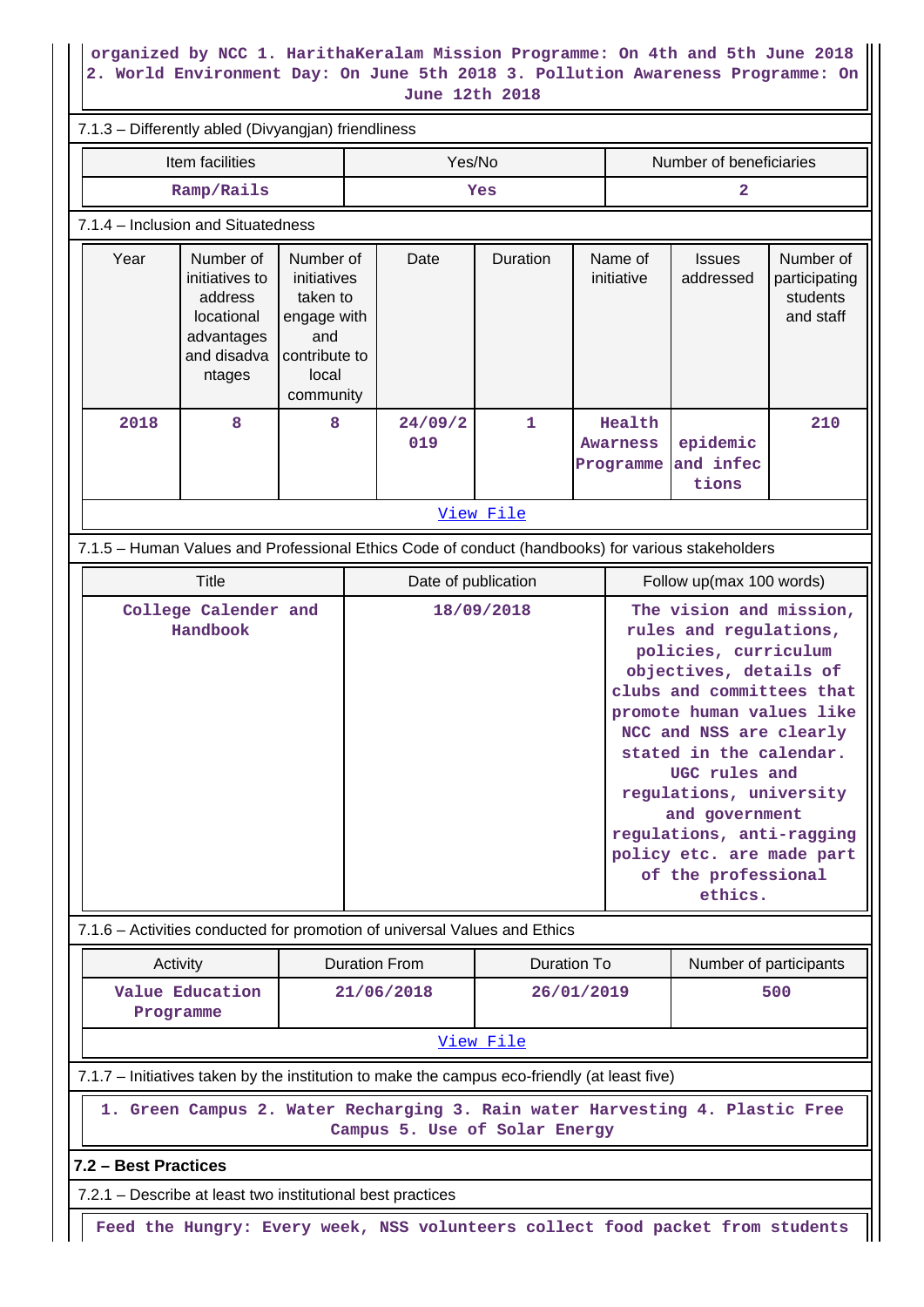**and distribute to old age homes Merylac and Snehabhavan. NCC volunteers arranges food for them Knowledge Centre • NSS volunteers arranged tuition classes for students in rural area of Punnad NSS volunteers identified school going students form the rural area and arranged special coaching to improve their studies. Small groups of students are formulated and volunteers meet them on Sundays and holidays. • Physics Lab visit on 4th October 2018 by students and teachers of Govt. UP School Uliyil. • Physics lab visit on 11th October 2018 by students and teachers of SaradaVilasam AUP School Parikkalam The teachers and students of Govt. UP School Uliyil are assisted by the students of B.Sc. Physics to familiarize the equipment and experiments**

 Upload details of two best practices successfully implemented by the institution as per NAAC format in your institution website, provide the link

<https://www.mgcollege.ac.in/pdf/best-practices.pdf>

#### **7.3 – Institutional Distinctiveness**

 7.3.1 – Provide the details of the performance of the institution in one area distinctive to its vision, priority and thrust in not more than 500 words

 **The college was established in 1995. Since its inception it has been doing its best to cater to the needs of the society by developing itself as a premier institution in the remote place of Kannur district. It also serves the social needs and tries to uplift the living standards of the rural youth by imparting higher education and foster an enduring sense of discipline among them. The best example for the good governance and leadership starts from its management. The very composition of the management of the college can be sited as an example for good governance and leadership that can be emulated by any organization.. The willingness to stand together for the common cause shown by all major political parties and leaders of this region is the basic source of strength of the society and the college. It can be cited as a sterling example which can be emulated and modeled by other regions of our nation for attaining greater development and the quality of excellence in social life. Admission Commmittee : The Manager, the Governing Body, the Principal, Heads of various Departments, Coordinators of different Curricular and Co-curricular committees provide effective leadership enabling the college to fulfil its motto "Excellence in Learning and Commitment to Society" which is a pointer to its vision "To be a centre of excellence that aims at the evolution of the students into physically fit, intellectually competent and socially committed citizens" and also its mission "to attain academic excellence and be an accessible institution that imparts quality education to aspiring students". The vision and mission of the institution are a reflection of the objectives of the National policies of higher education, such as moulding human resources to meet contemporary challenges. The institution's vital concern is to strengthen the inner potential and emotional quotient of the students. In accordance with the vision of the college, the following programmes are organized during 2018-19. • Exhibition of Gandhiyan Literature during the Gandhi Jayanthi Week with the auspicious of college library. • NCC initiated the Onam Kit Distribution to the deserved of the locale • Campus cleaning activities by NSS and Bhoomithra sena • Student counselling centre provides facility for personal counselling for students with the help of professional counsellors. • Yoga and stress management centre organizes yoga and other programmes in order to help students to free their mind from unwanted stress and strain. • College Research Committee encourages the Research activities on the campus. Actions have already been initiated for the publication of the Research Journal "The Quest' during the year. • Financial support to the needy students by Alumni Association**

Provide the weblink of the institution